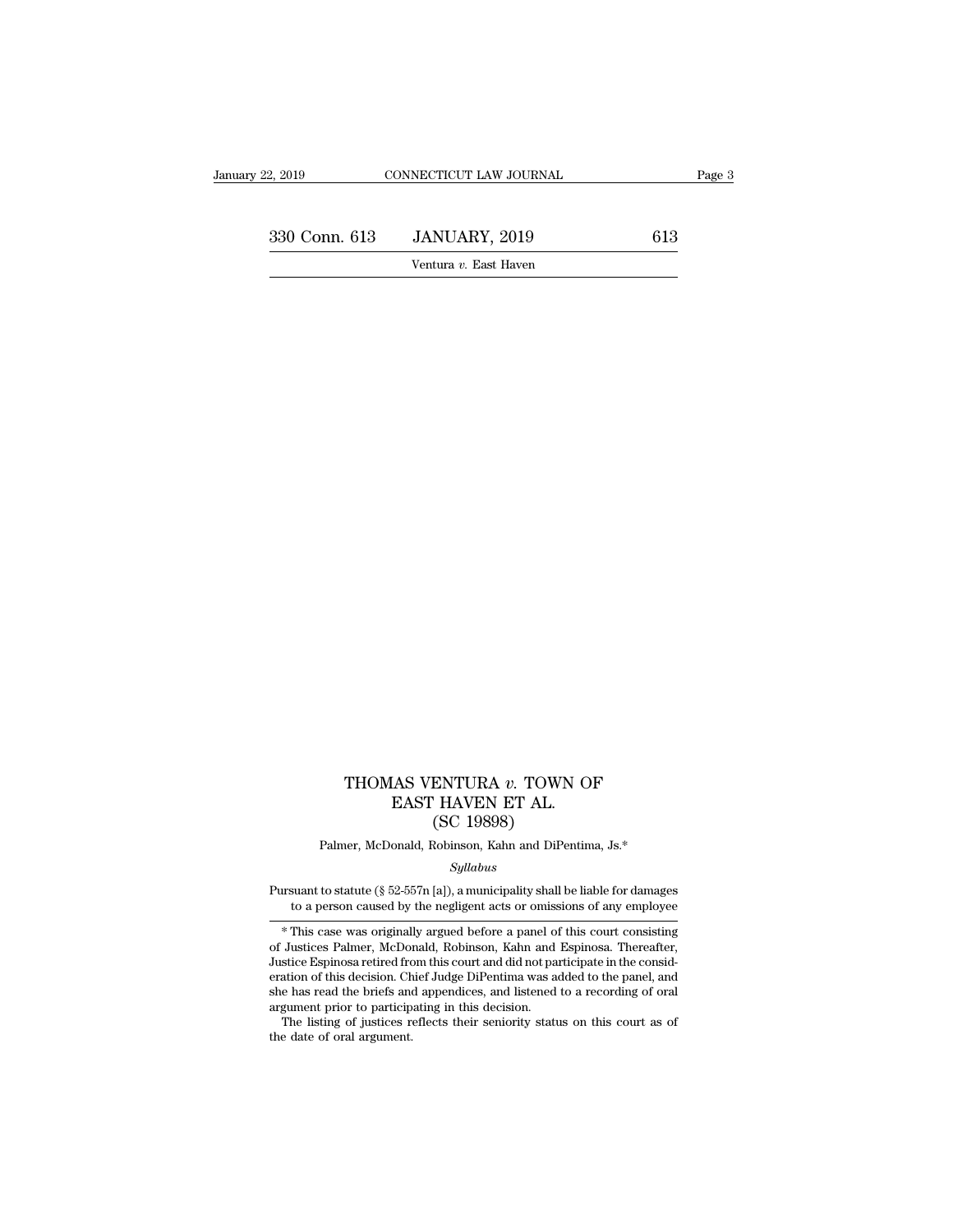|     | CONNECTICUT LAW JOURNAL                                           | January 22, 2019 |
|-----|-------------------------------------------------------------------|------------------|
| 614 | JANUARY, 2019                                                     | 330 Conn. 613    |
|     | Ventura v. East Haven                                             |                  |
|     | of such municipality acting within the scope of his employment or |                  |

JANUARY, 2019 330 Conn. 613<br>
Ventura v. East Haven<br>
of such municipality acting within the scope of his employment or<br>
official duties, unless those negligent acts or omissions require the **IMUARY**, 2019 330 Conn. 613<br>
Ventura v. East Haven<br>
of such municipality acting within the scope of his employment or<br>
official duties, unless those negligent acts or omissions require the<br>
exercise of judgment or discret FREE SANUARY, 20<br>
Ventura v. East Hand of such municipality acting within the<br>
official duties, unless those negligent and<br>
exercise of judgment or discretion.<br>
plaintiff sought to recover damages from Ventura  $v$ . East Haven<br>of such municipality acting within the scope of his employment or<br>official duties, unless those negligent acts or omissions require the<br>exercise of judgment or discretion.<br>The plaintiff sought to r

Ventura  $v$ . East Haven<br>of such municipality acting within the scope of his employment or<br>official duties, unless those negligent acts or omissions require the<br>exercise of judgment or discretion.<br>plaintiff sought to recov of such municipality acting within the scope of his employment or official duties, unless those negligent acts or omissions require the exercise of judgment or discretion.<br>
plaintiff sought to recover damages from the defe official duties, unless those negligent acts or omissions require the exercise of judgment or discretion.<br>plaintiff sought to recover damages from the defendant, the town of<br>East Haven, for personal injuries he sustained w exercise of judgment or discretion.<br>
plaintiff sought to recover damages from the defendant, the town of<br>
East Haven, for personal injuries he sustained when he was struck by<br>
a vehicle driven by a third party, T. T had be plaintiff sought to recover damages from the defendant, the town of<br>East Haven, for personal injuries he sustained when he was struck by<br>a vehicle driven by a third party, T. T had been detained prior to the<br>accident by S, East Haven, for personal injuries he sustained when he was struck by<br>a vehicle driven by a third party, T. T had been detained prior to the<br>accident by S, a town police officer, in response to a 911 call concerning<br>a possi a vehicle driven by a third party, T. T had been detained prior to the accident by S, a town police officer, in response to a 911 call concerning a possible domestic violence incident involving T and his girlfriend while t accident by S, a town police officer, in response to a 911 call concerning<br>a possible domestic violence incident involving T and his girlfriend<br>while they were in T's vehicle in a restaurant parking lot. Although S<br>determi a possible domestic violence incident involving T and his girlfriend while they were in T's vehicle in a restaurant parking lot. Although S determined that there was no probable cause for arrest in connection with that inc while they were in T's vehicle in a restaurant parking lot. Although S<br>determined that there was no probable cause for arrest in connection<br>with that incident, he was unable to determine if T or his girlfriend had<br>valid dr determined that there was no probable cause for arrest in connection<br>with that incident, he was unable to determine if T or his girlfriend had<br>valid driver's licenses. S instructed T to park his vehicle in the restaurant<br>p with that incident, he was unable to determine if T or his girlfriend had<br>valid driver's licenses. S instructed T to park his vehicle in the restaurant<br>parking lot but to take his keys, and thereafter drove T home. T, howe valid driver's licenses. S instructed T to park his vehicle in the restaurant parking lot but to take his keys, and thereafter drove T home. T, however, returned to the parking lot, retrieved his vehicle and, shortly there parking lot but to take his keys, and thereafter drove T home. T, however,<br>returned to the parking lot, retrieved his vehicle and, shortly thereafter,<br>struck the plaintiff. It was later determined that T had been operating returned to the parking lot, retrieved his vehicle and, shortly thereafter, struck the plaintiff. It was later determined that T had been operating the vehicle in violation of several motor vehicle laws, including operatin struck the plaintiff. It was later determined that T had been operating<br>the vehicle in violation of several motor vehicle laws, including operating<br>a motor vehicle without valid insurance or registration. The plaintiff<br>all the vehicle in violation of several motor vehicle laws, including operating a motor vehicle without valid insurance or registration. The plaintiff alleged that S violated a ministerial duty imposed on him by the town polic vehicle violations," including operating an unregistered motor vehicle, alleged that S violated a ministerial duty imposed on him by the town<br>police department's tow board rules and regulations by failing to have<br>T's vehicle towed and impounded so that T could not return and operate<br>it unlawfu police department's tow board rules and regulations by failing to have T's vehicle towed and impounded so that T could not return and operate it unlawfully. The tow rules provide, inter alia, that it is within an officer's T's vehicle towed and impounded so that T could not return and operate it unlawfully. The tow rules provide, inter alia, that it is within an officer's discretion to direct the towing of a motor vehicle and that "all moto it unlawfully. The tow rules provide, inter alia, that it is within an officer's discretion to direct the towing of a motor vehicle and that "all motor vehicle violations," including operating an unregistered motor vehicl discretion to direct the towing of a motor vehicle and that "all motor vehicle violations," including operating an unregistered motor vehicle, "are to be towed . . . ." The town claimed in its motion for a directed verdic vehicle violations," including operating an unregistered motor vehicle, "are to be towed . . . ." The town claimed in its motion for a directed verdict that an officer's decision to tow is a discretionary act and, therefo "are to be towed  $\ldots$ "." The town claimed in its motion for a directed verdict that an officer's decision to tow is a discretionary act and, therefore, that the town was protected by governmental immunity pursuant to  $\S$ verdict that an officer's decision to tow is a discretionary act and, therefore, that the town was protected by governmental immunity pursuant to  $\S 52-557n$  (a). The jury returned a verdict for the plaintiff, and the tri therefore, that the town was protected by governmental immunity pursu-<br>ant to § 52-557n (a). The jury returned a verdict for the plaintiff, and<br>the trial court denied the town's motions for a directed verdict and to<br>set as ant to  $\S$  52-557n (a). The jury returned a verdict for the plaintiff, and the trial court denied the town's motions for a directed verdict and to set aside the verdict and rendered judgment for the plaintiff. Thereafter, the trial court denied the town's motions for a directed verdict and to set aside the verdict and rendered judgment for the plaintiff. Thereafter, the town appealed to the Appellate Court, claiming, inter alia, that the tr set aside the verdict and rendered judgment for the plaintiff. Thereafter,<br>the town appealed to the Appellate Court, claiming, inter alia, that the<br>trial court improperly had denied its motion for a directed verdict on<br>the the town appealed to the Appellate Court, claiming, inter alia, that the trial court improperly had denied its motion for a directed verdict on the basis of governmental immunity. The Appellate Court concluded, inter alia, trial court improperly had denied its motion for a directed verdict on<br>the basis of governmental immunity. The Appellate Court concluded,<br>inter alia, that the tow rules, by their express and unambiguous terms,<br>did not purp the basis of governmental immunity. The Appellate Court concluded,<br>inter alia, that the tow rules, by their express and unambiguous terms,<br>did not purport to impose on town police officers a ministerial duty to<br>tow the veh the basis of governmental immunity. The Appellate Court concluded, inter alia, that the tow rules, by their express and unambiguous terms, did not purport to impose on town police officers a ministerial duty to tow the veh did not purport to impose on town police officers a ministerial duty to tow the vehicles of all drivers who have violated the state's motor vehicle laws but were promulgated solely for the purpose of clarifying the respons tow the vehicles of all drivers who have violated the state's motor vehicle laws but were promulgated solely for the purpose of clarifying the responsibilities of towing companies seeking to do business with the town polic laws but were promulgated solely for the purpose of clarifying the responsibilities of towing companies seeking to do business with the town police department. The Appellate Court also rejected the plaintiff's contention t responsibilities of towing companies seeking to do business with the town police department. The Appellate Court also rejected the plaintiff's contention that the jury could have relied on the testimony of two police offic town police department. The Appellate Court also rejected the plaintiff's contention that the jury could have relied on the testimony of two police officers to find that the tow rules imposed a ministerial duty on police o contention that the jury could have relied on the testimony of two police officers to find that the tow rules imposed a ministerial duty on police officers to tow particular vehicles, observing that the plaintiff had ignor officers to find that the tow rules imposed a ministerial duty on police officers to tow particular vehicles, observing that the plaintiff had ignored the officers' unequivocal testimony that the decision to tow a vehicle officers to tow particular vehicles, observing that the plaintiff had ignored the officers' unequivocal testimony that the decision to tow a vehicle is always within the officer's discretion. The Appellate Court reversed t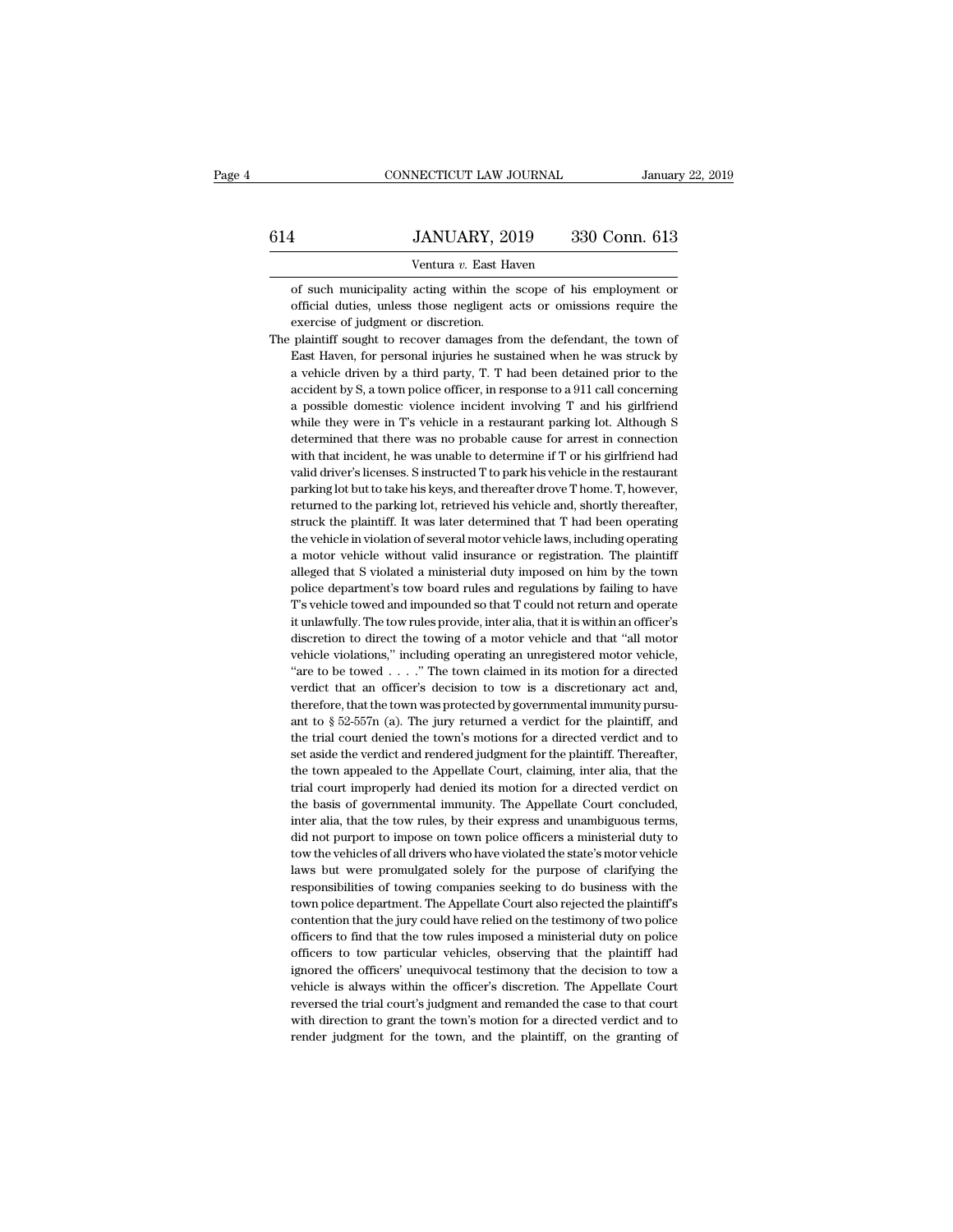# 2, 2019 CONNECTICUT LAW JOURNAL Page 5<br>330 Conn. 613 JANUARY, 2019 615<br>Ventura v. East Haven

NECTICUT LAW JOURNAL<br>JANUARY, 2019<br>Ventura *v.* East Haven<br>I to this court. *Held* that the Appel Conn. 613 JANUARY, 2019 615<br>
Ventura v. East Haven<br>
Certification, appealed to this court. *Held* that the Appellate Court cor-<br>
Trectly determined that the plaintiff's action against the town was fore-Conn. 613 JANUARY, 2019 615<br>
Ventura v. East Haven<br>
certification, appealed to this court. Held that the Appellate Court cor-<br>
rectly determined that the plaintiff's action against the town was fore-<br>
closed by governmenta Conn. 613 JANUARY, 2019 615<br>
Ventura v. East Haven<br>
certification, appealed to this court. Held that the Appellate Court cor-<br>
rectly determined that the plaintiff's action against the town was fore-<br>
closed by government Ventura v. East Haven<br>
certification, appealed to this court. Held that the Appellate Court correctly determined that the plaintiff's action against the town was fore-<br>
closed by governmental immunity and, thus, properly r Ventura v. East Haven<br>
1. The Appellate Court correctly determined that the plaintiff's action against the town was fore-<br>
1. The Appellate Court and directed that court to render judgment for the town:<br>
1. The Appellate C certification, appealed to this court. *Held* that the Appellate Court correctly determined that the plaintiff's action against the town was fore-<br>closed by governmental immunity and, thus, properly reversed the trial<br>cour

- rectly determined that the plaintiff's action against the town was fore-<br>closed by governmental immunity and, thus, properly reversed the trial<br>court's judgment and directed that court to render judgment for the town:<br>he A closed by governmental immunity and, thus, properly reversed the trial<br>court's judgment and directed that court to render judgment for the town:<br>he Appellate Court correctly determined that the issue of whether the<br>town's court's judgment and directed that court to render judgment for the town:<br>he Appellate Court correctly determined that the issue of whether the<br>town's tow rules imposed a ministerial duty on S to have T's vehicle<br>towed was he Appellate Court correctly determined that the issue of whether the town's tow rules imposed a ministerial duty on S to have T's vehicle towed was a question of law for resolution by the court that is subject to plenary town's tow rules imposed a ministerial duty on S to have T's vehicle towed was a question of law for resolution by the court that is subject to plenary review on appeal and was not a question of fact for the jury; this cou towed was a question of law for resolution by the court that is subject<br>to plenary review on appeal and was not a question of fact for the jury;<br>this court reaffirmed its long-standing practice of deciding the issue of<br>gov to plenary review on appeal and was not a question of fact for the jury;<br>this court reaffirmed its long-standing practice of deciding the issue of<br>governmental immunity as a matter of law, as the issue of whether a<br>statut this court reaffirmed its long-standing practice of deciding the issue of governmental immunity as a matter of law, as the issue of whether a statute, regulation or other provision of law imposes a ministerial duty on a mu governmental immunity as a matter of law, as the issue of whether a statute, regulation or other provision of law imposes a ministerial duty on a municipal official, on which governmental immunity depends, ordinarily prese statute, regulation or other provision of law imposes a ministerial duty<br>on a municipal official, on which governmental immunity depends, ordi-<br>narily presents a question of law to be decided by the court, and insofar<br>as on a municipal official, on which governmental immunity depends, ordinarily presents a question of law to be decided by the court, and insofar as language in *Lombard* v. *Edward J. Peters, Jr., P.C.* (252 Conn. 623) and i
- % on a municipal official, on which governmental immunity depends, ordinarily presents a question of law to be decided by the court, and insofar as language in  $Lombard$  v.  $Edward J. Peters, Jr., P.C. (252)$  Conn. 623) and its progeny indic as language in *Lombard* v. *Edward J. Peters, Jr., P.C.* (252 Conn. 623) and its progeny indicated otherwise, that language was expressly disavowed. he Appellate Court correctly concluded that the town's tow rules did not its progeny indicated otherwise, that language was expressly disavowed.<br>he Appellate Court correctly concluded that the town's tow rules did<br>not apply to town police officers but were written solely to regulate<br>tow truck c he Appellate Court correctly concluded that the town's tow rules did<br>not apply to town police officers but were written solely to regulate<br>tow truck companies and their operators doing business with the town,<br>and, accordin not apply to town police officers but were written solely to regulate<br>tow truck companies and their operators doing business with the town,<br>and, accordingly, S did not have a ministerial duty to have T's vehicle<br>towed: the tow truck companies and their operators doing business with the town, and, accordingly, S did not have a ministerial duty to have T's vehicle towed: the plain language of the tow rules was directed at tow truck companies o and, accordingly, S did not have a ministerial duty to have T's vehicle towed: the plain language of the tow rules was directed at tow truck companies or their operators rather than the town police officers, the memorandum towed: the plain language of the tow rules was directed at tow truck companies or their operators rather than the town police officers, the memorandum that accompanied the tow rules stated that all establishments that prov companies or their operators rather than the town police officers, the memorandum that accompanied the tow rules stated that all establishments that provided towing services for the town police department were required to memorandum that accompanied the tow rules stated that all establishments that provided towing services for the town police department were required to adhere to the tow rules, and the Appellate Court's interpretation of th ments that provided towing services for the town police department<br>were required to adhere to the tow rules, and the Appellate Court's<br>interpretation of those rules was supported by the testimony of every<br>witness with know were required to adhere to the tow rules, and the Appellate Court's<br>interpretation of those rules was supported by the testimony of every<br>witness with knowledge of the rules, including the testimony of the<br>plaintiff's expe interpretation of those rules was supported by the testimony of every<br>witness with knowledge of the rules, including the testimony of the<br>plaintiff's expert; furthermore, the Appellate Court's interpretation of<br>the tow rul witness with knowledge of the rules, including the testimony of the plaintiff's expert; furthermore, the Appellate Court's interpretation of the tow rules avoided the absurd and unworkable result that would occur if town p plaintiff's expert; furthermore, the Appellate Court's interpretation of<br>the tow rules avoided the absurd and unworkable result that would<br>occur if town police officers were required to tow and impound the<br>vehicle of every the tow rules avoided the absurd and unworkable result that would occur if town police officers were required to tow and impound the vehicle of every driver who committed a minor motor vehicle infraction, such as failing t
- occur if town police officers were required to tow and impound the vehicle of every driver who committed a minor motor vehicle infraction, such as failing to use a turn signal or driving in excess of the speed limit. The p vehicle of every driver who committed a minor motor vehicle infraction, such as failing to use a turn signal or driving in excess of the speed limit. <br>he plaintiff could not prevail on his claim that the jury reasonably co such as failing to use a turn signal or driving in excess of the speed limit.<br>he plaintiff could not prevail on his claim that the jury reasonably could<br>have found, solely on the basis of the testimony of E, the police off he plaintiff could not prevail on his claim that the jury reasonably could have found, solely on the basis of the testimony of E, the police officer designated by the town as the person most knowledgeable about the police have found, solely on the basis of the testimony of E, the police officer designated by the town as the person most knowledgeable about the police department's rules and procedures, that S had a ministerial duty to have T' designated by the town as the person most knowledgeable about the police department's rules and procedures, that S had a ministerial duty to have T's vehicle towed, independent of any duty allegedly imposed on him by the t police department's rules and procedures, that S had a ministerial duty<br>to have T's vehicle towed, independent of any duty allegedly imposed<br>on him by the tow rules, E having testified unequivocally that there was<br>no rule, to have T's vehicle towed, independent of any duty allegedly imposed<br>on him by the tow rules, E having testified unequivocally that there was<br>no rule, written or unwritten, directing the manner in which a town<br>police offic on him by the tow rules, E having testified unequivocally that there was no rule, written or unwritten, directing the manner in which a town police officer must handle an unregistered vehicle; moreover, there was no merit no rule, written or unwritten, directing the manner in which a town<br>police officer must handle an unregistered vehicle; moreover, there was<br>no merit to the plaintiff's claim that the jury could have reasonably<br>rejected E's police officer must handle an unregistered vehicle; moreover, there was no merit to the plaintiff's claim that the jury could have reasonably rejected E's testimony regarding the discretionary nature of the decision to tow no merit to the plaintiff's claim that the jury could have reasonably rejected E's testimony regarding the discretionary nature of the decision to tow and concluded that a ministerial duty existed on the basis of E's testi rejected E's testimony regarding the discretionary nature of the decision<br>to tow and concluded that a ministerial duty existed on the basis of E's<br>testimony that it was the general practice in the town to have unregis-<br>ter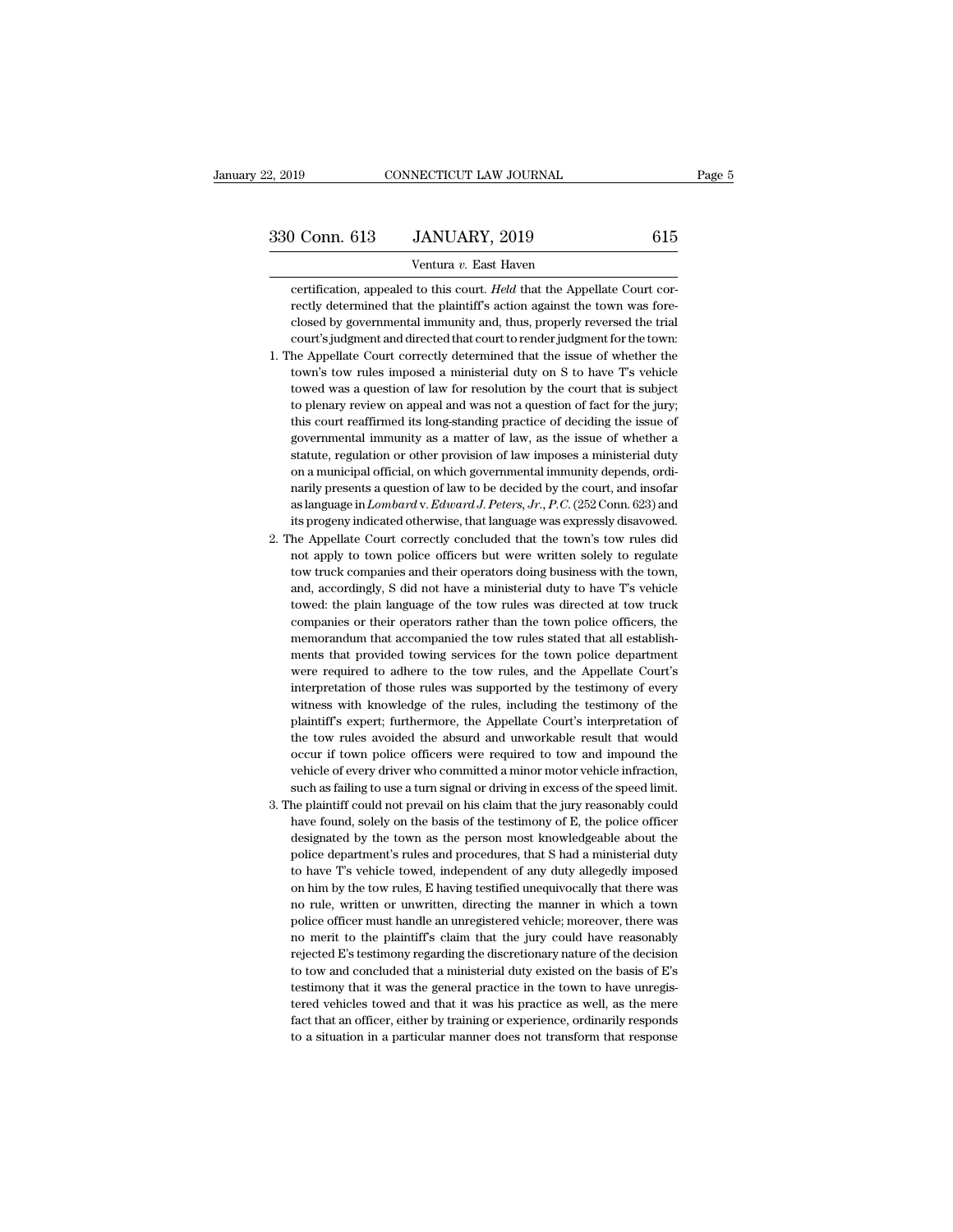|     | CONNECTICUT LAW JOURNAL                                                                                                                                                                            | January 22, 2019 |
|-----|----------------------------------------------------------------------------------------------------------------------------------------------------------------------------------------------------|------------------|
| 616 | JANUARY, 2019                                                                                                                                                                                      | 330 Conn. 613    |
|     | Ventura v. East Haven                                                                                                                                                                              |                  |
|     | into a ministerial duty, and E's testimony fell short of establishing the<br>existence of a ministerial rule dictating the manner in which such vehi-<br>cles are to be handled in every instance. |                  |
|     | $\Lambda$ reprod $\Lambda$ ruil 9, 2018 - officially released January 22, 2010                                                                                                                     |                  |

Ventura v. East Haven<br>
a ministerial duty, and E's testimony fell short of establishing the<br>
tence of a ministerial rule dictating the manner in which such vehi-<br>
are to be handled in every instance.<br>
Argued April 2, 2018— From all rule dictating the manner in value of the series of the series of the series of the series of the series of the series of the series of the series of the series of the series of the series of the series of the ser

existence of a ministerial rule dictating the manner in which such vehi-<br>cles are to be handled in every instance.<br>Argued April 2, 2018—officially released January 22, 2019<br>*Procedural History*<br>Action to recover damages fo cles are to be handled in every instance.<br>
Argued April 2, 2018—officially released January 22, 2019<br>
Procedural History<br>
Action to recover damages for the alleged negligence<br>
of the defendants, and for other relief, broug Argued April 2, 2018—officially released January 22, 2019<br>
Procedural History<br>
Action to recover damages for the alleged negligence<br>
of the defendants, and for other relief, brought to the<br>
Superior Court in the judicial d *Procedural History*<br>Action to recover damages for the alleged negligence<br>of the defendants, and for other relief, brought to the<br>Superior Court in the judicial district of New Haven,<br>where the complaint was withdrawn as t Procedural History<br>
Action to recover damages for the alleged negligence<br>
of the defendants, and for other relief, brought to the<br>
Superior Court in the judicial district of New Haven,<br>
where the complaint was withdrawn as Action to recover damages for the alleged negligence<br>of the defendants, and for other relief, brought to the<br>Superior Court in the judicial district of New Haven,<br>where the complaint was withdrawn as to the defendant<br>Jeffr Action to recover damages for the alleged negligence<br>of the defendants, and for other relief, brought to the<br>Superior Court in the judicial district of New Haven,<br>where the complaint was withdrawn as to the defendant<br>Jeffr of the defendants, and for other relief, brought to the Superior Court in the judicial district of New Haven, where the complaint was withdrawn as to the defendant Jeffrey R. Strand; thereafter, the case was tried to the j Superior Court in the judicial district of New Haven,<br>where the complaint was withdrawn as to the defendant<br>Jeffrey R. Strand; thereafter, the case was tried to the<br>jury before *Wilson*, J.; verdict for the plaintiff; sub where the complaint was withdrawn as to the defendant<br>Jeffrey R. Strand; thereafter, the case was tried to the<br>jury before *Wilson*,  $J$ ; verdict for the plaintiff; sub-<br>sequently, the court denied the named defendant's<br>m Jeffrey R. Strand; thereafter, the case was tried to the<br>jury before *Wilson*, *J*.; verdict for the plaintiff; sub-<br>sequently, the court denied the named defendant's<br>motions for a directed verdict and to set aside the ve jury before *Wilson*,  $J$ .; verdict for the plaintiff; sub-<br>sequently, the court denied the named defendant's<br>motions for a directed verdict and to set aside the ver-<br>dict, and rendered judgment for the plaintiff; thereaf *Keller, the court denied the named defendant's*<br>motions for a directed verdict and to set aside the ver-<br>dict, and rendered judgment for the plaintiff; thereafter,<br>the court granted in part the named defendant's motions<br>f motions for a directed verdict and to set aside the ver-<br>dict, and rendered judgment for the plaintiff; thereafter,<br>the court granted in part the named defendant's motions<br>for remittitur and for a collateral source reducti dict, and rendered judgment for the plaintiff; thereafter,<br>the court granted in part the named defendant's motions<br>for remittitur and for a collateral source reduction, and<br>the named defendant appealed to the Appellate Cou the court granted in part the named defendant's motions<br>for remittitur and for a collateral source reduction, and<br>the named defendant appealed to the Appellate Court,<br>*Keller*, *Prescott* and *West*, *Js.*, which reversed for remittitur and for a collateral source reduction, and<br>the named defendant appealed to the Appellate Court,<br>*Keller, Prescott* and *West, Js.*, which reversed the trial<br>court's judgment and remanded the case to that cou the named defendant appealed to the Appellate Court, *Keller*, *Prescott* and *West*, *Js.*, which reversed the trial court's judgment and remanded the case to that court with direction to grant the named defendant's motio with direction to grant the notation for a directed verdict and to named defendant, and the planetification, appealed to this *James J. Healy*, with who the appellant (plaintiff).<br>Aaron S. Bayer, with who med defendant, and the plaintiff, on the granting of<br>rtification, appealed to this court. *Affirmed*.<br>James J. Healy, with whom was *Joel T. Faxon*, for<br>e appellant (plaintiff).<br>*Aaron S. Bayer*, with whom was *Tadhg Doole* 

certification, appealed to this court. A<br>*James J. Healy*, with whom was *Jc*<br>the appellant (plaintiff).<br>*Aaron S. Bayer*, with whom was *T*<br>the appellee (named defendant).

### *Opinion*

*Aaron S. Bayer*, with whom was *Tadhg Dooley*, for<br>
e appellee (named defendant).<br> *Opinion*<br>
PALMER, J. The plaintiff, Thomas Ventura, com-<br>
enced this action against the named defendant, the Aaron S. Bayer, with whom was Tadhg Dooley, for<br>the appellee (named defendant).<br> $opinion$ <br>PALMER, J. The plaintiff, Thomas Ventura, com-<br>menced this action against the named defendant, the<br>town of East Haven, seeking damages fo opinion<br>Opinion<br>PALMER, J. The plaintiff, Thomas Ventura, com-<br>menced this action against the named defendant, the<br>town of East Haven, seeking damages for injuries he<br>sustained when he was struck by an unregistered vehiopinion<br>
DaLMER, J. The plaintiff, Thomas Ventura, com-<br>
menced this action against the named defendant, the<br>
town of East Haven, seeking damages for injuries he<br>
sustained when he was struck by an unregistered vehi-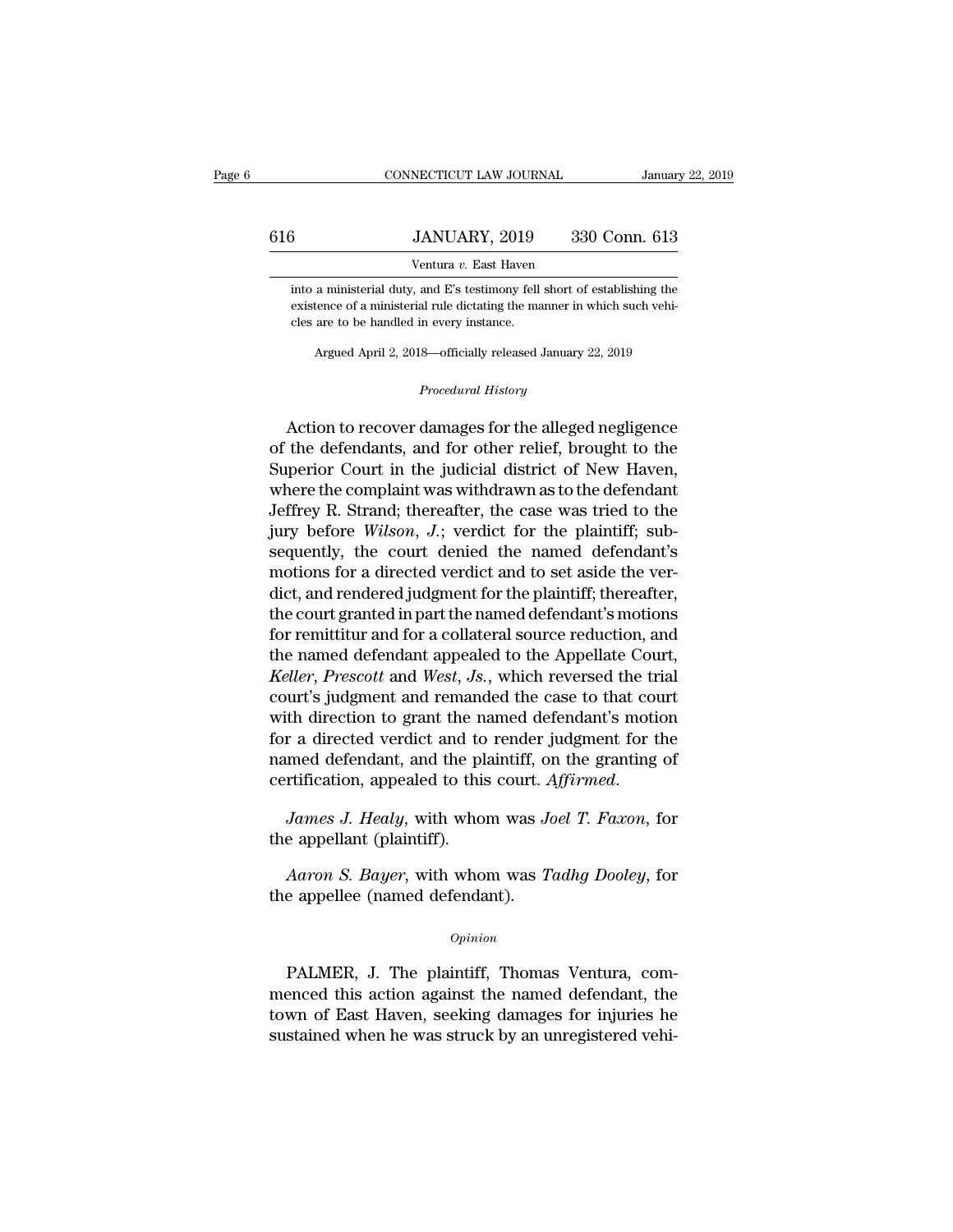| 2, 2019       | CONNECTICUT LAW JOURNAL                                    |     | Page 7 |
|---------------|------------------------------------------------------------|-----|--------|
|               |                                                            |     |        |
| 330 Conn. 613 | JANUARY, 2019                                              | 617 |        |
|               | Ventura v. East Haven                                      |     |        |
|               | cle driven by a third party. Vladimir Trnka. The plaintiff |     |        |

Example 330 Conn. 613 Connect CONNECTICUT LAW JOURNAL Page<br>  $\frac{330 \text{ Conn. } 613}{\text{Ventura } v. \text{ East Haven}}$ <br>
Cle driven by a third party, Vladimir Trnka. The plaintiff<br>
maintained that the defendant is liable for those dam-330 Conn. 613 JANUARY, 2019 617<br>Ventura v. East Haven<br>Cle driven by a third party, Vladimir Trnka. The plaintiff<br>maintained that the defendant is liable for those dam-<br>ages because he would not have incurred them if Jeffr 330 Conn. 613 JANUARY, 2019 617<br>
Ventura v. East Haven<br>
cle driven by a third party, Vladimir Trnka. The plaintiff<br>
maintained that the defendant is liable for those dam-<br>
ages because he would not have incurred them if J  $\frac{330 \text{ Conn. } 613}{\text{Ventura } v. \text{ East Haven}}$ <br>
Cle driven by a third party, Vladimir Trnka. The plaintiff<br>
maintained that the defendant is liable for those dam-<br>
ages because he would not have incurred them if Jeffrey<br>
R. Strand, a Ventura  $v$ . East Haven<br>
cle driven by a third party, Vladimir Trnka. The plaintiff<br>
maintained that the defendant is liable for those dam-<br>
ages because he would not have incurred them if Jeffrey<br>
R. Strand, an East Have cle driven by a third party, Vladimir Trnka. The plaintiff<br>maintained that the defendant is liable for those dam-<br>ages because he would not have incurred them if Jeffrey<br>R. Strand, an East Haven police officer who had been cie driven by a third party, viadimir Trinka. The plaintiff<br>maintained that the defendant is liable for those dam-<br>ages because he would not have incurred them if Jeffrey<br>R. Strand, an East Haven police officer who had bee maintained that the defendant is hable for those dam-<br>ages because he would not have incurred them if Jeffrey<br>R. Strand, an East Haven police officer who had been<br>dispatched to respond to an incident involving Trnka<br>shortl ages because he would not have incurred them if Jeffrey<br>R. Strand, an East Haven police officer who had been<br>dispatched to respond to an incident involving Trnka<br>shortly before he was struck, had directed that Trnka's<br>vehi  $R$ . Strand, an East Haven poice officer who had been<br>dispatched to respond to an incident involving Trnka<br>shortly before he was struck, had directed that Trnka's<br>vehicle be towed in accordance with certain police<br>departm dantly before he was struck, had directed that Trnka's<br>shortly before he was struck, had directed that Trnka's<br>vehicle be towed in accordance with certain police<br>department tow rules.<sup>1</sup> According to the plaintiff, those<br> shortly before he was struck, had directed that Trinka's<br>vehicle be towed in accordance with certain police<br>department tow rules.<sup>1</sup> According to the plaintiff, those<br>rules require the towing of unregistered vehicles like vehicle be towed in accordance with certain police<br>department tow rules.<sup>1</sup> According to the plaintiff, those<br>rules require the towing of unregistered vehicles like<br>Trnka's. Following a trial, the jury rejected the defendepartment tow rules. According to the plaintin, those<br>rules require the towing of unregistered vehicles like<br>Trika's. Following a trial, the jury rejected the defen-<br>dant's claim of governmental immunity,<sup>2</sup> finding that rules require the towing of unregistered venicies like<br>Trika's. Following a trial, the jury rejected the defen-<br>dant's claim of governmental immunity,<sup>2</sup> finding that<br>Strand had a ministerial duty under those tow rules to<br> Trika s. Following a trial, the jury rejected the defendant's claim of governmental immunity,<sup>2</sup> finding that Strand had a ministerial duty under those tow rules to have had Trika's vehicle towed, and awarded the plaintif dant s claim of governmentar immunity,<sup>-</sup> imaing that<br>Strand had a ministerial duty under those tow rules to<br>have had Trnka's vehicle towed, and awarded the plain-<br>tiff \$12,200,000 in damages. The trial court thereafter<br>gr strand had a himisterial duty under those tow rules to<br>have had Trnka's vehicle towed, and awarded the plain-<br>tiff \$12,200,000 in damages. The trial court thereafter<br>granted in part the defendant's motion for remittitur<br>an have had Trika s venicle towed, and awarded the plant-<br>tiff \$12,200,000 in damages. The trial court thereafter<br>granted in part the defendant's motion for remittitur<br>and reduced the verdict to \$6,200,000. The defendant<br>app un \$12,200,000 in dantages. The trial court inerelatier<br>granted in part the defendant's motion for remittitur<br>and reduced the verdict to \$6,200,000. The defendant<br>appealed to the Appellate Court, which reversed the<br>judgme granted in part the defendant s motion for remutitur<br>and reduced the verdict to \$6,200,000. The defendant<br>appealed to the Appellate Court, which reversed the<br>judgment of the trial court on the ground that the defen-<br>dant w and reduced the vertuct to <sub>90</sub>,200,000. The defendant<br>appealed to the Appellate Court, which reversed the<br>judgment of the trial court on the ground that the defen-<br>dant was immune from suit because its tow rules did<br>not i appeared to the Appenate Court, which reversed the<br>judgment of the trial court on the ground that the defen-<br>dant was immune from suit because its tow rules did<br>not impose on Strand a clear ministerial duty to tow<br>Trika's duginent of the trial court of the ground that the defendant was immune from suit because its tow rules did not impose on Strand a clear ministerial duty to tow Trnka's vehicle. See *Ventura v. East Haven*, 170 Conn.<br>App. dant was infinite front suit because its tow rules did<br>not impose on Strand a clear ministerial duty to tow<br>Trnka's vehicle. See *Ventura* v. *East Haven*, 170 Conn.<br>App. 388, 414–15, 154 A.3d 1020 (2017). We granted the<br> not impose on strand a clear numsterial duty to tow<br>Trnka's vehicle. See *Ventura* v. *East Haven*, 170 Conn.<br>App. 388, 414–15, 154 A.3d 1020 (2017). We granted the<br>plaintiff's petition for certification to appeal, limited 156 A.3d 537 (2017). We affirm the judgment of the App. 388, 414–15, 154 A.5d 1020 (2017). We granted the plaintiff's petition for certification to appeal, limited to the issue of whether the Appellate Court correctly determined that governmental immunity barred the plain planners petrol for certification to appear, influe<br>to the issue of whether the Appellate Court correctl<br>determined that governmental immunity barred th<br>plaintiff's action. *Ventura* v. *East Haven*, 325 Conn. 90?<br>156 A.3d 1 Strand originally was named as a defendant in this case, but the plaintiff's strand originally was named as a defendant in this case, but the plaintiff's that whis claims against Strand prior to trial. All references to 156 A.3d 537 (2017). We affirm the judgment of the Appellate Court because we agree that the plaintiff's action is foreclosed by governmental immunity.<br>
<sup>1</sup> Strand originally was named as a defendant in this case, but the

Appellate Court because we agree that the plaintiff's action is foreclosed by governmental immunity.<br>  $\frac{1}{1}$ Strand originally was named as a defendant in this case, but the plaintiffer withdrew his claims against Stran

municipalities and their employees from liability.<br>
<sup>1</sup> Strand originally was named as a defendant in this case, but the plaintiff<br>
withdrew his claims against Strand prior to trial. All references to the defen-<br>
dant are <sup>1</sup> Strand originally was named as a defendant in this case, but the plaintiff with<br>drew his claims against Strand prior to trial. All references to the defendant<br>are to the town of East Haven.<br><sup>2</sup> As we discuss more full withdrew his claims against Strand prior to trial. All references to the defendant are to the town of East Haven.<br><sup>2</sup> As we discuss more fully hereinafter, governmental immunity shields municipalities and their employees f dant are to the town of East Haven.<br>
<sup>2</sup> As we discuss more fully hereinafter, governmental immunity shields<br>
municipalities and their employees from liability for negligence in circum-<br>
stances in which the negligent act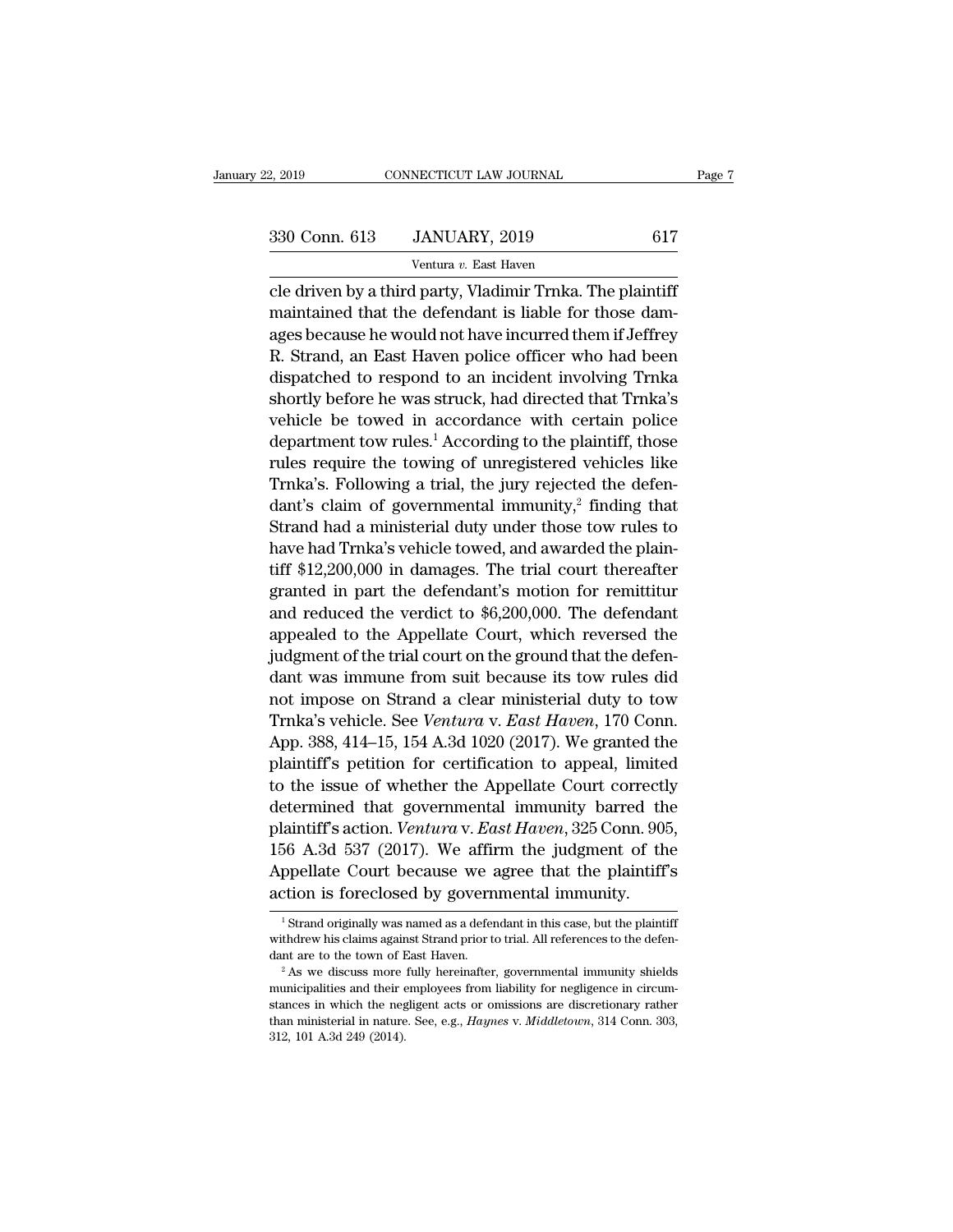## EXECUTE CONNECTICUT LAW JOURNAL January 22, 2019<br> **618** JANUARY, 2019 330 Conn. 613<br>
Ventura v. East Haven NECTICUT LAW JOURNAL<br>JANUARY, 2019 330<br>Ventura *v.* East Haven<br>purt's opinion sets forth

CONNECTICUT LAW JOURNAL<br>
SANUARY, 2019 330 Conn. 613<br>
Ventura v. East Haven<br>
The Appellate Court's opinion sets forth the follow-<br>
The Appellate Court's opinion sets forth the follow-<br>
The Appellate Court's opinion sets fo <sup>618</sup> JANUARY, 2019 330 Conn. 613<br>
Ventura v. East Haven<br>
The Appellate Court's opinion sets forth the following<br>
procedural history and relevant facts, which the<br>
jury reasonably could have found. "On November 4, JANUARY, 2019 330 Conn. 613<br>
Ventura v. East Haven<br>
The Appellate Court's opinion sets forth the following<br>
procedural history and relevant facts, which the<br>
jury reasonably could have found. "On November 4,<br>
2006, Strand 330 Conn. 613<br>
Ventura v. East Haven<br>
The Appellate Court's opinion sets forth the following<br>
procedural history and relevant facts, which the<br>
jury reasonably could have found. "On November 4,<br>
2006, Strand was dispatched Ventura v. East Haven<br>The Appellate Court's opinion sets forth the following procedural history and relevant facts, which the<br>jury reasonably could have found. "On November 4,<br>2006, Strand was dispatched to investigate a The Appellate Court's opinion sets forth the following procedural history and relevant facts, which the jury reasonably could have found. "On November 4, 2006, Strand was dispatched to investigate a '[p]ossible domestic' i Inc Appenate court's opmort sets form the follow-<br>ing procedural history and relevant facts, which the<br>jury reasonably could have found. "On November 4,<br>2006, Strand was dispatched to investigate a '[p]ossible<br>domestic' in described the driver's and 'clevant races', which the driver's drivery reasonably could have found. "On November 4, 2006, Strand was dispatched to investigate a '[p]ossible domestic' incident occurring inside a '[l]arge wh 2006, Strand was dispatched to investigate a '[p]ossible domestic' incident occurring inside a '[l]arge white work van in the McDonald's drive-[through]' with an '[i]rate male  $\ldots$  operator.' The person who called 911 de 2000, Strand was uspacence to investigate a [p]ossible<br>domestic' incident occurring inside a '[l]arge white work<br>van in the McDonald's drive-[through]' with an '[i]rate<br>male . . . . operator.' The person who called 911<br>des After arriving at the McDonald's drive-through)' with an '[i] rate male . . . . operator.' The person who called 911 described the driver as possibly being 'on drugs' or 'drunk' and 'nodding out.' The caller further descr van in the mebonates dive [through] with an [f] and<br>male . . . operator.' The person who called 911<br>described the driver as possibly being 'on drugs' or<br>'drunk' and 'nodding out.' The caller further described<br>the driver as he diver as possibly being 'on drugs' or<br>
described the driver as possibly being 'on drugs' or<br>
"drunk' and 'nodding out.' The caller further described<br>
the driver as 'punching the ceiling' and 'not normal.'<br>
After arrivin described the driver as possibly being on drugs of<br>
drunk' and 'nodding out.' The caller further described<br>
the driver as 'punching the ceiling' and 'not normal.'<br>
After arriving at the McDonald's, Strand identified a<br>
veh the driver as 'punching but. The cancer runther described<br>the driver as 'punching the ceiling' and 'not normal.'<br>After arriving at the McDonald's, Strand identified a<br>vehicle in the drive-through lane that he believed mig After arriving at the McDonald's, Strand identified a<br>vehicle in the drive-through lane that he believed might<br>be the white work van described by dispatch. He pulled<br>his cruiser 'face to face' with the white work van, and<br> hicle in the drive-through lane that he believed might<br>
the white work van described by dispatch. He pulled<br>
s cruiser 'face to face' with the white work van, and<br>
alked around the van to approach the driver from<br>
hind, as be the white work van described by dispatch. He pulled<br>his cruiser 'face to face' with the white work van, and<br>walked around the van to approach the driver from<br>behind, as he was 'on a . . . domestic violence call.'<br>"While

has cruiser Tace to face' with the white work van, and<br>walked around the van to approach the driver from<br>behind, as he was 'on a . . . domestic violence call.'<br>"While approaching the driver, Strand radioed in the<br>license p walked around the van to approach the driver from<br>behind, as he was 'on a . . . domestic violence call.'<br>"While approaching the driver, Strand radioed in the<br>license plate number, which dispatch confirmed as 'an<br>'89 FORD c behind, as he was 'on a . . . domestic violence call.<br>
"While approaching the driver, Strand radioed in the<br>
license plate number, which dispatch confirmed as 'an<br>
"89 FORD cutaway cargo van, white . . . out of Towns-<br>
end "While approaching the driver, Strand radioed in the license plate number, which dispatch confirmed as 'an '89 FORD cutaway cargo van, white  $\ldots$  out of Townsend Ave. Val Trnka, '07 expiration.' Despite believing that th while approaching the dirver, strand radioca in the license plate number, which dispatch confirmed as 'an '89 FORD cutaway cargo van, white  $\ldots$  out of Towns-<br>end Ave. Val Trnka, '07 expiration.' Despite believing<br>that t did not check the emblems on the vehicle to ensure<br>the registration of Towns-<br>that the 'white work van' that dispatch described was<br>the vehicle in front of him, Strand was mistaken in that<br>it was actually a 1997 white [Che did not check the emblems on the vehicle to ensure<br>that the 'white work van' that dispatch described was<br>the vehicle in front of him, Strand was mistaken in that<br>it was actually a 1997 white [Chevrolet] box truck. He<br>did that the 'white work van' that dispatch. Despite beneving<br>that the 'white work van' that dispatch described was<br>the vehicle in front of him, Strand was mistaken in that<br>it was actually a 1997 white [Chevrolet] box truck. H the vehicle in front of him, Strand was mistaken in that<br>it was actually a 1997 white [Chevrolet] box truck. He<br>did not ask for registration or proof of insurance, and<br>did not check the emblems on the vehicle to ensure<br>tha it was actually a 1997 white [Chevrolet] box truck. He<br>did not ask for registration or proof of insurance, and<br>did not check the emblems on the vehicle to ensure<br>that it was the make and model dispatch had described.<br>Stran R was actually a 1991 while [Chevrolet] box a duck. He<br>did not ask for registration or proof of insurance, and<br>did not check the emblems on the vehicle to ensure<br>that it was the make and model dispatch had described.<br>Stran did not disk for registration of proof of instantate, and<br>did not check the emblems on the vehicle to ensure<br>that it was the make and model dispatch had described.<br>Strand then instructed Trnka, the driver, to pull into a<br>p and hot check are embedded dispatch had described.<br>Strand then instructed Trnka, the driver, to pull into a<br>parking spot so he could continue his investigation.<br>Victoria Conte, another police officer, arrived on the<br>scene Strand then instructed Trnka, the driver, to pull into a<br>parking spot so he could continue his investigation.<br>Victoria Conte, another police officer, arrived on the<br>scene and helped Strand separate and interview Trnka<br>and parking spot so he could continue his investigation.<br>Victoria Conte, another police officer, arrived on the<br>scene and helped Strand separate and interview Trnka<br>and his girlfriend, Kristen D'Aniello, who was a passen-<br>ger parting spot so he could continue his investigation.<br>Victoria Conte, another police officer, arrived on the<br>scene and helped Strand separate and interview Trnka<br>and his girlfriend, Kristen D'Aniello, who was a passen-<br>ger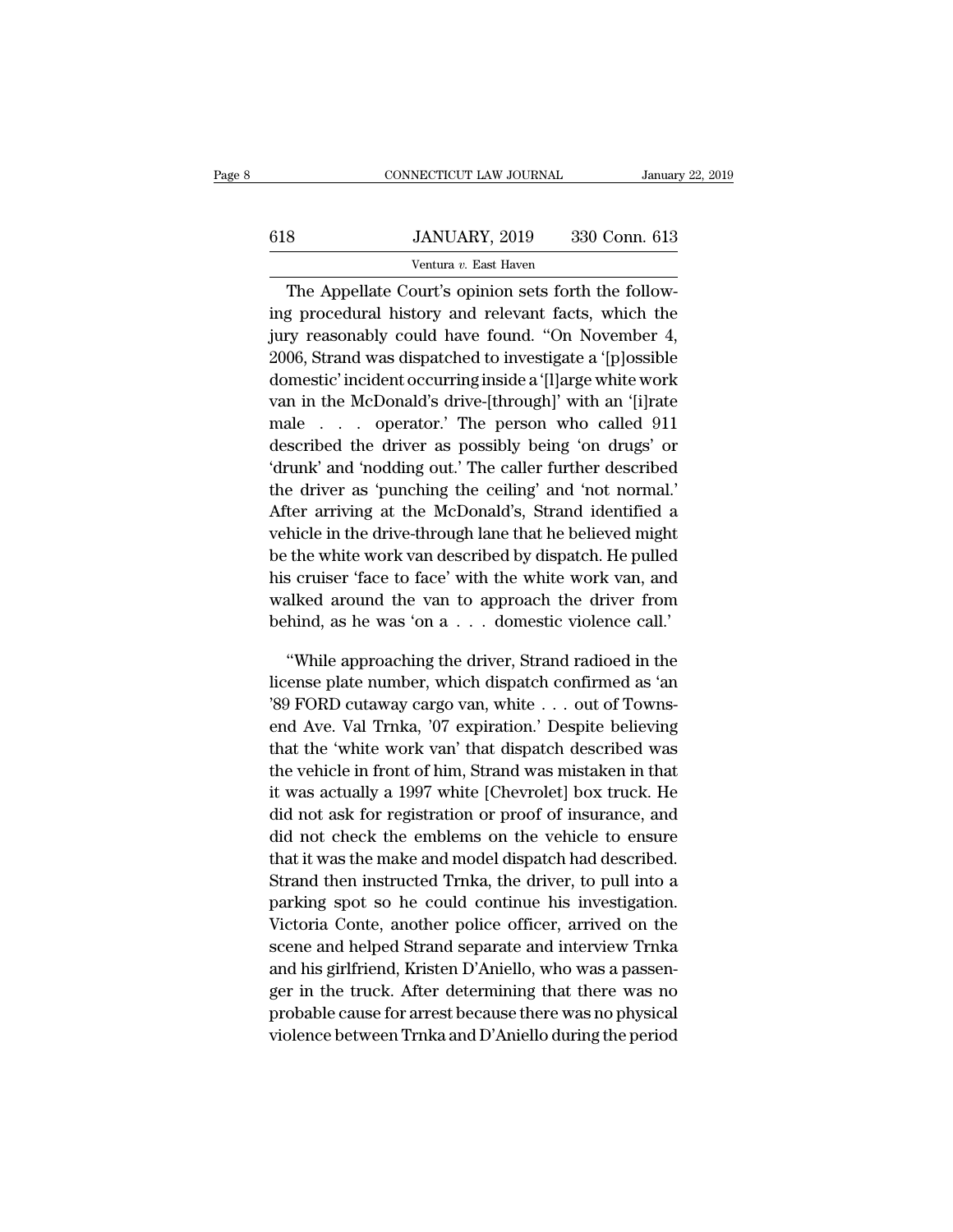NECTICUT LAW JOURNAL<br>JANUARY, 2019<br><sup>Ventura v.</sup> East Haven<br>the drive-through Strand <sup>2, 2019</sup> CONNECTICUT LAW JOURNAL Page 9<br>
330 Conn. 613 JANUARY, 2019 619<br>
Ventura v. East Haven<br>
of time they were in the drive-through, Strand and Conte<br>
further concluded that there was no need to administer<br>
a field se 330 Conn. 613 JANUARY, 2019 619<br>
Ventura v. East Haven<br>
of time they were in the drive-through, Strand and Conte<br>
further concluded that there was no need to administer<br>
a field sobriety test to Trnka.<sup>3</sup> Strand asked Trnk 330 Conn. 613 JANUARY, 2019 619<br>
Ventura v. East Haven<br>
of time they were in the drive-through, Strand and Conte<br>
further concluded that there was no need to administer<br>
a field sobriety test to Trnka.<sup>3</sup> Strand asked Trn  $\frac{330 \text{ Conn. } 613}{\text{Vertura } v. \text{ East Haven}}$ <br>  $\frac{100}{\text{Vert. } 619}$ <br>  $\frac{100}{\text{Vert. } 619}$ <br>  $\frac{100}{\text{Vert. } 619}$ <br>  $\frac{100}{\text{Vert. } 619}$ <br>  $\frac{100}{\text{Vert. } 619}$ <br>  $\frac{100}{\text{Vert. } 619}$ <br>  $\frac{100}{\text{Vert. } 619}$ <br>  $\frac{100}{\text{Vert. } 619}$ <br>  $\frac{100}{\text$ Ventura v. East Haven<br>
of time they were in the drive-through, Strand and Conte<br>
further concluded that there was no need to administer<br>
a field sobriety test to Trnka.<sup>3</sup> Strand asked Trnka and<br>
D'Aniello for their driver Figure 1 and 20 East Haven<br>of time they were in the drive-through, Strand and Conte<br>further concluded that there was no need to administer<br>a field sobriety test to Trnka.<sup>3</sup> Strand asked Trnka and<br>D'Aniello for their drive of time they were in the drive-through, Strand and Conte<br>further concluded that there was no need to administer<br>a field sobriety test to Trnka.<sup>3</sup> Strand asked Trnka and<br>D'Aniello for their driver's licenses, but neither c further concluded that there was no need to administer<br>a field sobriety test to Trnka.<sup>3</sup> Strand asked Trnka and<br>D'Aniello for their driver's licenses, but neither could<br>produce one. He subsequently called dispatch to run<br> a field sobriety test to Trnka.<sup>3</sup> Strand asked Trnka and<br>D'Aniello for their driver's licenses, but neither could<br>produce one. He subsequently called dispatch to run<br>their names through the Department of Motor Vehicles<br>(D D'Aniello for their driver's licenses, but neither could<br>produce one. He subsequently called dispatch to run<br>their names through the Department of Motor Vehicles<br>(DMV) database to check for valid driver's licenses and<br>[the produce one. He subsequently called dispatch to run<br>their names through the Department of Motor Vehicles<br>(DMV) database to check for valid driver's licenses and<br>[the] National Crime Information Center database to<br>check for their names through the Department of Motor Vehicles<br>(DMV) database to check for valid driver's licenses and<br>[the] National Crime Information Center database to<br>check for any outstanding warrants. The dispatcher<br>... was ab (DMV) database to check for valid driver's licenses and<br>[the] National Crime Information Center database to<br>check for any outstanding warrants. The dispatcher<br>... was able to confirm [only] that there were no out-<br>standing [the] National Crime Information Center database to<br>check for any outstanding warrants. The dispatcher<br>...was able to confirm [only] that there were no out-<br>standing warrants for either individual, because the<br>DMV database check for any outstanding warrants. The dispatcher<br>
... was able to confirm [only] that there were no out-<br>
standing warrants for either individual, because the<br>
DMV database was malfunctioning. Because Strand<br>
could not c was able to confirm [only] that there were no out-<br>standing warrants for either individual, because the<br>DMV database was malfunctioning. Because Strand<br>could not confirm that Trnka had a valid driver's license,<br>he decided MV database was malfunctioning. Because Strand<br>
uld not confirm that Trnka had a valid driver's license,<br>
decided to drive Trnka home and directed Trnka to<br>
ave his truck parked in the McDonald's parking lot and<br>
ep his ke could not confirm that Trnka had a valid driver's license,<br>he decided to drive Trnka home and directed Trnka to<br>leave his truck parked in the McDonald's parking lot and<br>keep his keys. Conte drove D'Aniello to her residence

he decided to drive Trnka home and directed Trnka to<br>leave his truck parked in the McDonald's parking lot and<br>keep his keys. Conte drove D'Aniello to her residence.<br>"Fifty-six minutes later, Trnka retrieved his truck<br>from leave his truck parked in the McDonald's parking lot and<br>keep his keys. Conte drove D'Aniello to her residence.<br>"Fifty-six minutes later, Trnka retrieved his truck<br>from the McDonald's parking lot and drove it to the<br>inters keep his keys. Conte drove D'Aniello to her residence.<br>
"Fifty-six minutes later, Trnka retrieved his truck<br>
from the McDonald's parking lot and drove it to the<br>
intersection of Townsend Avenue and Park Lane in New<br>
Haven, "Fifty-six minutes later, Trnka retrieved his truck<br>from the McDonald's parking lot and drove it to the<br>intersection of Townsend Avenue and Park Lane in New<br>Haven, less than one mile from Trnka's residence. The<br>plaintiff, "Fifty-six minutes later, Trnka retrieved his truck<br>from the McDonald's parking lot and drove it to the<br>intersection of Townsend Avenue and Park Lane in New<br>Haven, less than one mile from Trnka's residence. The<br>plaintiff, from the McDonald's parking lot and drove it to the<br>intersection of Townsend Avenue and Park Lane in New<br>Haven, less than one mile from Trnka's residence. The<br>plaintiff, an eighteen year old high school student at<br>that ti intersection of Townsend Avenue and Park Lane in New<br>Haven, less than one mile from Trnka's residence. The<br>plaintiff, an eighteen year old high school student at<br>that time, was entering his vehicle, which was parked<br>on the at time, was entering his vehicle, which was parked<br>
the side of the road. Trnka hit the plaintiff with his<br>
hicle, causing him to suffer severe injuries . . . . ."<br>
ootnotes added and omitted.) *Ventura* v. *East Haven*, on the side of the road. Trnka hit the plaintiff with his<br>vehicle, causing him to suffer severe injuries . . . ."<br>(Footnotes added and omitted.) *Ventura* v. *East Haven*,<br>supra, 170 Conn. App. 391–92.<br>"Trnka was [later a

vehicle, causing him to suffer severe injuries . . . ."<br>
(Footnotes added and omitted.) *Ventura* v. *East Haven*,<br>
supra, 170 Conn. App. 391–92.<br>
"Trnka was [later arrested and] charged with evasion<br>
of responsibility in (Footnotes added and omitted.) *Ventura* v. *East Haven*,<br>supra, 170 Conn. App. 391–92.<br>"Trnka was [later arrested and] charged with evasion<br>of responsibility in violation of General Statutes § 14-<br>224 and failure to driv supra, 170 Conn. App. 391–92.<br>
"Trnka was [later arrested and] charged with evasion<br>
of responsibility in violation of General Statutes  $\S$  14–<br>
224 and failure to drive in the proper lane in violation<br>
of General Statute "Translave" in Franch ("Translave" in the license of responsibility in violation of General Statutes  $\S$  14-224 and failure to drive in the proper lane in violation of General Statutes  $\S$  14-236. . . . [A]s part of the m "Trnka was [later arrested and] charged with evasion<br>of responsibility in violation of General Statutes § 14-<br>224 and failure to drive in the proper lane in violation<br>of General Statutes § 14-236. . . . [A]s part of the<br>m 1 General Statutes  $\frac{1}{2}$  14-230. . . . . [A]S part of the otor vehicle investigation, [it was also] determined at the license plate affixed to the truck did not match in the description of the vehicle to which that pl motor vehicle investigation, [it was also] determined<br>that the license plate affixed to the truck did not match<br>the description of the vehicle to which that plate had<br> $\frac{3}{\text{In}}$  his incident report, Strand did state tha

that the license plate affixed to the true<br>the description of the vehicle to which  $\frac{1}{\sin \theta}$  in his incident report, Strand did state that Truka<br>and "emotional" following what was described as<br>between "two people sitti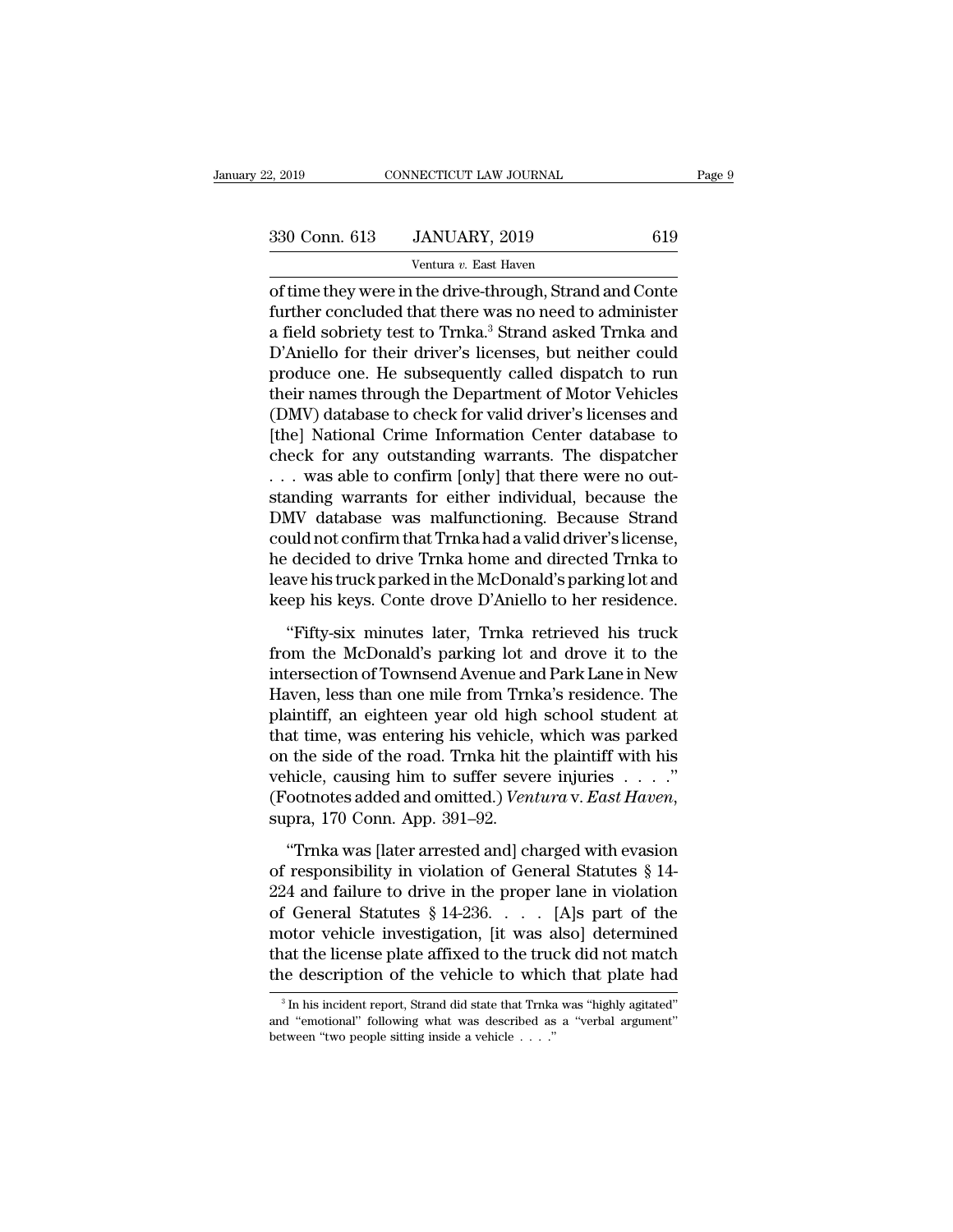## EXECUTE CONNECTICUT LAW JOURNAL January 22, 2019<br> **620** JANUARY, 2019 330 Conn. 613<br>
Ventura v. East Haven NECTICUT LAW JOURNAL<br>JANUARY, 2019 330<br>Ventura *v.* East Haven<br>that Trnka was driving wi

CONNECTICUT LAW JOURNAL January 22, 2019<br>
620 JANUARY, 2019 330 Conn. 613<br>
Ventura v. East Haven<br>
been assigned and that Trnka was driving without valid<br>
insurance or registration, determinations that were not<br>
made by Str 620 JANUARY, 2019 330 Conn. 613<br>
Ventura v. East Haven<br>
been assigned and that Trnka was driving without valid<br>
insurance or registration, determinations that were not<br>
made by Strand at the time he investigated the report  $\frac{620}{\text{Ventura } v. \text{ East Haven}}$ <br>  $\frac{Ventura v. \text{ East Haven}}{\text{been assigned and that Trnka was driving without valid}}$ <br>
insurance or registration, determinations that were not<br>
made by Strand at the time he investigated the report<br>
of the domestic violence incident. Trnka was, ther  $\frac{620}{\text{Ventura } v. \text{ East Haven}}$ <br>  $\frac{613}{\text{Ventura } v. \text{ East Haven}}$ <br>
been assigned and that Trnka was driving without valid<br>
insurance or registration, determinations that were not<br>
made by Strand at the time he investigated the report<br>
o Further, 2019 800 Colub. 019<br>
Ventura v. East Haven<br>
been assigned and that Trnka was driving without valid<br>
insurance or registration, determinations that were not<br>
made by Strand at the time he investigated the report<br> Ventura v. East Haven<br>been assigned and that Trnka was driving without valid<br>insurance or registration, determinations that were not<br>made by Strand at the time he investigated the report<br>of the domestic violence incident. been assigned and that Trnka was driving without valid<br>insurance or registration, determinations that were not<br>made by Strand at the time he investigated the report<br>of the domestic violence incident. Trnka was, therefore,<br> insurance or registration, determinations that were not<br>made by Strand at the time he investigated the report<br>of the domestic violence incident. Trnka was, therefore,<br>further charged with misuse of plates in violation of<br> made by Strand at the time he investigated the reform the domestic violence incident. Trnka was, there further charged with misuse of plates in violatio General Statutes § 14-147, operating an unregist motor vehicle in vi the domestic violence incident. Trnka was, therefore,<br>
rther charged with misuse of plates in violation of<br>
eneral Statutes § 14-147, operating an unregistered<br>
otor vehicle in violation of General Statutes § 14-12a,<br>
d o further charged with misuse of plates in violation of<br>General Statutes § 14-147, operating an unregistered<br>motor vehicle in violation of General Statutes § 14-12a,<br>and operating a motor vehicle without insurance in<br>violat

General Statutes § 14-147, operating an unregistered<br>motor vehicle in violation of General Statutes § 14-12a,<br>and operating a motor vehicle without insurance in<br>violation of General Statutes § 14-213b. . . .<br>"The plaintif motor vehicle in violation of General Statutes § 14-12a,<br>and operating a motor vehicle without insurance in<br>violation of General Statutes § 14-213b. . . .<br>"The plaintiff subsequently sought to recover dam-<br>ages for his in and operating a motor vehicle without insurance in<br>violation of General Statutes § 14-213b. . . .<br>"The plaintiff subsequently sought to recover dam-<br>ages for his injuries and commenced the present action<br>against Strand<sup>4</sup> violation of General Statutes  $\S 14-213b.$ ...<br>"The plaintiff subsequently sought to recover damages for his injuries and commenced the present action<br>against Strand<sup>4</sup> and the defendant, alleging that Strand<br>negligently v "The plaintiff subsequently sought to recover damages for his injuries and commenced the present action against Strand<sup>4</sup> and the defendant, alleging that Strand negligently violated a ministerial duty imposed on him by t ages for his injuries and commenced the present action<br>against Strand<sup>4</sup> and the defendant, alleging that Strand<br>negligently violated a ministerial duty imposed on him<br>by the East Haven Police Department Tow Board<br>Rules & by the East Haven Police Department Tow Board<br>Rules & Regulations<sup>5</sup> (tow rules) by failing to have<br>Trnka's truck towed from the McDonald's parking lot.<br>The plaintiff's operative complaint alleged that Strand<br><sup>4</sup>See footno

Trnka's truck towed from the McDonald's parking lot.<br>The plaintiff's operative complaint alleged that Strand<br><sup>4</sup>See footnote 1 of this opinion.<br><sup>5</sup>The East Haven Police Department Tow Board Rules & Regulations<br>provide in r The plaintiff's operative complaint alleged that Strand<br>
<sup>4</sup>See footnote 1 of this opinion.<br>
<sup>5</sup> The East Haven Police Department Tow Board Rules & Regulations<br>
provide in relevant part: "[A]ny company or person with towin The plaintiff's operative complaint alleged that Strand<br>  $^{4}$ See footnote 1 of this opinion.<br>  $^{5}$ The East Haven Police Department Tow Board Rules & Regulations<br>
provide in relevant part: "[A]ny company or person with t <sup>4</sup> See footnote 1 of this opinion.<br>
<sup>5</sup> The East Haven Police Department Tow Board Rules & Regulations<br>
provide in relevant part: "[A]ny company or person with towing equipment<br>
and having their business within the [t]ow France dottote 1 of<br>
France in relevant payabor<br>
provide in relevant payabor<br>
and having their busin<br>
tion to the East Have<br>
Department rotating<br>
and regulations.<br>
"1. That all towing The East Haven Police Department Tow Board Rules & Regulations<br>
ovide in relevant part: "[A]ny company or person with towing equipment<br>
d having their business within the [t]own of East Haven may make applica-<br>
n to the Ea provide in relevant part: "[A]ny company or person with towing equipment<br>and having their business within the [t]own of East Haven may make applica-<br>tion to the East Haven Police Department to be on the East Haven Police<br>D d having their business within the [t]own of East Haven may make application to the East Haven Police Department to be on the East Haven Police partment rotating tow list provided they conform to the following rules depart tion to the East Haven Police Department to be on the Department rotating tow list provided they conform to and regulations. "1. That all towing companies shall provide [twenty-fc] [seven] day a week towing service to the

<sup>&</sup>quot;<br>
"I That all towing companies shall provide (twenty-four) hour a day and<br>
"I. That all towing companies shall provide (twenty-four) hour a day and<br>
"2. That all towing companies shall provide the East Haven Police Depart and regulations.<br>
"1. That all towing companies shall provide [twenty-four] hour a day and<br>
[seven] day a week towing service to the East Haven Police Department.<br>
"2. That all towing companies shall provide the East Haven

<sup>&</sup>quot;1. That all towing companies shall provide [twenty-four] hour a day and<br>even] day a week towing service to the East Haven Police Department.<br>"2. That all towing companies shall provide the East Haven Police Depart-<br>ent wi [seven] day a week towing service to the East Haven]<br>
"2. That all towing companies shall provide the East Haven 1<br>
"3. That all tow companies give priority to calls rec-<br>
Haven Police Department and respond to the scene w

<sup>&</sup>quot;2. That all towing companies shall provide the East Haven Police Depart-<br>ent with both day and night telephone numbers.<br>"3. That all tow companies give priority to calls received from the East<br>wen Police Department and re ment with both day and night telephone numbers.<br>
"3. That all tow companies give priority to calls received from the East<br>
Haven Police Department and respond to the scene within [twenty] minutes.<br>
"4. That all tow compani Haven Police Department and respond to the scene within [twenty] minutes. "4. That all tow companies will tow police vehicles on a rotation basis with no charge to the [t]own of East Haven.  $\ldots$  "5. If a tow company fail Wen Police Department and respond to the scene within [twenty] minutes.<br>"4. That all tow companies will tow police vehicles on a rotation basis<br>th no charge to the [t]own of East Haven. . . .<br>"5. If a tow company fails to

The U.S. That all tow companies will tow police vehicles on a rotation basis<br>with no charge to the [t]own of East Haven. . . .<br>"5. If a tow company fails to answer [a] request, does not show or is<br>unavailable, credit that with no charge to the [t]own of East Haven. . . .<br>
"5. If a tow company fails to answer [a] request, does not show or is<br>
unavailable, credit that company with the tow and proceed to the next<br>
available tow company.<br>
"6. O <sup>o</sup>b. If a tow company tails to answer [a]<br>unavailable, credit that company with the<br>available tow company.<br><sup>6</sup> officer discretion will prevail regarding the used.<br>If vehicle is not a hazard or obstructing trade<br>merican Au All motor vehicle is a tasket that company with the tow and proceed to the next<br>
allable tow company.<br>
"6. Officer discretion will prevail regarding vehicles that are to be towed.<br>
vehicle is not a hazard or obstructing tr available tow company.<br>
"6. Officer discretion will prevail regarding vehicles that are to be towed.<br>
If vehicle is not a hazard or obstructing traffic the officer may contact [the<br>
American Automobile Association], etc. H

American Automobile Association], etc. However, if vehicle is a hazard or obstructing the tow log is to be used.<br>
"7. All motor vehicle violations are to be towed to include unregistered and misuse of plates. Operators of venicle is not a hazard or obstructing trainc the officer may contact [the<br>merican Automobile Association], etc. However, if vehicle is a hazard or<br>structing the tow log is to be used.<br>"7. All motor vehicle violations are and misuse of plates. Operators of these vehicles are not allowed to park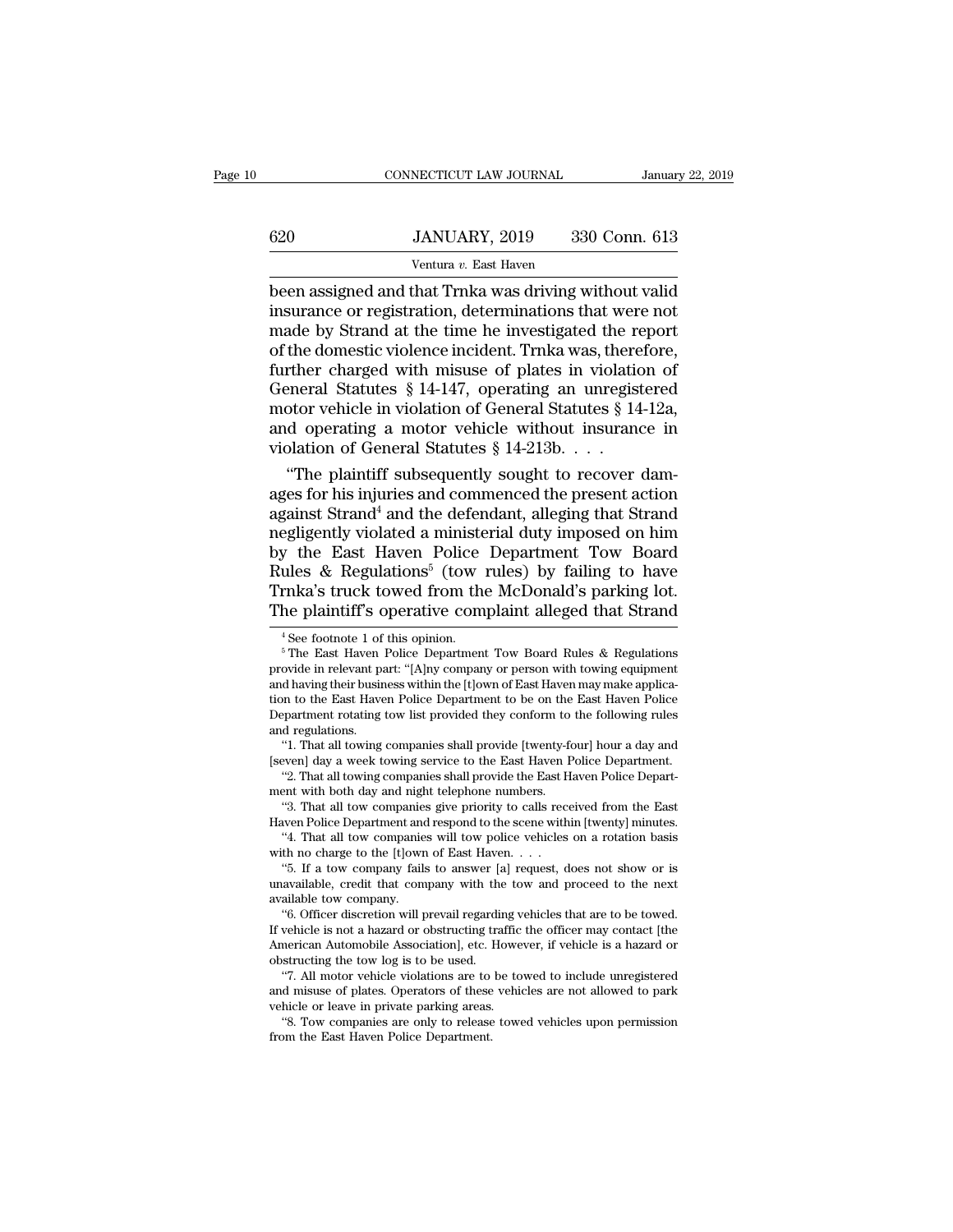30 Conn. 613 JANUARY, 2019 621<br>
Ventura v. East Haven<br>
"9. That all tow companies provide the East Haven Police Department<br>
th a list of their equipment and capabilities. This includes heavy duty,<br>
adjum duty, light duty, 330 Conn. 613 JANUARY, 2019 621<br>
Ventura v. East Haven<br>
"9. That all tow companies provide the East Haven Police Department<br>
with a list of their equipment and capabilities. This includes heavy duty,<br>
medium duty, light d medium duty, light duty, flatbed, motorcycle slings and storage facilities.<br>That all tow companies provide the East Haven Police Department<br>with a list of their equipment and capabilities. This includes heavy duty,<br>medium Ventura v. East Haven<br>
"9. That all tow companies provide the East Haven Police Department<br>
th a list of their equipment and capabilities. This includes heavy duty,<br>
edium duty, light duty, flatbed, motorcycle slings and s

Final C. East Haven<br>
State Haven Police Department<br>
with a list of their equipment and capabilities. This includes heavy duty,<br>
medium duty, light duty, flatbed, motorcycle slings and storage facilities.<br>
"10. That all tow "9. That all tow companies provide the East Haven Police Department with a list of their equipment and capabilities. This includes heavy duty, medium duty, light duty, flatbed, motorcycle slings and storage facilities. "1 "9. That all tow compart<br>with a list of their equipy<br>medium duty, light duty,<br>"10. That all tow compart<br>by the East Haven Police<br>fully equipped as per the<br>and [s]tate [s]tatute.<br>"11. Tow companies ma th a list of their equipment and capabilities. This includes heavy duty,<br>edium duty, light duty, flatbed, motorcycle slings and storage facilities.<br>"10. That all tow companies agree that all wreckers used will be inspected medium duty, light duty, liatbed, motorcycle slings and storage facilities.<br>
"10. That all tow companies agree that all wreckers used will be inspected<br>
by the East Haven Police Department at any time and must at all times

To. That all tow companies agree that all wreckers used will be inspected<br>by the East Haven Police Department at any time and must at all times be<br>fully equipped as per the requirements of the Motor Vehicle Department<br>and by the East Haven Police Department at any time and must at all times be fully equipped as per the requirements of the Motor Vehicle Department and [s]tate [s]tatute.<br>"11. Tow companies may also be removed from the list if ly equipped as per the requirements of the Motor Vehicle Department<br>
d [s]tate [s]tatute.<br>
"11. Tow companies may also be removed from the list if they are charging<br>
excess of the state authorized rate for towing or if the and [s] flattical]<br>
"11. Tow companies may also be removed from the list if they are charging<br>
in excess of the state authorized rate for towing or if the company is found<br>
to be in violation of [s] tate [s] tatute or East

to be in violation of [s]tate [s]tatute or East Haven [Police Department Tow<br>Board] Rules & Regulations.<br>"12. The tow companies agree that local residents will only be charged<br>a [\$70] fee for towing. This rate applies only excess of the state authorized rate for towing or if the company is found<br>be in violation of [s]tate [s]tatute or East Haven [Police Department Tow<br>ard] Rules & Regulations.<br>"12. The tow companies agree that local resident

to be in violation of [s]tate [s]tatute or East Haven [Police Department Tow<br>Board] Rules & Regulations.<br>"12. The tow companies agree that local residents will only be charged<br>a [\$70] fee for towing. This rate applies only Board] Rules & Regulations.<br>
"12. The tow companies agree that local residents will only be charged<br>
a [\$70] fee for towing. This rate applies only if the vehicle stays in the<br>
confines of the [t]own of East Haven.<br>
"13. T <sup>11</sup> The tow companies agree that local residents will only be charged<br>a [\$70] fee for towing. This rate applies only if the vehicle stays in the<br>confines of the [t]own of East Haven.<br><sup>41</sup> <sup>41</sup> <sup>4</sup> <sup>4</sup> <sup>4</sup> <sup>4</sup> <sup>4</sup> <sup>4</sup> <sup>4</sup> a [ $\frac{8}{10}$ ] tee for towing. This rate applies only if the vehicle stays in the confines of the [t]own of East Haven.<br>
"13. That the tow companies agree that they will clean all debris from roadway at all accident scene contines of the [t]own of East Haven.<br>
"13. That the tow companies agree that they wiro<br>
roadway at all accident scenes or situations where<br>
to tow a vehicle. This task must be performed to<br>
investigating officer. Failure "13. That the tow companies agree that they will clean all debris from adway at all accident scenes or situations where they are called upon tow a vehicle. This task must be performed to the satisfaction of the vestigating roadway at all accident scenes or situations where they are called upon<br>to tow a vehicle. This task must be performed to the satisfaction of the<br>investigating officer. Failure to do so may result in the suspension of the<br>t to tow a venicle. This task m<br>investigating officer. Failure t<br>tow company from the rotati<br>occur as prescribed by the [c]<br>"14. That the tow companies<br>tation for operator and occup<br>truck occupant capacity.<br>"15. That all tow

vestigating officer. Failure to do so may result in the suspension of the<br>w company from the rotating list or other appropriate discipline may<br>cur as prescribed by the [c]hief of [p]olice.<br>"14. That the tow companies agree

tow company from the rotating list or other appropriate discipline may<br>occur as prescribed by the [c]hief of [p]olice.<br>"14. That the tow companies agree that they will provide in town transpor-<br>tation for operator and occu occur as prescribed by the [c]niet of [p]olice.<br>
"14. That the tow companies agree that they will provide in town transpor-<br>
tation for operator and occupants when possible, with respect to the tow<br>
truck occupant capacity tation for operator and occupants when possible, with respect to the tow<br>truck occupant capacity.<br>"15. That all tow companies agree that during any police investigation or<br>emergency situation as determined by the police, t tion for operator and occupants when possible, with respect to the tow<br>ck occupant capacity.<br>"15. That all tow companies agree that during any police investigation or<br>rergency situation as determined by the police, the Eas emergency situation as determined by the police, the East Haven Police Department reserves the right at any time to call a tow company without regard to the tow rotation list. "16. That the tow company shall be responsible "15. That all tow companies agree that during any police investigation or energency situation as determined by the police, the East Haven Police epartment reserves the right at any time to call a tow company without gard t

emergency situation as determined by the police, the East Haven Police<br>Department reserves the right at any time to call a tow company without<br>regard to the tow rotation list.<br>"16. That the tow company shall be responsible Department reserves the right<br>regard to the tow rotation list.<br>"16. That the tow company<br>condition, and safety of all veh<br>"17. That the tow company s<br>of town when requested regard<br>the [t]own of East Haven.<br>"18. That any to gard to the tow rotation list.<br>"16. That the tow company shall be responsible for the preservation,<br>mdition, and safety of all vehicles towed and its contents therein.<br>"17. That the tow company shall be responsible to resp

<sup>16</sup> That the tow company shall be responsible for the preservation, condition, and safety of all vehicles towed and its contents therein.<br>
<sup>4</sup> 17. That the tow company shall be responsible to respond to any part<br>
of town condition, and safety of all vehicles towed and its contents therein.<br>
"17. That the tow company shall be responsible to respond to any part<br>
of town when requested regardless of the distance within the confines of<br>
the [t The remainder of the month. If this occurs two months consecutively in any part of town when requested regardless of the distance within the confines of the [t]own of East Haven.<br>
"18. That any tow company that refuses thr of town when requested regardless of the distance within the contines of<br>the [t]own of East Haven.<br>"18. That any tow company that refuses three service calls offered to<br>them by the East Haven Police Department in a [thirty the [t]own of East Haven.<br>
"18. That any tow company that refuses three service calls offered to<br>
them by the East Haven Police Department in a [thirty] day monthly period,<br>
the company will be notified in writing and susp <sup>a</sup> T8. That any tow company that retuses three service calls offered to them by the East Haven Police Department in a [thirty] day monthly period, the company will be notified in writing and suspended from the tow list fo them by the East Haven Police Department in a [thirty] day monthly period,<br>the company will be notified in writing and suspended from the tow list for<br>the remainder of the month. If this occurs two months consecutively in the company will be notified in writing and suspended from the tow list for the remainder of the month. If this occurs two months consecutively in any calendar year, the company will be removed from the list and the [c]hi the remainder of the month. If this occurs two months consecutively in any calendar year, the company will be removed from the list and the [c]hief of [p]olice notified. The company will be notified in writing of the remov of [p]olice notified. The company will be notified in writing of the removal<br>and it will be the company's responsibility to notify the [c]hief of [p]olice<br>in writing that the company wishes to be reinstated on the rotating (p) folice notified. The company will be notified in writing of the removal<br>d it will be the company's responsibility to notify the [c]hief of [p]olice<br>writing that the company wishes to be reinstated on the rotating list. and it will be the company's responsibility to notify the [c]hier of [p]olice<br>in writing that the company wishes to be reinstated on the rotating list. All<br>future offenses may result in the company being permanently remove writing that the company wishes to be reinstated on the rotating list. All<br>ture offenses may result in the company being permanently removed<br>om the tow list. The above does not preclude the [c]hief of [p]olice from<br>moving

future offenses may result in the company being permanently removed<br>from the tow list. The above does not preclude the [c]hief of [p]olice from<br>removing a company for just cause.<br>"19. If a customer makes a reasonable and r from the tow list. The above does not preclude the [c]hier of [p]olice from<br>removing a company for just cause.<br>"19. If a customer makes a reasonable and responsible request for towing,<br>said company will be credited with a said company will be credited with a tow on the East Haven [p]olice [l]og. "20. That all companies agree not to [subcontract] any tow work if they are unavailable to handle an assigned job. The East Haven Police Department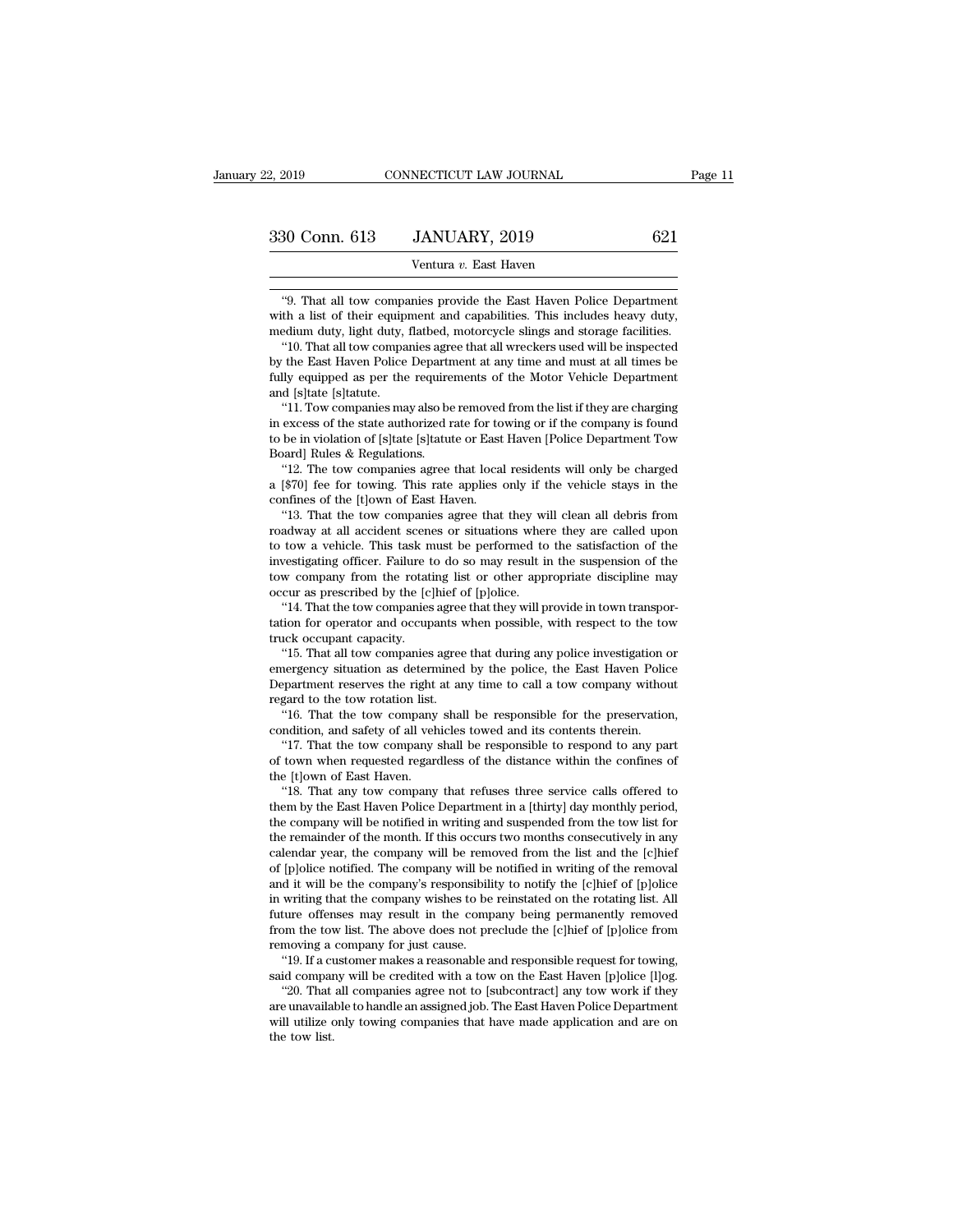|     | CONNECTICUT LAW JOURNAL                            | January 22, 2019 |
|-----|----------------------------------------------------|------------------|
| 622 |                                                    |                  |
|     | JANUARY, 2019<br>Ventura v. East Haven             | 330 Conn. 613    |
|     | failed to have Trnka's [truck] towed and impounded |                  |

CONNECTICUT LAW JOURNAL January 22, 2019<br> **EXECUTE ANTINEARY, 2019** 330 Conn. 613<br>
Ventura v. East Haven<br> **EXECUTE ASSEMENT ASSEM**<br> **EXECUTE ASSEMBED 41**<br> **EXECUTE ASSEMBED AND SET ASSEMBED ASSEMBED ASSEMBED ASSEMBED ASSEM** 622 JANUARY, 2019 330 Conn. 613<br>
Ventura v. East Haven<br>
"failed to have Trnka's [truck] towed and impounded<br>
as required in every case involving misuse of plates,<br>
lack of insurance or registration by rules promulgated<br>
by  $\frac{622}{\text{Ventura } v. \text{ East Haven}}$ <br>  $\frac{Ventura v. \text{ East Haven}}{\text{failed to have Thrka's [truck] toward and impounded}}$ <br>
as required in every case involving misuse of plates,<br>
lack of insurance or registration by rules promulgated<br>
by and for the East Haven police,' and 'failed t  $\frac{622}{\text{Ventura } v. \text{ East Haven}}$ <br>  $\frac{1}{2}$ <br>  $\frac{1}{2}$ <br>  $\frac{1}{2}$ <br>  $\frac{1}{2}$ <br>  $\frac{1}{2}$ <br>  $\frac{1}{2}$ <br>  $\frac{1}{2}$ <br>  $\frac{1}{2}$ <br>  $\frac{1}{2}$ <br>  $\frac{1}{2}$ <br>  $\frac{1}{2}$ <br>  $\frac{1}{2}$ <br>  $\frac{1}{2}$ <br>  $\frac{1}{2}$ <br>  $\frac{1}{2}$ <br>  $\frac{1}{2}$ <br>  $\frac{1}{2}$ <br>  $\frac{1}{2}$ Ventura v. East Haven<br>
"Trailed to have Trnka's [truck] towed and impounded<br>
as required in every case involving misuse of plates,<br>
lack of insurance or registration by rules promulgated<br>
by and for the East Haven police, Failed to have Trnka's [truck] towed and impounded<br>
is required in every case involving misuse of plates,<br>
lack of insurance or registration by rules promulgated<br>
by and for the East Haven police,' and 'failed to secure<br> "failed to have Trnka's [truck] towed and impounded<br>as required in every case involving misuse of plates,<br>lack of insurance or registration by rules promulgated<br>by and for the East Haven police," and "failed to secure<br>Trnk as required in every case involving misuse of plates,<br>lack of insurance or registration by rules promulgated<br>by and for the East Haven police,' and 'failed to secure<br>Trnka's [truck] so that he could not return and operate<br> lack of insurance or registration by rules promulgated<br>by and for the East Haven police,' and 'failed to secure<br>Trnka's [truck] so that he could not return and operate<br>it unlawfully in violation of due care and police proc by and for the East Haven police,' and 'failed to secure<br>Trnka's [truck] so that he could not return and operate<br>it unlawfully in violation of due care and police proce-<br>dures.' In particular, he alleged that paragraph 7 o Trnka's [truck] so that he could not return and operate<br>it unlawfully in violation of due care and police proce-<br>dures.' In particular, he alleged that paragraph 7 of the<br>tow rules required that '[a]ll motor vehicle violat it unlawfully in violation of due care and police proce-<br>dures.' In particular, he alleged that paragraph 7 of the<br>tow rules required that '[a]ll motor vehicle violations<br>are to be towed to include unregistered and misuse dures.' In particular, he alleged that paragraph 7 of the<br>tow rules required that '[a]ll motor vehicle violations<br>are to be towed to include unregistered and misuse of<br>plates. Operators of these vehicles are not allowed to tow rules required that '[a]ll motor vehicle violations<br>are to be towed to include unregistered and misuse of<br>plates. Operators of these vehicles are not allowed to<br>park [the] vehicle or leave [it] in private parking areas are to be towed to include unregistered and misuse of<br>plates. Operators of these vehicles are not allowed to<br>park [the] vehicle or leave [it] in private parking areas.'<br>The complaint further alleged that the defendant was<br> plates. Operators of these vel<br>park [the] vehicle or leave [it]<br>The complaint further alleged<br>directly liable for Strand's n<br>Statutes § 52-557n (a) (1) (A).<br>dant raised several special de<br>governmental immunity.<br>"During the the trial, the plaintiff introduced into evi-<br>
e complaint further alleged that the defendant was<br>
rectly liable for Strand's negligence under General<br>
atutes § 52-557n (a) (1) (A).<sup>6</sup> In its answer, the defen-<br>
intraised The complaint farmer analysed and the defendant of directly liable for Strand's negligence under General<br>Statutes § 52-557n (a) (1) (A).<sup>6</sup> In its answer, the defen-<br>dant raised several special defenses, including that of

Statutes § 52-557n (a) (1) (A).<sup>6</sup> In its answer, the defendant raised several special defenses, including that of governmental immunity.<br>
"During the trial, the plaintiff introduced into evidence a copy of the tow rules. dant raised several special defenses, including that of<br>dant raised several special defenses, including that of<br>governmental immunity.<br>"During the trial, the plaintiff introduced into evi-<br>dence a copy of the tow rules. T data Existed Several Special determines, therating due of<br>governmental immunity.<br>
"During the trial, the plaintiff introduced into evi-<br>
dence a copy of the tow rules. This document, effective<br>
September 1, 1998, was prefa "During the trial, the plaintiff introduced into evidence a copy of the tow rules. This document, effective September 1, 1998, was prefaced by a memorandum issue by then Chief of Police Leonard I. Gallo stating that '[a]l "During the trial, the plaintiff introduced into evi-<br>dence a copy of the tow rules. This document, effective<br>September 1, 1998, was prefaced by a memorandum<br>issue by then Chief of Police Leonard I. Gallo stating<br>that '[a] dence a copy of the tow rules. This document, effective<br>September 1, 1998, was prefaced by a memorandum<br>issue by then Chief of Police Leonard I. Gallo stating<br>that '[a]ll establishments who tow for the East Haven<br>Police De September 1, 1998, was prefaced by a memorandum<br>issue by then Chief of Police Leonard I. Gallo stating<br>that '[a]ll establishments who tow for the East Haven<br>Police Department [department] must adhere to these<br>Rules & Regul issue by then Chief of Police Leonard I. Gallo stating<br>that '[a]ll establishments who tow for the East Haven<br>Police Department [department] must adhere to these<br>Rules & Regulations.' The first paragraph of the tow<br>rules pr ules & Regulations.' The first paragraph of the tow<br>les provides that 'any company or person with tow-<br>ig equipment and having their business within the<br>lown of East Haven may make application to the<br>"21. The East Haven [c rules provides that 'any company or person with tow-<br>ing equipment and having their business within the<br>[t]own of East Haven may make application to the<br>"21. The East Haven [c]hief of [p]olice reserves the right to amend [

ing equipment and having their business within the [t]own of East Haven may make application to the "21. The East Haven [c]hief of [p]olice reserves the right to amend [these] [r]ules & [r]egulations at any time. If [thes

<sup>[1]</sup> JOWN OF EAST HAVEN MAY MAKE APPIDCATION TO The<br>
"21. The East Haven [c]hief of [p]olice reserves the right to amend [these]<br>
[r]ules & [r]egulations at any time. If [these] [r]ules & [r]egulations are<br>
amended all par "21. The East Haven [c]hief of [p]olice reserves the right to amend [these] [r]ules & [r]egulations at any time. If [these] [r]ules & [r]egulations are amended all participating tow companies will be notified in writing. 21. The Last Haven [e]nter or [p]once reserves are right to antend [these] [r]ules & [r]egulations are amended all participating tow companies will be notified in writing. . . ."<br>
<sup>6</sup> General Statutes § 52-557n provides i Thereof acting the scope of his employee, officer or agent the scope of his employee, officer and the scope of his employee, officer or agent or omissions of such political subdivision or any employee, officer or agent th <sup>6</sup> General Statutes § 52-557n provides in relevant part: "(a) (1) Except as otherwise provided by law, a political subdivision of the state shall be liable for damages to person or property caused by: (A) The negligent a otherwise provided by law, a political subdivision of the state shall be liable for damages to person or property caused by: (A) The negligent acts or omissions of such political subdivision or any employee, officer or ag for damages to person or property caused by: (A) The negligent acts or omissions of such political subdivision or any employee, officer or agent thereof acting within the scope of his employment or official duties . . . . to an original function of such political subdivision or any employee, officer or agent thereof acting within the scope of his employment or official duties . . . . (2) Except as otherwise provided by law, a political sub thereof acting within the scope of his employment or official duties  $\ldots$ .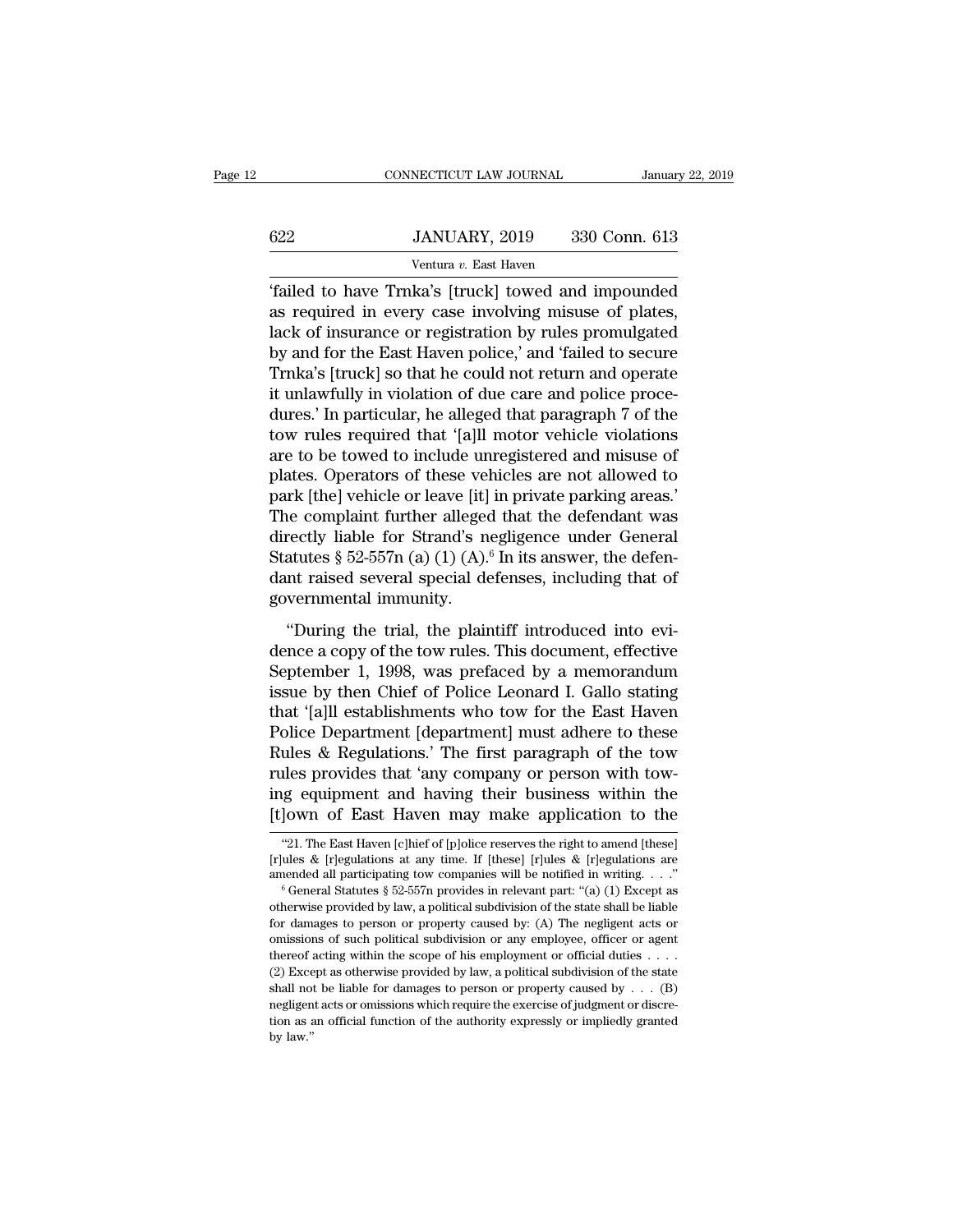| 22, 2019      | CONNECTICUT LAW JOURNAL                                                                                      |     | Page 13 |
|---------------|--------------------------------------------------------------------------------------------------------------|-----|---------|
| 330 Conn. 613 | JANUARY, 2019                                                                                                | 623 |         |
|               | Ventura v. East Haven                                                                                        |     |         |
| roquestions'  | (department) to be on the (department) rotating tow<br>list provided they conform to the following rules and |     |         |

330 Conn. 613 JANUARY, 2019 623<br>Ventura v. East Haven<br>[department] to be on the [department] rotating tow<br>list provided they conform to the following rules and<br>regulations.' regulations.'  $\frac{1}{2}$ <br>  $\frac{1}{2}$ <br>  $\frac{1}{2}$ <br>  $\frac{1}{2}$ <br>  $\frac{1}{2}$ <br>  $\frac{1}{2}$ <br>  $\frac{1}{2}$ <br>  $\frac{1}{2}$ <br>  $\frac{1}{2}$ <br>  $\frac{1}{2}$ <br>  $\frac{1}{2}$ <br>  $\frac{1}{2}$ <br>  $\frac{1}{2}$ <br>  $\frac{1}{2}$ <br>  $\frac{1}{2}$ <br>  $\frac{1}{2}$ <br>  $\frac{1}{2}$ <br>  $\frac{1}{2}$ <br>  $\frac{1}{2}$ <br>  $\frac{1}{2}$ <br>

Ventura v. East Haven<br>
[department] to be on the [department] rotating tow<br>
list provided they conform to the following rules and<br>
regulations.'<br>
"The defendant moved for a directed verdict after the<br>
close of the plainti [department] to be on the [department] rotating tow<br>list provided they conform to the following rules and<br>regulations.'<br>"The defendant moved for a directed verdict after the<br>close of the plaintiff's case-in-chief. The cour the parameter of the technomic state is provided they conform to the following rules and regulations.'<br>"The defendant moved for a directed verdict after the close of the plaintiff's case-in-chief. The court reserved decisi defendant moved for a directed verdict after the<br>close of the plaintiff's case-in-chief. The court reserved<br>decision on the motion for directed verdict, as permit-<br>ted under Practice Book § 16-37, and allowed the<br>defense t "The defendant moved for a directed verdict after the<br>close of the plaintiff's case-in-chief. The court reserved<br>decision on the motion for directed verdict, as permit-<br>ted under Practice Book  $\S 16-37$ , and allowed the<br>d "The defendant moved for a directed verdict after the close of the plaintiff's case-in-chief. The court reserved decision on the motion for directed verdict, as permitted under Practice Book  $\S$  16-37, and allowed the def close of the plaintiff's case-in-chief. The court reserved<br>decision on the motion for directed verdict, as permit-<br>ted under Practice Book § 16-37, and allowed the<br>defense to proceed. In his closing argument, the [plain-<br>t decision on the motion for directed verdict, as permit-<br>ted under Practice Book § 16-37, and allowed the<br>defense to proceed. In his closing argument, the [plain-<br>tiff's counsel] argued to the jury that the tow rules<br>applie ted under Practice Book § 16-37, and allowed the<br>defense to proceed. In his closing argument, the [plain-<br>tiff's counsel] argued to the jury that the tow rules<br>applied in equal force to police officers and to busi-<br>nesses defense to proceed. In his closing argument, the [plain-<br>tiff's counsel] argued to the jury that the tow rules<br>applied in equal force to police officers and to busi-<br>nesses conducting towing operations at the direction<br>of tiff's counsel] argued to the jury that the tow rules<br>applied in equal force to police officers and to busi-<br>nesses conducting towing operations at the direction<br>of the police. [Counsel] further argued that Strand was<br>negl applied in equal force to police officers and to businesses conducting towing operations at the direction<br>of the police. [Counsel] further argued that Strand was<br>negligent in not towing and impounding, or otherwise<br>securin nesses conducting towing operations at the direction<br>of the police. [Counsel] further argued that Strand was<br>negligent in not towing and impounding, or otherwise<br>securing, Trnka's truck on the basis of the motor vehicle<br>vi of the police. [Counsel] further argued that Strand was<br>negligent in not towing and impounding, or otherwise<br>securing, Trnka's truck on the basis of the motor vehicle<br>violations that he knew existed at the time of his inve negligent in not towing and impounding, or otherwise<br>securing, Trnka's truck on the basis of the motor vehicle<br>violations that he knew existed at the time of his investi-<br>gation of the possible domestic violence incident i securing, Trnka's truck on the basis of the motor vehicle<br>violations that he knew existed at the time of his investi-<br>gation of the possible domestic violence incident in the<br>McDonald's parking lot, and, because of that kn violations that he knew existed at the time of his investigation of the possible domestic violence incident in the McDonald's parking lot, and, because of that knowledge, he did not have the discretion to decline to tow th gation of the possible domestic violence incident in the McDonald's parking lot, and, because of that knowledge, he did not have the discretion to decline to tow the truck. The defendant argued that Strand did not know of McDonald's parking lot, and, because of that knowledge, he did not have the discretion to decline to tow the truck. The defendant argued that Strand did not know of the motor vehicle violations existing at the time of the immunity. ow of the motor vehicle violations existing at the<br>
me of the stop and that, even if he was aware of such<br>
blations, the decision to tow was discretionary, and,<br>
us, the defendant was protected by governmental<br>
munity.<br>
"R mental immunity, the court instructed the jury that increases the violations, the decision to tow was discretionary, and, thus, the defendant was protected by governmental immunity.<br>
"Regarding the defendant's special defe

Find the step and that, even if it was about the step violations, the decision to tow was discretionary, and, thus, the defendant was protected by governmental immunity.<br>
"Regarding the defendant's special defense of gove thus, the defendant was protected by governmental<br>immunity.<br>"Regarding the defendant's special defense of governmental immunity, the court instructed the jury that '[i]n<br>this case, the parties agree and the court instruct in<br>
immunity.<br>
"Regarding the defendant's special defense of governmental immunity, the court instructed the jury that '[i]n<br>
this case, the parties agree and the court instructs you<br>
that . . . Strand was a municipal empl "Regarding the defendant's special defense of governmental immunity, the court instructed the jury that '[i]n this case, the parties agree and the court instructs you that  $\ldots$  Strand was a municipal employee engaged in "Regarding the defendant's special defense of govern-<br>mental immunity, the court instructed the jury that '[i]n<br>this case, the parties agree and the court instructs you<br>that . . . Strand was a municipal employee engaged i mental immunity, the court instructed the jure<br>this case, the parties agree and the court ins<br>that . . . Strand was a municipal employee  $\epsilon$ <br>a governmental function at the time of the<br>alleged injuries. The parties disagr as ease, are paracs agree and are coard instances you at . . . Strand was a municipal employee engaged in governmental function at the time of the plaintiff's eged injuries. The parties disagree, however, as to nether  $\dots$ a governmental function at the time of the plaintiff's<br>alleged injuries. The parties disagree, however, as to<br>whether  $\dots$  Strand was free to exercise discretion<br>when acting or failing to act as he did.<br>"The question for

alleged injuries. The parties disagree, however, as to whether . . . Strand was free to exercise discretion when acting or failing to act as he did. "The question for you . . . [to decide] is whether . . . Strand was perfo Example 2. The parties and give, nowever, as to whether  $\ldots$ . Strand was free to exercise discretion when acting or failing to act as he did.<br>
"The question for you  $\ldots$  [to decide] is whether  $\ldots$  Strand was performin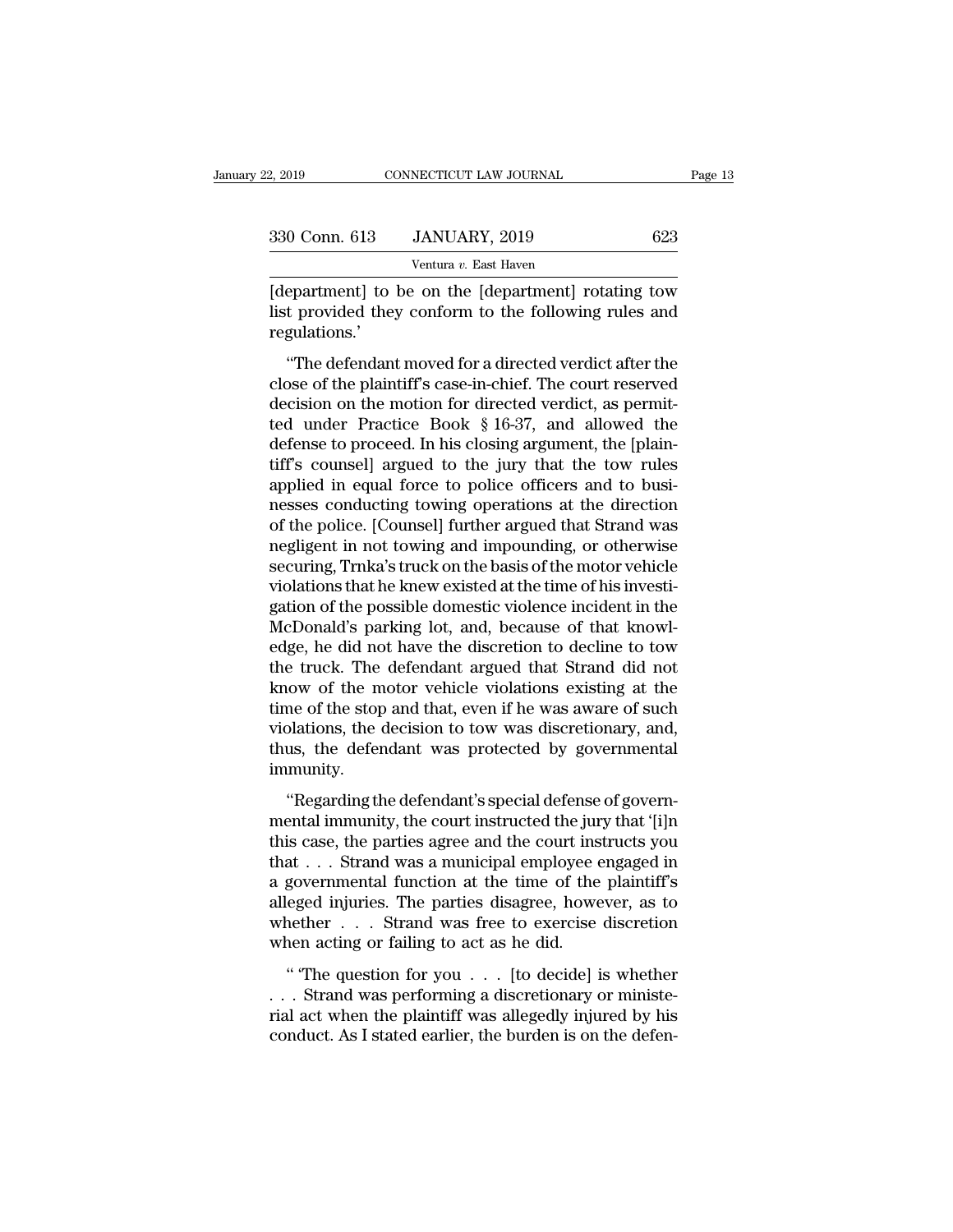## EXECUTE CONNECTICUT LAW JOURNAL January 22, 2019<br> **624** JANUARY, 2019 330 Conn. 613<br>
Ventura v. East Haven NECTICUT LAW JOURNAL<br>JANUARY, 2019 330<br>Ventura *v.* East Haven<br>the benefit of government

CONNECTICUT LAW JOURNAL<br>
G24 JANUARY, 2019 330 Conn. 613<br>
Ventura v. East Haven<br>
dant, who desires the benefit of governmental immu-<br>
mity, to persuade you by a . . . fair preponderance of<br>
the gydenge that  $\frac{624}{\text{Ventura } v. \text{ East Haven}}$ <br>  $\frac{1}{\text{Antuar } v. \text{ East Haven}}$ <br>  $\frac{1}{\text{dant}}$ , who desires the benefit of governmental immunity, to persuade you by a . . . fair preponderance of the evidence, that . . . Strand's actions or inactions we  $\frac{624}{\text{Ventura } v. \text{ East Haven}}$ <br>  $\frac{Ventura v. \text{ East Haven}}{\text{dant, who desires the benefit of governmental immunity, to persuade you by a . . . fair preponderance of the evidence, that . . . Strand's actions or inactions were the result of the exercise of discretion rather than the failure to comport with a mandatory course of$  $\frac{624}{\text{Ventura } v. \text{ East Haven}}$ <br>
Ventura  $v. \text{ East Haven}}$ <br>
dant, who desires the benefit of governmental immunity, to persuade you by a . . . fair preponderance of<br>
the evidence, that . . . Strand's actions or inactions<br>
were the resu Ventura v. East Haven<br>
dant, who desires the benefit of governmental immu-<br>
nity, to persuade you by a . . . fair preponderance of<br>
the evidence, that . . . Strand's actions or inactions<br>
were the result of the exercise o conduct. Find, who desires the benefit of governmental minimatry, to persuade you by a  $\dots$  fair preponderance of  $e$  evidence, that  $\dots$ . Strand's actions or inactions ere the result of the exercise of discretion rather than  $e$  the evidence, that  $\ldots$  Strand's actions or inactions<br>were the result of the exercise of discretion rather than<br>the failure to comport with a mandatory course of<br>conduct.<br>"If you find that the defendant has failed to mee

For evolutions, that  $\cdot \cdot \cdot$  is straight sections of matrions<br>were the result of the exercise of discretion rather than<br>the failure to comport with a mandatory course of<br>conduct.<br>" If you find that the defendant has fail were the result of the exercise of uscretion rather than<br>the failure to comport with a mandatory course of<br>conduct.<br>" If you find that the defendant has failed to meet<br>the burden of establishing this special defense, then nee langue to comport what a manuatory course of<br>conduct.<br>"<br>"If you find that the defendant has failed to meet<br>the burden of establishing this special defense, then no<br>immunity would protect the defendant from liability if " If you find that the defendant has failed to meet<br>the burden of establishing this special defense, then no<br>immunity would protect the defendant from liability if<br>you determine that  $\dots$  Strand was negligent, and that<br>ne " If you find that the defendant has failed to meet<br>the burden of establishing this special defense, then no<br>immunity would protect the defendant from liability if<br>you determine that  $\dots$  Strand was negligent, and that<br>ne the burden of establishing this special defense, then no<br>immunity would protect the defendant from liability if<br>you determine that  $\dots$  Strand was negligent, and that<br>negligence proximately caused the injuries claimed by<br> immunity would protec<br>you determine that . . .<br>negligence proximately<br>the plaintiff, you would<br>plaintiff. If, however, y<br>satisfied this burden, y<br>for the defendant.'<br>"The jury returned a v of determine that  $\cdot \cdot \cdot$  Strand was negligent, and that gligence proximately caused the injuries claimed by<br>e plaintiff, you would therefore find in favor of the<br>aintiff. If, however, you find that the defendant has<br>tisf depended proximately caused the highles claimed by<br>the plaintiff, you would therefore find in favor of the<br>plaintiff. If, however, you find that the defendant has<br>satisfied this burden, you would then render a verdict<br>for

of the plaintiff. If, however, you find that the defendant has<br>satisfied this burden, you would then render a verdict<br>for the defendant.'<br>"The jury returned a verdict for the plaintiff and found<br>damages in the amount of \$1 plantin. It, nowever, you find that the defendant has<br>satisfied this burden, you would then render a verdict<br>for the defendant.'<br>"The jury returned a verdict for the plaintiff and found<br>damages in the amount of \$12,200,000 saished this butden, you would then render a vertict<br>for the defendant.'<br>"The jury returned a verdict for the plaintiff and found<br>damages in the amount of \$12,200,000, finding, by way<br>of its response to a jury interrogator "The jury returned a verdict for the plaintiff and found<br>damages in the amount of \$12,200,000, finding, by way<br>of its response to a jury interrogatory, that Strand negli-<br>gently violated a ministerial duty to tow Trnka's "The jury returned a verdict for the plaintiff and found<br>damages in the amount of \$12,200,000, finding, by way<br>of its response to a jury interrogatory, that Strand negli-<br>gently violated a ministerial duty to tow Trnka's damages in the amount of \$12,200,000, finding, by way<br>of its response to a jury interrogatory, that Strand negli-<br>gently violated a ministerial duty to tow Trnka's truck.<sup>7</sup><br>Following trial, on January 3, 2014, the defend of its response to a jury interrogatory, that Strand negligently violated a ministerial duty to tow Trnka's truck.<sup>7</sup><br>Following trial, on January 3, 2014, the defendant filed<br>a renewed motion for a directed verdict and a m gently violated a ministerial duty to tow Trnka's truck.<sup>7</sup><br>Following trial, on January 3, 2014, the defendant filed<br>a renewed motion for a directed verdict and a motion<br>to set aside the verdict. It also filed a motion see Following trial, on January 3, 2014, the defendant filed<br>a renewed motion for a directed verdict and a motion<br>to set aside the verdict. It also filed a motion seeking<br>a remittitur in the amount of \$11,000,000 and a collat a renewed motion for a directed verdict and a motion<br>to set aside the verdict. It also filed a motion seeking<br>a remittitur in the amount of \$11,000,000 and a collateral<br>source reduction. In a memorandum of decision dated<br>J to set aside the verdict. It also filed a motion seeking<br>a remittitur in the amount of  $$11,000,000$  and a collateral<br>source reduction. In a memorandum of decision dated<br>July 10, 2014, the court denied the defendant's ren a remittitur in the a<br>source reduction. 1<br>July 10, 2014, the co<br>motion for a direct<br>the verdict, but gi<br>the amount of \$6,0<br>to \$6,200,000.<br>"In denying the ly 10, 2014, the court denied the defendant's renewed<br>by 10, 2014, the court denied the defendant's renewed<br>botion for a directed verdict and its motion to set aside<br>e verdict, but granted the motion for remittitur in<br>e am as in the verdict, the court defined the detendant is reflewed motion for a directed verdict and its motion to set aside the verdict, but granted the motion for remittitur in the amount of \$6,000,000, thereby reducing the

\$6,200,000.<br>
"In denying the defendant's motions to direct or set<br>
ide the verdict, the court found, on the issue of gov-<br>
"On the issue of governmental immunity, the court posed the following<br>
progatory to the jury: Did t

 $7$  "On ti <sup>1</sup> The defendant's motions to direct or set aside the verdict, the court found, on the issue of governmental immunity, the court posed the following interrogatory to the jury: 'Did the defendant prove by preponderance of "In denying the defendant's motions to direct or set aside the verdict, the court found, on the issue of governmental impound, on the issue of governmental immunity, the court posed the following interrogatory to the jury aside the verdict, the court found, on the issue of gov-<br>
<sup>7</sup> "On the issue of governmental immunity, the court posed the following<br>
interrogatory to the jury: Did the defendant prove by preponderance of the<br>
evidence tha <sup>7</sup> "On the issue of governmental immunity, the court posed the following interrogatory to the jury: 'Did the defendant prove by preponderance of the evidence that the decision on whether to tow and/or impound [Trnka's] ve interrogatory to the jury: 'Did the defendant prove by preponderance of the evidence that the decision on whether to tow and/or impound [Trnka's] vehicle was within the discretion of . . . Officer Strand?' The jury answer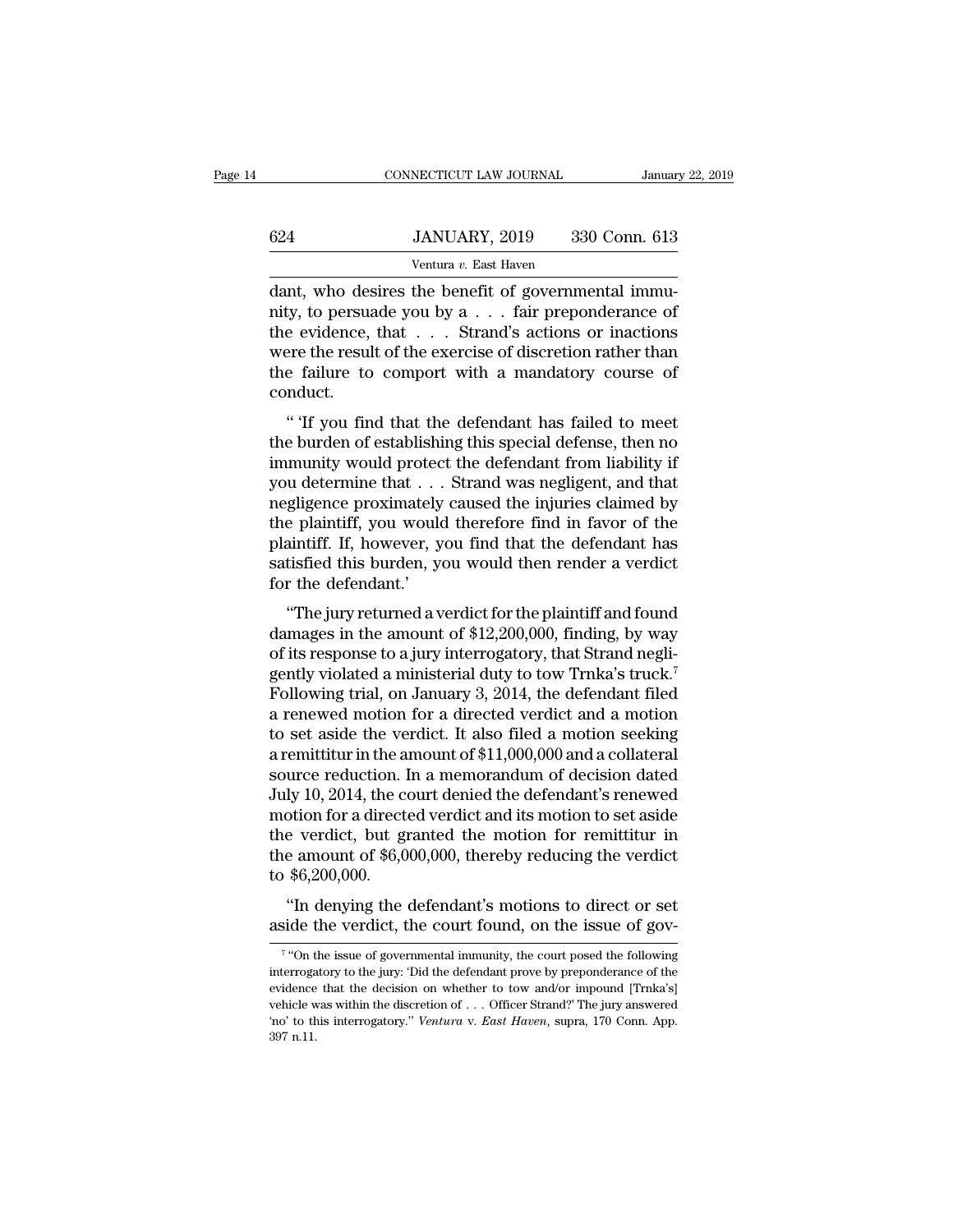| 2, 2019       | CONNECTICUT LAW JOURNAL                              | Page 15 |
|---------------|------------------------------------------------------|---------|
| 330 Conn. 613 | JANUARY, 2019                                        | 625     |
|               | Ventura v. East Haven                                |         |
|               | ernmental immunity that 'Itlhere was sufficient evi- |         |

ernmental immunity, that '[t]here was sufficient evi-<br>that immunity, that '[t]here was sufficient evi-<br>dence adduced during the plaintiff's case-in-chief on<br>the issue of whother Strand's actions were ministerial 330 Conn. 613 JANUARY, 2019 625<br>
Ventura v. East Haven<br>
ernmental immunity, that '[t]here was sufficient evi-<br>
dence adduced during the plaintiff's case-in-chief on<br>
the issue of whether Strand's actions were ministerial<br> 330 Conn. 613 JANUARY, 2019 625<br>
Ventura v. East Haven<br>
ernmental immunity, that '[t]here was sufficient evidence adduced during the plaintiff's case-in-chief on<br>
the issue of whether Strand's actions were ministerial<br>
or 330 Conn. 613 JANUARY, 2019 625<br>
Ventura v. East Haven<br>
ernmental immunity, that '[t]here was sufficient evi-<br>
dence adduced during the plaintiff's case-in-chief on<br>
the issue of whether Strand's actions were ministerial<br> Ventura v. East Haven<br>
Framental immunity, that '[t]here was sufficient evi-<br>
dence adduced during the plaintiff's case-in-chief on<br>
the issue of whether Strand's actions were ministerial<br>
or discretionary.... The plain l ventura v. East Haven<br>
ernmental immunity, that '[t]here was sufficient evi-<br>
dence adduced during the plaintiff's case-in-chief on<br>
the issue of whether Strand's actions were ministerial<br>
or discretionary.... The plain l ernmental immunity, that '[t]here was sufficient evidence adduced during the plaintiff's case-in-chief on<br>the issue of whether Strand's actions were ministerial<br>or discretionary.... The plain language of [paragraph<br>7 of th dence adduced during the plaintiff's case-in-chief on<br>the issue of whether Strand's actions were ministerial<br>or discretionary.... The plain language of [paragraph<br>7 of the tow rules] falls within the definition of ministe the issue of whether Strand's actions were ministerial<br>or discretionary.... The plain language of [paragraph<br>7 of the tow rules] falls within the definition of ministe-<br>rial. There is no exercise of judgment in the langua or discretionary.... The plain language of [paragraph 7 of the tow rules] falls within the definition of ministe-<br>rial. There is no exercise of judgment in the language<br>of the regulation.' Later, while rendering judgment 7 of the tow rules] falls within the definition of ministe-<br>rial. There is no exercise of judgment in the language<br>of the regulation.' Later, while rendering judgment for<br>the plaintiff on March 13, 2015, the court granted a. There is no exercise of judgment in the language<br>the regulation.' Later, while rendering judgment for<br>e plaintiff on March 13, 2015, the court granted the<br>fendant's request for a collateral source reduction,<br>d reduced t of the plaintiff on March 13, 2015, the court granted the<br>defendant's request for a collateral source reduction,<br>and reduced the judgment to  $$5,977,553.39$  before inter-<br>est." (Footnotes added and omitted.) Id., 394–98.<br>

defendant's request for a collateral source reduction,<br>and reduced the judgment to \$5,977,553.39 before inter-<br>est." (Footnotes added and omitted.) Id., 394–98.<br>The defendant appealed to the Appellate Court,<br>claiming, inte detendant s request for a conateral solitic reduction,<br>and reduced the judgment to \$5,977,553.39 before inter-<br>est." (Footnotes added and omitted.) Id., 394–98.<br>The defendant appealed to the Appellate Court,<br>claiming, inte and reduced the judgment to  $\psi$ <sub>2</sub>,  $\psi$ <sub>1</sub>,  $\psi$ 35.55 before interest." (Footnotes added and omitted.) Id., 394–98.<br>The defendant appealed to the Appellate Court, claiming, inter alia, that the trial court improperly ha The defendant appealed to the Appellate Court,<br>claiming, inter alia, that the trial court improperly had<br>denied its motion for a directed verdict on the basis<br>of governmental immunity. Id., 399. Specifically, the<br>defendan The defendant appealed to the Appellate Court,<br>claiming, inter alia, that the trial court improperly had<br>denied its motion for a directed verdict on the basis<br>of governmental immunity. Id., 399. Specifically, the<br>defendant claiming, inter alia, that the trial court improperly had<br>denied its motion for a directed verdict on the basis<br>of governmental immunity. Id., 399. Specifically, the<br>defendant argued that the trial court was incorrect in<br>c denied its motion for a directed verdict on the basis<br>of governmental immunity. Id., 399. Specifically, the<br>defendant argued that the trial court was incorrect in<br>concluding that paragraph 7 of the tow rules imposed<br>a clea of governmental immunity. Id., 399. Specifically, the<br>defendant argued that the trial court was incorrect in<br>concluding that paragraph 7 of the tow rules imposed<br>a clear ministerial duty on East Haven police officers<br>to to defendant argued that the trial court was incorrect in<br>concluding that paragraph 7 of the tow rules imposed<br>a clear ministerial duty on East Haven police officers<br>to tow the vehicles of all drivers who have violated<br>motor concluding that paragraph 7 of the tow rules imposed<br>a clear ministerial duty on East Haven police officers<br>to tow the vehicles of all drivers who have violated<br>motor vehicle laws because that paragraph, along with<br>the oth a clear ministerial duty on East Haven police officers<br>to tow the vehicles of all drivers who have violated<br>motor vehicle laws because that paragraph, along with<br>the other twenty paragraphs of those rules, is directed<br>at a to tow the vehicles of all drivers who have violated<br>motor vehicle laws because that paragraph, along with<br>the other twenty paragraphs of those rules, is directed<br>at and regulates towing companies doing business with<br>the d motor vehicle laws because that paragraph, along with<br>the other twenty paragraphs of those rules, is directed<br>at and regulates towing companies doing business with<br>the department and does not apply to police officers.<sup>8</sup><br>I the other twenty paragraphs of those rules, is directed<br>at and regulates towing companies doing business with<br>the department and does not apply to police officers.<sup>8</sup><br>Id., 407. The Appellate Court agreed with the defendant at and regulates towing companies doing business with<br>the department and does not apply to police officers.<sup>8</sup><br>Id., 407. The Appellate Court agreed with the defendant<br>and, in so doing, rejected the plaintiff's contention t the department and does not apply to police officers.<sup>8</sup><br>Id., 407. The Appellate Court agreed with the defendant<br>and, in so doing, rejected the plaintiff's contention that<br>whether the tow rules imposed a ministerial duty o Id., 407. The Appellate Court agreed with the defendant<br>and, in so doing, rejected the plaintiff's contention that<br>whether the tow rules imposed a ministerial duty on<br>Strand presented a question of fact for the jury. Id.,<br> and, in so doing, rejected the plaintiff's contention that<br>whether the tow rules imposed a ministerial duty on<br>Strand presented a question of fact for the jury. Id.,<br>402. The court explained that when, as in the present<br>c 92. The court explained that when, as in the present<br>ase, the question of whether an act is ministerial or<br>iscretionary turns on the interpretation of a statute,<br>unicipal ordinance or other written directive, that<br> ${}^8$ On case, the question of whether an act is ministerial or discretionary turns on the interpretation of a statute, municipal ordinance or other written directive, that  $8$ On appeal to the Appellate Court, the defendant also c

discretionary turns on the interpretation of a statute,<br>municipal ordinance or other written directive, that<br><sup>8</sup>On appeal to the Appellate Court, the defendant also challenged several<br>of the trial court's evidentiary rulin municipal ordinance or other written directive, that<br><sup>8</sup>On appeal to the Appellate Court, the defendant also challenged several<br>of the trial court's evidentiary rulings and claimed, as well, that the trial<br>court improperly <sup>8</sup> On appeal to the Appellate Court, the defendant also challenged several<br><sup>8</sup> On appeal to the Appellate Court, the defendant also challenged several<br>of the trial court's evidentiary rulings and claimed, as well, that th <sup>8</sup> On appeal to the Appellate Court, the defendant also challenged several of the trial court's evidentiary rulings and claimed, as well, that the trial court improperly had failed to direct or set aside the verdict on t of the trial court's evidentiary rulings and claimed, as well, that the trial court improperly had failed to direct or set aside the verdict on the ground that there was insufficient evidence of actual and proximate causa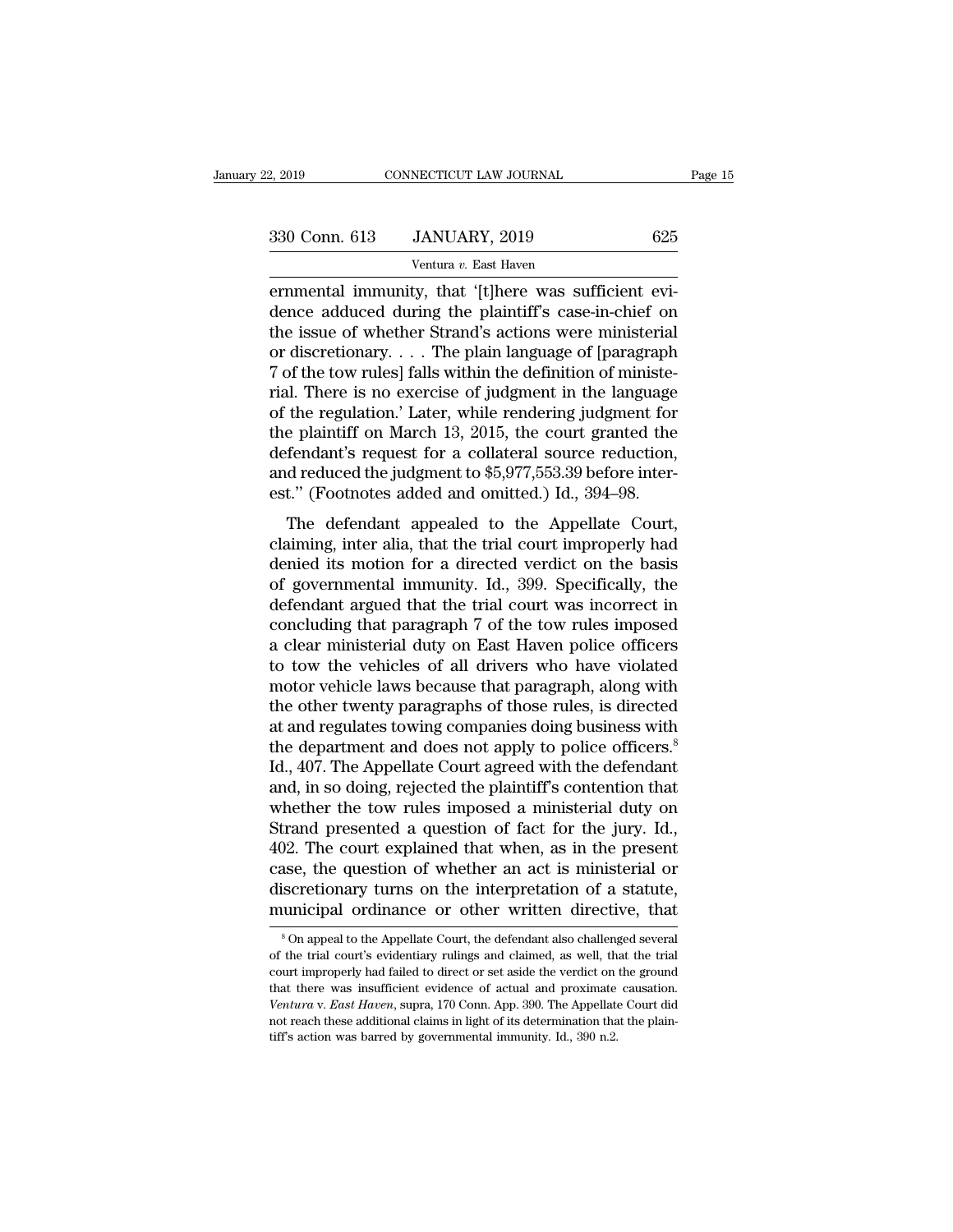|     | CONNECTICUT LAW JOURNAL                                 | January 22, 2019 |
|-----|---------------------------------------------------------|------------------|
|     |                                                         |                  |
| 626 | JANUARY, 2019                                           | 330 Conn. 613    |
|     | Ventura v. East Haven                                   |                  |
|     | issue gives rise to a question of law for the court. Id |                  |

CONNECTICUT LAW JOURNAL January 22, 2<br>
626 JANUARY, 2019 330 Conn. 613<br>
Ventura v. East Haven<br>
issue gives rise to a question of law for the court. Id.,<br>
403. The court further explained that "a plaintiff seeking<br>
to avoid 403. The court further explained that 's plaintiff seeking<br>
403. The court further explained that ''a plaintiff seeking<br>
403. The court further explained that ''a plaintiff seeking<br>
403. The court further explained that '' 626 JANUARY, 2019 330 Conn. 613<br>
Ventura v. East Haven<br>
issue gives rise to a question of law for the court. Id.,<br>
403. The court further explained that "a plaintiff seeking<br>
to avoid the immunity typically afforded to po 626 JANUARY, 2019 330 Conn. 613<br>
Ventura v. East Haven<br>
issue gives rise to a question of law for the court. Id.,<br>
403. The court further explained that "a plaintiff seeking<br>
to avoid the immunity typically afforded to po Ventura *v*. East Haven<br>
issue gives rise to a question of law for the court. Id.,<br>
403. The court further explained that "a plaintiff seeking<br>
to avoid the immunity typically afforded to police offi-<br>
cers must demonstrat Ventura v. East Haven<br>issue gives rise to a question of law for the court. Id.,<br>403. The court further explained that "a plaintiff seeking<br>to avoid the immunity typically afforded to police offi-<br>cers must demonstrate tha issue gives rise to a question of law for the 403. The court further explained that "a plaint<br>to avoid the immunity typically afforded to p<br>cers must demonstrate that by statute or oth<br>law the official's duty is *clearly* 3. The court number explained that a plaintiff seeking<br>avoid the immunity typically afforded to police offi-<br>rs must demonstrate that by statute or other rule of<br>w the official's duty is *clearly* ministerial rather than<br> to avoid the infinitity typically arroteed to police officers<br>cers must demonstrate that by statute or other rule of<br>law the official's duty is *clearly* ministerial rather than<br>discretionary  $\ldots$ ." (Emphasis in original

Law the official's duty is *clearly* ministerial rather than<br>discretionary  $\ldots$ ." (Emphasis in original; internal<br>quotation marks omitted.) Id., 406–407.<br>Applying these principles to the present facts, the<br>Appellate Cour Example 12. The method is considered in the discretionary  $\ldots$ ." (Emphasis in original; internal quotation marks omitted.) Id., 406–407.<br>Applying these principles to the present facts, the Appellate Court concluded that discretionary  $\ldots$  (Emphasis in original, internation marks omitted.) Id., 406–407.<br>Applying these principles to the present facts, the<br>Appellate Court concluded that the tow rules, by their<br>express and unambiguous terms quotation marks omitted.) id., 400–407.<br>Applying these principles to the present facts, the<br>Appellate Court concluded that the tow rules, by their<br>express and unambiguous terms, did not purport to<br>impose on East Haven poli Applying these principles to the present facts, the<br>Appellate Court concluded that the tow rules, by their<br>express and unambiguous terms, did not purport to<br>impose on East Haven police officers a ministerial duty<br>to tow t Appellate Court concluded that the tow rules, by their<br>express and unambiguous terms, did not purport to<br>impose on East Haven police officers a ministerial duty<br>to tow the vehicles of all drivers who have violated<br>the stat express and unambiguous terms, did not purport to<br>impose on East Haven police officers a ministerial duty<br>to tow the vehicles of all drivers who have violated<br>the state's motor vehicle laws; they were promulgated,<br>rather, impose on East Haven police officers a ministerial duty<br>to tow the vehicles of all drivers who have violated<br>the state's motor vehicle laws; they were promulgated,<br>rather, solely for the purpose of clarifying the responsito tow the vehicles of all drivers who have violated<br>the state's motor vehicle laws; they were promulgated,<br>rather, solely for the purpose of clarifying the responsi-<br>bilities of towing companies wishing to do business<br>wit the state's motor vehicle laws; they were promulgated,<br>rather, solely for the purpose of clarifying the responsi-<br>bilities of towing companies wishing to do business<br>with the department. Id., 407–409, 413–14. This was<br>evid rather, solely for the purpose of clarifying the responsi-<br>bilities of towing companies wishing to do business<br>with the department. Id., 407–409, 413–14. This was<br>evidenced, the court explained, not only by the first<br>parag bilities of towing companies wishing to do business<br>with the department. Id., 407–409, 413–14. This was<br>evidenced, the court explained, not only by the first<br>paragraph of the tow rules and prefatory memorandum<br>that accompa with the department. Id., 407–409, 413–14. This was<br>evidenced, the court explained, not only by the first<br>paragraph of the tow rules and prefatory memorandum<br>that accompanied them, but also by the signature line<br>at the end evidenced, the court explained, not only by the first<br>paragraph of the tow rules and prefatory memorandum<br>that accompanied them, but also by the signature line<br>at the end of the tow rules, which directed the " '[a]ppli-<br>ca ragraph of the tow rules and prelatory inemorandum<br>at accompanied them, but also by the signature line<br>the end of the tow rules, which directed the " '[a]ppli-<br>nt' " tow truck company to attest that it had " 'read<br>d under[ reflat the end of the tow rules, which directed the " '[a]pplicant' " tow truck company to attest that it had " 'read and under[stood] each of the above and will strictly adhere to these [r]ules & [r]egulations.' " Id., 40

at the end of the tow rules, which directed the lapporecant'" tow truck company to attest that it had "'read and under[stood] each of the above and will strictly adhere to these [r]ules & [r]egulations.'" Id., 409.<br>In reac cant " tow truck company to attest that it had " read<br>and under[stood] each of the above and will strictly<br>adhere to these [r]ules & [r]egulations.'" Id., 409.<br>In reaching its conclusion, the Appellate Court<br>rejected the p and under stood each of the above and win strictly<br>adhere to these [r]ules & [r]egulations.'" Id., 409.<br>In reaching its conclusion, the Appellate Court<br>rejected the plaintiff's contention that paragraph 7 of<br>the tow rules, at a reaching its conclusion, the Appellate Court<br>rejected the plaintiff's contention that paragraph 7 of<br>the tow rules, which provides that "[a]ll motor vehicle<br>violations are to be towed to include unregistered and<br>misu In reaching its conclusion, the Appellate Court<br>rejected the plaintiff's contention that paragraph 7 of<br>the tow rules, which provides that "[a]ll motor vehicle<br>violations are to be towed to include unregistered and<br>misuse rejected the plaintiff's contention that paragraph 7 of<br>the tow rules, which provides that "[a]ll motor vehicle<br>violations are to be towed to include unregistered and<br>misuse of plates" and that "[o]perators of these vehicl the tow rules, which provides that "[a]ll motor vehicle<br>violations are to be towed to include unregistered and<br>misuse of plates" and that "[o]perators of these vehicles<br>are not allowed to park vehicle or leave in private p violations are to be towed to include unregistered and<br>misuse of plates" and that "[o]perators of these vehicles<br>are not allowed to park vehicle or leave in private park-<br>ing areas," imposed a clear ministerial duty on Str misuse of plates" and that "[o]perators of these vehicles<br>are not allowed to park vehicle or leave in private park-<br>ing areas," imposed a clear ministerial duty on Strand<br>to tow Trnka's vehicle. Id., 407. The court reasone are not allowed to park vehicle or leave in private parking areas," imposed a clear ministerial duty on Strand<br>to tow Trnka's vehicle. Id., 407. The court reasoned that<br>paragraph 7 must be read in conjunction with paragrap ing areas," imposed a clear ministerial duty on Strand<br>to tow Trnka's vehicle. Id., 407. The court reasoned that<br>paragraph 7 must be read in conjunction with paragraph<br>6, which expressly states that "[o]fficer discretion w to tow Trnka's vehicle. Id., 407. The court reasoned that paragraph 7 must be read in conjunction with paragraph 6, which expressly states that "[o]fficer discretion will prevail regarding vehicles that are to be towed. If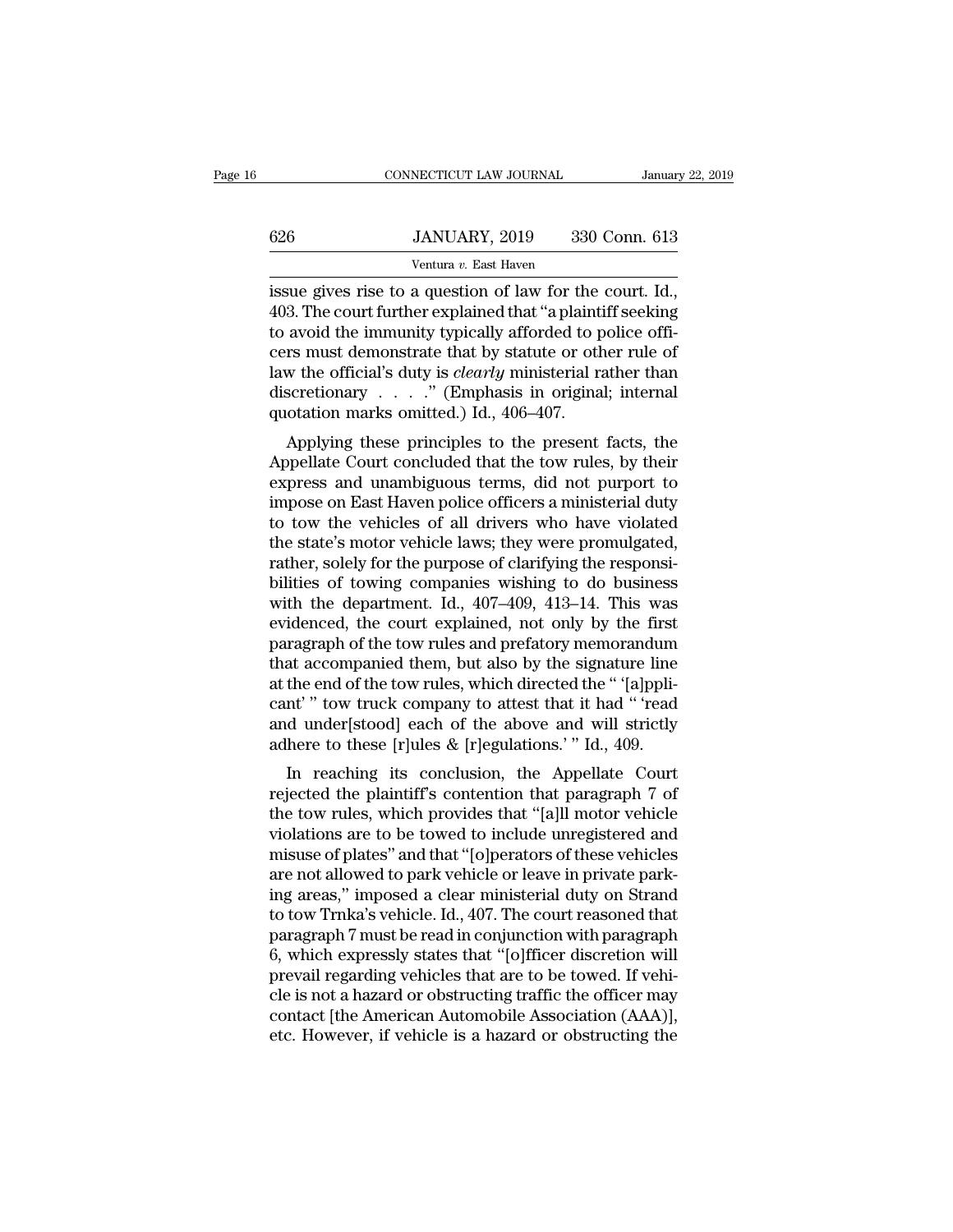| 2, 2019       | CONNECTICUT LAW JOURNAL                             |     | Page 17 |
|---------------|-----------------------------------------------------|-----|---------|
|               |                                                     |     |         |
| 330 Conn. 613 | JANUARY, 2019                                       | 627 |         |
|               | Ventura v. East Haven                               |     |         |
|               | tow log is to be used " Id 408. The court explained |     |         |

2, 2019 CONNECTICUT LAW JOURNAL Page 17<br>
330 Conn. 613 JANUARY, 2019 627<br>
Ventura v. East Haven<br>
tow log is to be used.'' Id., 408. The court explained<br>
that, "[w]hen read together, paragraphs 6 and 7 are<br>
reconciled and m 330 Conn. 613 JANUARY, 2019 627<br>
Ventura v. East Haven<br>
tow log is to be used." Id., 408. The court explained<br>
that, "[w]hen read together, paragraphs 6 and 7 are<br>
reconciled and make sense only with the understanding<br>
tha 330 Conn. 613 JANUARY, 2019 627<br>
Ventura v. East Haven<br>
tow log is to be used." Id., 408. The court explained<br>
that, "[w]hen read together, paragraphs 6 and 7 are<br>
reconciled and make sense only with the understanding<br>
th 330 Conn. 613 JANUARY, 2019 627<br>
Ventura v. East Haven<br>
tow log is to be used." Id., 408. The court explained<br>
that, "[w]hen read together, paragraphs 6 and 7 are<br>
reconciled and make sense only with the understanding<br>
th Ventura v. East Haven<br>tow log is to be used." Id., 408. The court explained<br>that, "[w]hen read together, paragraphs 6 and 7 are<br>reconciled and make sense only with the understanding<br>that the tow rules regulate tow truck o Ventura v. East Haven<br>tow log is to be used." Id., 408. The court explained<br>that, "[w]hen read together, paragraphs 6 and 7 are<br>reconciled and make sense only with the understanding<br>that the tow rules regulate tow truck o tow log is to be used." Id., 408. The court explained<br>that, "[w]hen read together, paragraphs 6 and 7 are<br>reconciled and make sense only with the understanding<br>that the tow rules regulate tow truck operators and not<br>police that, "[w]hen read together, paragraphs 6 and 7 are<br>reconciled and make sense only with the understanding<br>that the tow rules regulate tow truck operators and not<br>police officers. Paragraph 6 informs tow truck opera-<br>tors t reconciled and make sense only with the understanding<br>that the tow rules regulate tow truck operators and not<br>police officers. Paragraph 6 informs tow truck opera-<br>tors that it is ultimately within police discretion as to<br> that the tow rules regulate tow truck operators and not police officers. Paragraph 6 informs tow truck operators that it is ultimately within police discretion as to whether a motor vehicle will be towed, and who may tow i police officers. Paragraph 6 informs tow truck operators that it is ultimately within police discretion as to whether a motor vehicle will be towed, and who may tow it. Paragraph 7 then clarifies that, once an officer has tors that it is ultimately within police discretion as to whether a motor vehicle will be towed, and who may<br>tow it. Paragraph 7 then clarifies that, once an officer<br>has exercised his discretion to order a motor vehicle<br>to whether a motor vehicle will be towed, and who may<br>tow it. Paragraph 7 then clarifies that, once an officer<br>has exercised his discretion to order a motor vehicle<br>towed, the tow company must follow the officer's direc-<br>tion tow it. Paragraph 7 then clarifies that, once an officer<br>has exercised his discretion to order a motor vehicle<br>towed, the tow company must follow the officer's direc-<br>tion to tow the vehicle. Vehicle owners cannot negotiat has exercised his discretion to order a motor vehicle<br>towed, the tow company must follow the officer's direc-<br>tion to tow the vehicle. Vehicle owners cannot negotiate<br>with tow truck companies to allow the vehicle to remain towed, the tow company must follow the officer's direction to tow the vehicle. Vehicle owners cannot negotiate with tow truck companies to allow the vehicle to remain in a 'private parking area.' " Id., 408–409. The court tion to tow the vehicle. Vehicle owners cannot negotiate<br>with tow truck companies to allow the vehicle to remain<br>in a 'private parking area.' " Id., 408–409. The court<br>further explained, moreover, that interpreting para-<br>g with tow truck companies to allow the vehicle to remain<br>in a 'private parking area.' " Id., 408–409. The court<br>further explained, moreover, that interpreting para-<br>graph 7 to impose on East Haven officers a ministerial<br>dut in a 'private parking area.'" Id., 408–4<br>further explained, moreover, that inter<br>graph 7 to impose on East Haven officer<br>duty to tow "[a]ll motor vehicle violation<br>der paragraph 6 superfluous, in violation<br>principle that s Fuller explained, individual interpreting para-<br>aph 7 to impose on East Haven officers a ministerial<br>ty to tow "[a]ll motor vehicle violations" would ren-<br>r paragraph 6 superfluous, in violation of the cardinal<br>inciple tha graph 7 to mipose on East Haven officers a ministerial<br>duty to tow "[a]ll motor vehicle violations" would ren-<br>der paragraph 6 superfluous, in violation of the cardinal<br>principle that such provisions are to be interpreted

notatively to tow [a] in motor venture violations would refi-<br>der paragraph 6 superfluous, in violation of the cardinal<br>principle that such provisions are to be interpreted to<br>avoid such a construction. Id., 411.<br>The Appel der paragraph 6 supernuous, in violation of the cardinal<br>principle that such provisions are to be interpreted to<br>avoid such a construction. Id., 411.<br>The Appellate Court further observed that the plain-<br>tiff's interpretati principle that such provisions are to be interpreted to<br>avoid such a construction. Id., 411.<br>The Appellate Court further observed that the plain-<br>tiff's interpretation of paragraph 7 of the tow rules was<br>not only incompati avoid such a construction. Id., 411.<br>The Appellate Court further observed that the plain-<br>tiff's interpretation of paragraph 7 of the tow rules was<br>not only incompatible with the unfettered officer discre-<br>tion in regard t The Appellate Court further observed that the plain-<br>tiff's interpretation of paragraph 7 of the tow rules was<br>not only incompatible with the unfettered officer discre-<br>tion in regard to towing described in paragraph 6, bu tiff's interpretation of paragraph 7 of the tow rules was<br>not only incompatible with the unfettered officer discre-<br>tion in regard to towing described in paragraph 6, but<br>would lead to a bizarre and unworkable result, name not only incompatible with the unfettered officer discretion in regard to towing described in paragraph 6, but<br>would lead to a bizarre and unworkable result, namely,<br>that East Haven police officers would be required "to<br>to tion in regard to towing described in paragraph 6, but<br>would lead to a bizarre and unworkable result, namely,<br>that East Haven police officers would be required "to<br>tow a motor vehicle in every situation in which an<br>officer would lead to a bizarre and unworkable result, namely,<br>that East Haven police officers would be required "to<br>tow a motor vehicle in every situation in which an<br>officer determined that a violation of the motor vehicle<br>laws that East Haven police officers would be required "to<br>tow a motor vehicle in every situation in which an<br>officer determined that a violation of the motor vehicle<br>laws had occurred," including "every time a driver is<br>stoppe tow a motor vehicle in every situation in which an officer determined that a violation of the motor vehicle laws had occurred," including "every time a driver is stopped for rolling through a stop sign or for failing to ob officer determined that a violation of the motor vehicle<br>laws had occurred," including "every time a driver is<br>stopped for rolling through a stop sign or for failing to<br>obey a yield sign." (Footnote omitted.) Id., 410. The laws had occurred," including "every time a driver is<br>stopped for rolling through a stop sign or for failing to<br>obey a yield sign." (Footnote omitted.) Id., 410. The<br>construction advanced by the plaintiff would yield such<br> stopped for rolling through a stop sign or for failing tobey a yield sign." (Footnote omitted.) Id., 410. The<br>construction advanced by the plaintiff would yield suc<br>a result, the court explained, because paragraph<br>expressl Figure 2.7 a yield sight. (Foothote onlitted.) fd., 410. The<br>mstruction advanced by the plaintiff would yield such<br>result, the court explained, because paragraph 7<br>pressly states that "[a]ll motor vehicle violations are<br>be construction advanced by the plantiful would yield such<br>a result, the court explained, because paragraph 7<br>expressly states that "[a]ll motor vehicle violations are<br>to be towed," not just violations involving the failure<br>t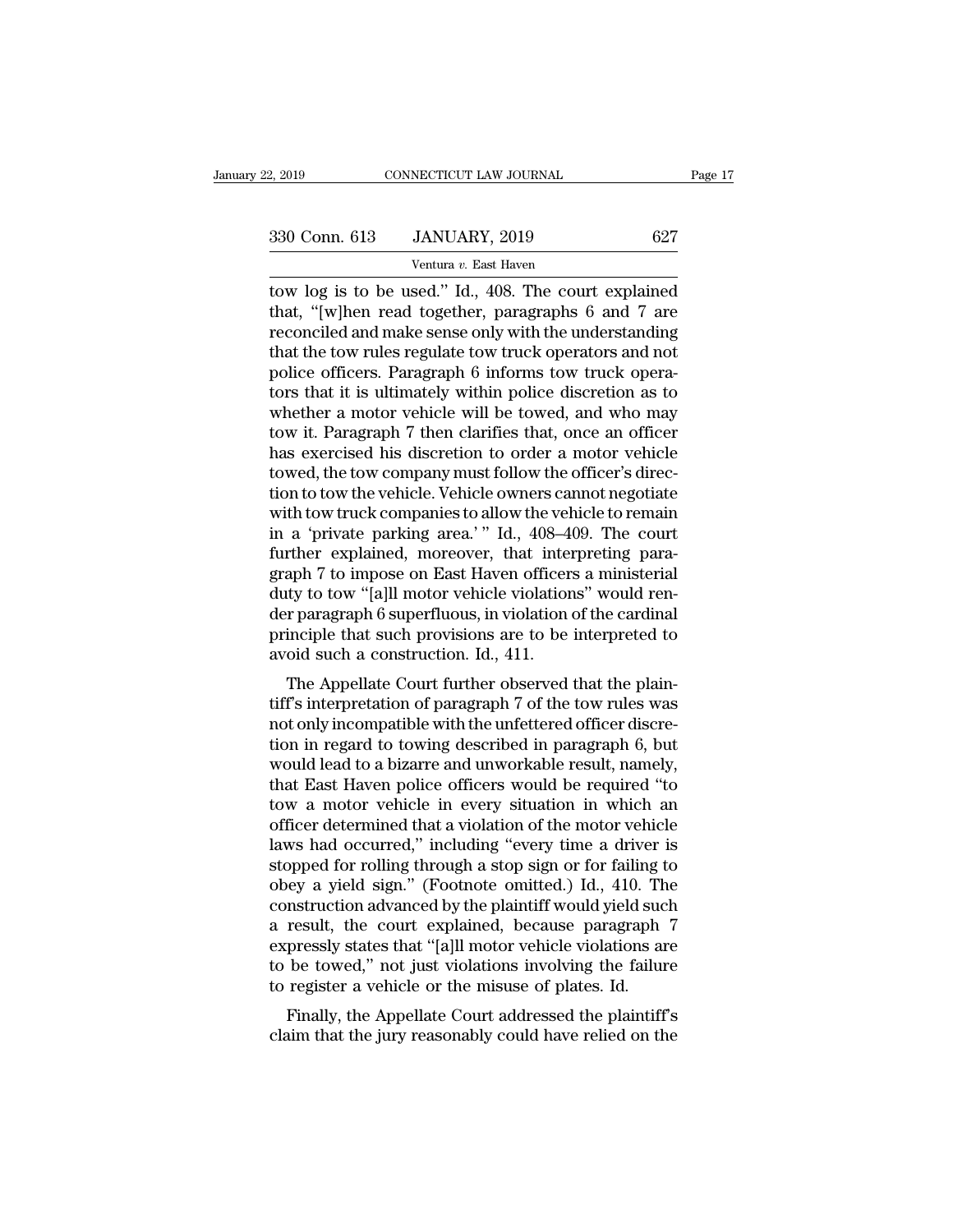## EXECUTE CONNECTICUT LAW JOURNAL January 22, 2019<br> **628** JANUARY, 2019 330 Conn. 613<br>
Ventura v. East Haven NECTICUT LAW JOURNAL<br>JANUARY, 2019 330<br>Ventura *v.* East Haven<br>East Haven officers Ser

CONNECTICUT LAW JOURNAL January 22, 20<br>
628 JANUARY, 2019 330 Conn. 613<br>
Ventura v. East Haven<br>
testimony of two East Haven officers, Sergeant Paul<br>
Liquori, who drafted the tow rules, and Lieutenant<br>
David Emerman, the of G28 JANUARY, 2019 330 Conn. 613<br>
Ventura v. East Haven<br>
Lestimony of two East Haven officers, Sergeant Paul<br>
Liquori, who drafted the tow rules, and Lieutenant<br>
David Emerman, the officer designated by the defendant as the  $\frac{628}{\text{Ventura } v. \text{ East Haven}}$  330 Conn. 613<br>  $\frac{13}{\text{Ventura } v. \text{ East Haven}}$ <br>
testimony of two East Haven officers, Sergeant Paul<br>
Liquori, who drafted the tow rules, and Lieutenant<br>
David Emerman, the officer designated by the defen- $\frac{628}{\text{Ventura } v. \text{ East Haven}}$ <br>  $\frac{133}{\text{Ventura } v. \text{ East Haven}}$ <br>
testimony of two East Haven officers, Sergeant Paul<br>
Liquori, who drafted the tow rules, and Lieutenant<br>
David Emerman, the officer designated by the defen-<br>
dant as the Ventura v. East Haven<br>
testimony of two East Haven officers, Sergeant Paul<br>
Liquori, who drafted the tow rules, and Lieutenant<br>
David Emerman, the officer designated by the defen-<br>
dant as the person most knowledgeable ab Ventura v. East Haven<br>testimony of two East Haven officers, Sergeant Paul<br>Liquori, who drafted the tow rules, and Lieutenant<br>David Emerman, the officer designated by the defen-<br>dant as the person most knowledgeable about t testimony of two East Haven officers, Sergeant Paul<br>Liquori, who drafted the tow rules, and Lieutenant<br>David Emerman, the officer designated by the defen-<br>dant as the person most knowledgeable about the<br>department's rules Liquori, who drafted the tow rules, and Lieutenant<br>David Emerman, the officer designated by the defen-<br>dant as the person most knowledgeable about the<br>department's rules and procedures, to find that the tow<br>rules imposed a David Emerman, the officer designated by the defen-<br>dant as the person most knowledgeable about the<br>department's rules and procedures, to find that the tow<br>rules imposed a ministerial duty on police officers to<br>tow particu dant as the person most knowledgeable about the<br>department's rules and procedures, to find that the tow<br>rules imposed a ministerial duty on police officers to<br>tow particular vehicles. Id., 402 n.16. The court also<br>rejected department's rules and procedures, to find that the tow<br>rules imposed a ministerial duty on police officers to<br>tow particular vehicles. Id., 402 n.16. The court also<br>rejected this contention, explaining that both men had<br>t rules imposed a ministerial duty on police officers to<br>tow particular vehicles. Id., 402 n.16. The court also<br>rejected this contention, explaining that both men had<br>testified unequivocally that the decision whether to tow<br> tow particular vehicles. Id., 402 n.16. The court also<br>rejected this contention, explaining that both men had<br>testified unequivocally that the decision whether to tow<br>a vehicle is always within the officer's discretion, an rejected this contention, explaining that both men had<br>testified unequivocally that the decision whether to tow<br>a vehicle is always within the officer's discretion, and<br>that the plaintiff, in arguing to the contrary, had p testified unequivocally that the decision whether to tow<br>a vehicle is always within the officer's discretion, and<br>that the plaintiff, in arguing to the contrary, had parsed<br>the officers' testimony in such a manner as to ig a vehicle is always within the officer's discretion, and<br>that the plaintiff, in arguing to the contrary, had parsed<br>the officers' testimony in such a manner as to ignore<br>this crucial testimony. Id. The court further observ that the plaintiff, in arguing to the contrary, had parsed<br>the officers' testimony in such a manner as to ignore<br>this crucial testimony. Id. The court further observed<br>that the plaintiff's own expert witness, Peter Fearon, the officers' testimony in such a manner as to ignore<br>this crucial testimony. Id. The court further observed<br>that the plaintiff's own expert witness, Peter Fearon,<br>"agreed that the tow rules were clearly directed toward<br>to this crucial testimony. Id. The court further<br>that the plaintiff's own expert witness, Pet<br>"agreed that the tow rules were clearly direct<br>towing companies," and that "[n]one of the<br>witnesses testified that the tow rules im that the plaintiff's own expert witness, Peter Fearon, "agreed that the tow rules were clearly directed toward towing companies," and that "[n]one of the plaintiff's witnesses testified that the tow rules imposed a ministe agreed that the tow rules were clearly directed toward<br>towing companies," and that "[n]one of the plaintiff's<br>witnesses testified that the tow rules imposed a ministe-<br>rial obligation on East Haven police officers to tow."

towing companies, and that [fijone of the plaintin's<br>witnesses testified that the tow rules imposed a ministe-<br>rial obligation on East Haven police officers to tow."<br>(Internal quotation marks omitted.) Id.<br>On appeal to thi whetesses testined that the tow rules imposed a minister-<br>rial obligation on East Haven police officers to tow."<br>(Internal quotation marks omitted.) Id.<br>On appeal to this court, following our grant of certifi-<br>cation, the rial during during the solution marks on the during our grant of certification, the plaintiff claims that, notwithstanding the contrary determination of the Appellate Court, the issue of whether the tow rules imposed on St (internal quotation marks onlited.) id.<br>
On appeal to this court, following our grant of certification, the plaintiff claims that, notwithstanding the<br>
contrary determination of the Appellate Court, the issue<br>
of whether t On appeal to this court, following our grant of certification, the plaintiff claims that, notwithstanding the contrary determination of the Appellate Court, the issue of whether the tow rules imposed on Strand a ministeria cation, the plaintiff claims that, notwithstanding the<br>contrary determination of the Appellate Court, the issue<br>of whether the tow rules imposed on Strand a ministe-<br>rial duty to tow Trnka's vehicle was a question of fact<br> contrary determination of the Appellate Court, the issue<br>of whether the tow rules imposed on Strand a ministe-<br>rial duty to tow Trnka's vehicle was a question of fact<br>for the jury, not one of law for the court. The plainti of whether the tow rules imposed on Strand a ministerial duty to tow Trnka's vehicle was a question of fact<br>for the jury, not one of law for the court. The plaintiff<br>further contends that the Appellate Court incorrectly<br>co rial duty to tow Trnka's vehicle was a question of fact<br>for the jury, not one of law for the court. The plaintiff<br>further contends that the Appellate Court incorrectly<br>construed the tow rules in concluding that Strand had<br> for the jury, not one of law for the court. The plaintiff<br>further contends that the Appellate Court incorrectly<br>construed the tow rules in concluding that Strand had<br>no ministerial duty under those rules to tow Trnka's<br>veh further contends that the Appellate Court incorrectly<br>construed the tow rules in concluding that Strand had<br>no ministerial duty under those rules to tow Trnka's<br>vehicle. Finally, the plaintiff argues that the Appellate<br>Cou construed the tow rules in concluding that Strand had<br>no ministerial duty under those rules to tow Trnka's<br>vehicle. Finally, the plaintiff argues that the Appellate<br>Court incorrectly determined that the jury reasonably<br>cou tentions. Filte. Fritally, the plaintiff argues that the Appendice.<br>Function of the plantificant of the plantifical model and to tow<br>that department policy required Strand to tow<br>mka's vehicle. We disagree with each of these con-<br>nt Fourt incorrectly determined that the jury reasonably<br>could not have relied on Emerman's testimony in find-<br>ing that department policy required Strand to tow<br>Trnka's vehicle. We disagree with each of these con-<br>tentions.<br>W First the law governing motions for a directed verdict.<br>Trixta's vehicle. We disagree with each of these contentions.<br>We begin our review of the plaintiff's claims by setting<br>forth the principles that guide our analysis, c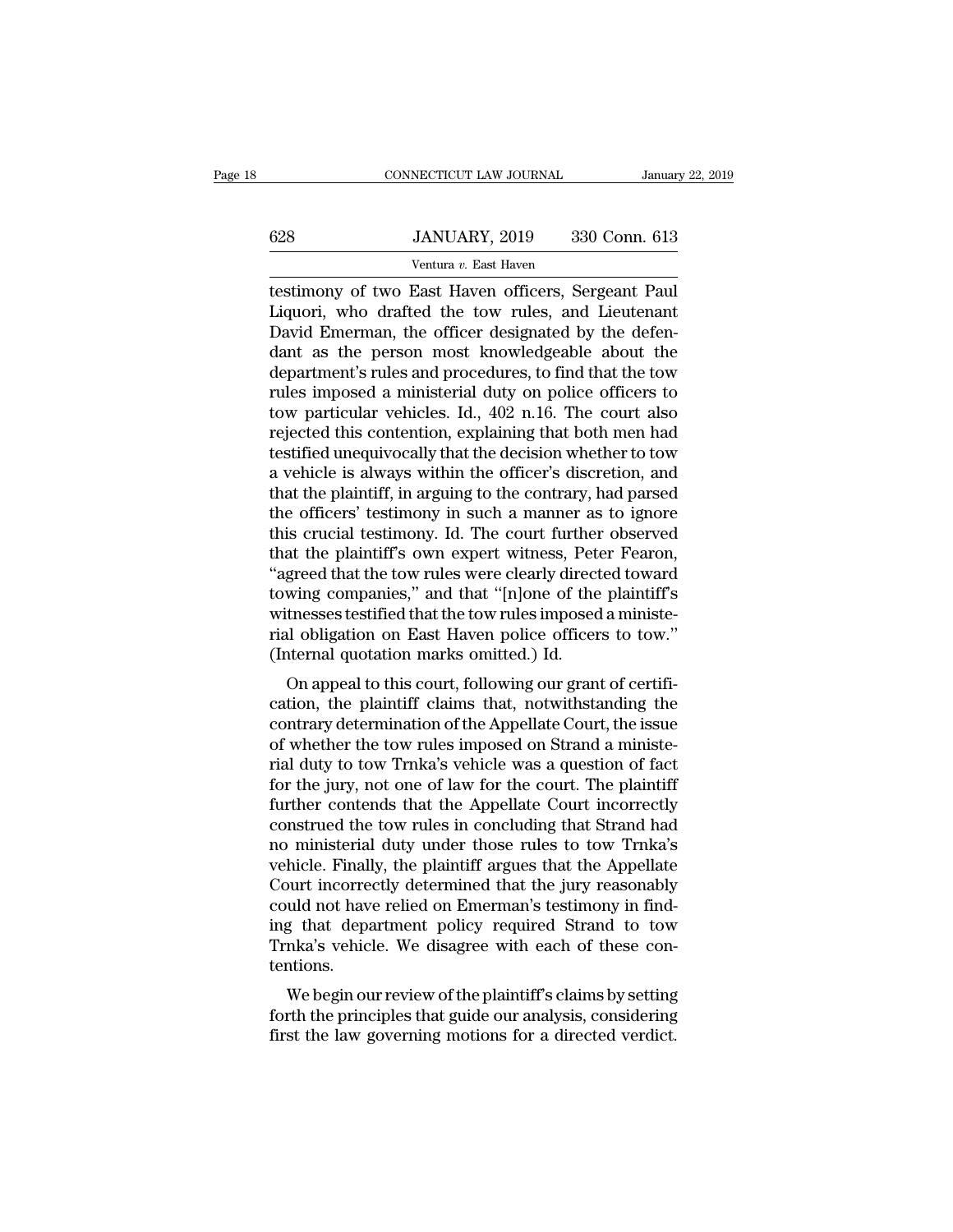2, 2019 CONNECTICUT LAW JOURNAL Page 19<br>330 Conn. 613 JANUARY, 2019 629<br>Ventura v. East Haven

NECTICUT LAW JOURNAL<br>JANUARY, 2019<br><sup>Ventura v.</sup> East Haven<br>annellate review of a direct 2, 2019 CONNECTICUT LAW JOURNAL Page 1:<br>
330 Conn. 613 JANUARY, 2019 629<br>
Ventura v. East Haven<br>
"The standards for appellate review of a directed verdict<br>
are [clear]. Directed verdicts are not favored.... A<br>
trial court 330 Conn. 613 JANUARY, 2019 629<br>
Ventura v. East Haven<br>
"The standards for appellate review of a directed verdict<br>
are [clear]. Directed verdicts are not favored. . . . A<br>
trial court should direct a verdict only when a j 330 Conn. 613 JANUARY, 2019 629<br>
Ventura v. East Haven<br>
"The standards for appellate review of a directed verdict<br>
are [clear]. Directed verdicts are not favored. . . . A<br>
trial court should direct a verdict only when a j 330 Conn. 613 JANUARY, 2019 629<br>
Ventura v. East Haven<br>
"The standards for appellate review of a directed verdict<br>
are [clear]. Directed verdicts are not favored. . . . A<br>
trial court should direct a verdict only when a j Ventura v. East Haven<br>
"The standards for appellate review of a directed verdict<br>
are [clear]. Directed verdicts are not favored. . . . A<br>
trial court should direct a verdict only when a jury<br>
could not reasonably and leg The standards for appellate review of a directed verdict<br>are [clear]. Directed verdicts are not favored. . . . A<br>trial court should direct a verdict only when a jury<br>could not reasonably and legally have reached any other "The standards for appellate review of a directed verdict<br>are [clear]. Directed verdicts are not favored.... A<br>trial court should direct a verdict only when a jury<br>could not reasonably and legally have reached any other<br>c are [clear]. Directed verdicts are not favored. . . . A<br>trial court should direct a verdict only when a jury<br>could not reasonably and legally have reached any other<br>conclusion. . . . In reviewing the trial court's decision trial court should direct a verdict only when a jury<br>could not reasonably and legally have reached any other<br>conclusion.... In reviewing the trial court's decision<br>to direct a verdict in favor of a defendant we must<br>consi could not reasonably and legally have reached any other<br>conclusion. . . . In reviewing the trial court's decision<br>to direct a verdict in favor of a defendant we must<br>consider the evidence in the light most favorable to th conclusion. . . . In reviewing the trial court's decision<br>to direct a verdict in favor of a defendant we must<br>consider the evidence in the light most favorable to the<br>plaintiff. . . . Although it is the jury's right to dr to direct a verdict in favor of a defendant we must<br>consider the evidence in the light most favorable to the<br>plaintiff.... Although it is the jury's right to draw<br>logical deductions and make reasonable inferences<br>from the consider the evidence in the light most favorable to the<br>plaintiff.... Although it is the jury's right to draw<br>logical deductions and make reasonable inferences<br>from the facts proven ... it may not resort to mere<br>conjectu plaintiff..... Although it is the jury's right to draw<br>logical deductions and make reasonable inferences<br>from the facts proven ... it may not resort to mere<br>conjecture and speculation.... A directed verdict is<br>justified i *Coughlin* v. *Anderson,* 270 Conn. 487, 497–98, 853 A.2d [Completive and speculation. . . . . A directed verdict is justified if . . . the evidence is so weak that it would be proper for the court to set aside a verdict r from the facts proven  $\dots$  it may not resort to mere<br>conjecture and speculation.  $\dots$  A directed verdict is<br>justified if  $\dots$  the evidence is so weak that it would<br>be proper for the court to set aside a verdict rendered<br>f conjecture and speculation. . . . . A directed verdict is<br>justified if . . . the evidence is so weak that it would<br>be proper for the court to set aside a verdict rendered<br>for the other party." (Internal quotation marks om justified if . . . the evidence is so weak that it would<br>be proper for the court to set aside a verdict rendered<br>for the other party." (Internal quotation marks omitted.)<br>*Coughlin v. Anderson*, 270 Conn. 487, 497–98, 853 be proper for the court to set aside a verdict rendered<br>for the other party." (Internal quotation marks omitted.)<br>*Coughlin v. Anderson*, 270 Conn. 487, 497–98, 853 A.2d<br>460 (2004). In addition, "[a] verdict may be directe for the other part<br>*Coughlin v. And*<br>460 (2004). In a<br>[when] the deci<br>(Internal quotati<br>*Haven Hospital*,<br>552 (2017).<br>The law pertai 0 (2004). In addition, "[a] verdict may be directed<br>then] the decisive question is one of law . . . ."<br>nternal quotation marks omitted.) *Ruff* v. *Yale-New*<br>*aven Hospital, Inc.,* 172 Conn. App. 699, 716, 161 A.3d<br>2 (201 [when] the decisive question is one of law . . . . . "<br>(Internal quotation marks omitted.) *Ruff* v. *Yale-New*<br>*Haven Hospital, Inc.,* 172 Conn. App. 699, 716, 161 A.3d<br>552 (2017).<br>The law pertaining to municipal immunit

(Internal quotation marks omitted.)  $Ruff$  v.  $Yale-New$ <br>Haven Hospital, Inc., 172 Conn. App. 699, 716, 161 A.3d<br>552 (2017).<br>The law pertaining to municipal immunity is similarly<br>well settled. "[Section] 52-557n abandons the co Haven Hospital, Inc., 172 Conn. App. 699, 716, 161 A.3d<br>552 (2017).<br>The law pertaining to municipal immunity is similarly<br>well settled. "[Section] 52-557n abandons the common-<br>law principle of municipal sovereign immunity 552 (2017).<br>The law pertaining to municipal immunity is similarly<br>well settled. "[Section] 52-557n abandons the common-<br>law principle of municipal sovereign immunity and<br>establishes the circumstances in which a municipali The law pertaining to municipal immunity is similarly<br>well settled. "[Section] 52-557n abandons the common-<br>law principle of municipal sovereign immunity and<br>establishes the circumstances in which a municipality<br>may be li The law pertaining to municipal immunity is similarly<br>well settled. "[Section] 52-557n abandons the common-<br>law principle of municipal sovereign immunity and<br>establishes the circumstances in which a municipality<br>may be li well settled. "[Section] 52-557n abandons the common-<br>law principle of municipal sovereign immunity and<br>establishes the circumstances in which a municipality<br>may be liable for damages. . . . . One such circum-<br>stance is a have principle of municipal sovereign immunity and<br>establishes the circumstances in which a municipality<br>may be liable for damages. . . . One such circum-<br>stance is a negligent act or omission of a municipal<br>officer actin establishes the circumstances in which a municipality<br>may be liable for damages. . . . One such circum-<br>stance is a negligent act or omission of a municipal<br>officer acting within the scope of his or her employment<br>or offi may be liable for damages. . . . . One such circum-<br>stance is a negligent act or omission of a municipal<br>officer acting within the scope of his or her employment<br>or official duties. . . . [Section] 52-557n (a) (2) (B),<br>ho stance is a negligent act or omission of a municipal<br>officer acting within the scope of his or her employment<br>or official duties. . . . [Section] 52-557n (a) (2) (B),<br>however, explicitly shields a municipality from liabil officer acting within the scope of his or her employment<br>or official duties.... [Section] 52-557n (a) (2) (B),<br>however, explicitly shields a municipality from liability<br>for damages to person or property caused by the negl for damages to person or property caused by the negligent acts or omissions [that] require the exercise of judgment or discretion as an official function of the authority expressly or impliedly granted by law."<sup>9</sup> (Foot-<br> gent acts or omissions [that] require the exercise of<br>judgment or discretion as an official function of the<br>authority expressly or impliedly granted by law."<sup>9</sup> (Foot-<br><sup>9</sup> Although we have recognized several exceptions to

judgment or discretion as an o<br>authority expressly or impliedly g<br><sup>9</sup> Although we have recognized several exemmunity; see, e.g., *Violano* v. *Fernandez*, 2:<br>1188 (2006); none is implicated in this case.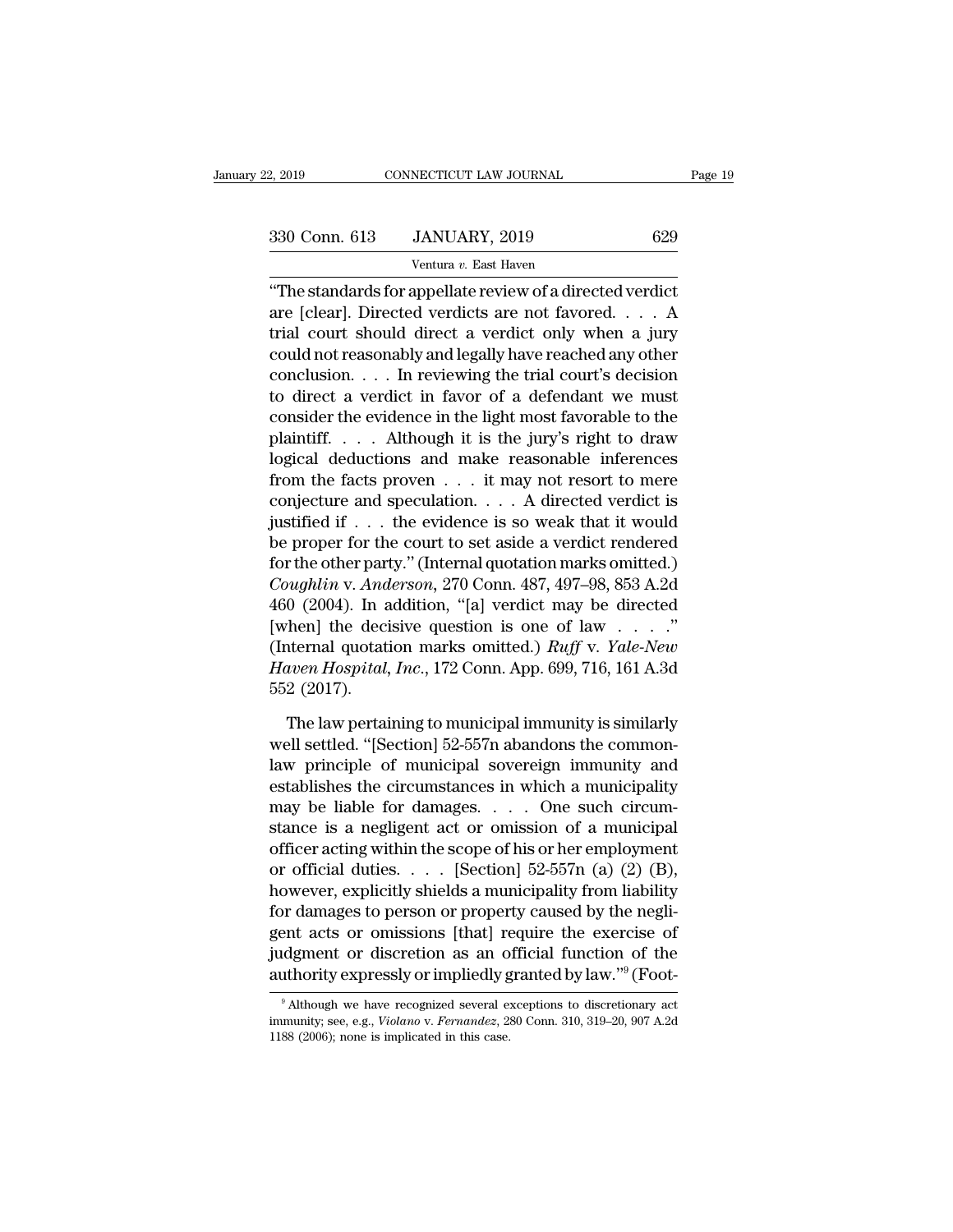|     | CONNECTICUT LAW JOURNAL                                                                                                  | January 22, 2019 |
|-----|--------------------------------------------------------------------------------------------------------------------------|------------------|
|     |                                                                                                                          |                  |
| 630 | JANUARY, 2019                                                                                                            | 330 Conn. 613    |
|     | Ventura v. East Haven                                                                                                    |                  |
|     | note omitted; internal quotation marks omitted.) <i>Brooks</i><br>v. Powers, 328 Conn. 256, 264–65, 178 A.3d 366 (2018). |                  |
|     | "Municipal officials are immune from liability for neg-                                                                  |                  |
|     | ligence arising out of their discretionary acts in part                                                                  |                  |
|     | bogause of the danger that a more expansive experience                                                                   |                  |

630 JANUARY, 2019 330 Conn. 613<br>
Ventura v. East Haven<br>
note omitted; internal quotation marks omitted.) *Brooks*<br>
v. *Powers*, 328 Conn. 256, 264–65, 178 A.3d 366 (2018).<br>
"Municipal officials are immune from liability f Ventura v. East Haven<br>
note omitted; internal quotation marks omitted.) *Brooks*<br>
v. Powers, 328 Conn. 256, 264–65, 178 A.3d 366 (2018).<br>
"Municipal officials are immune from liability for neg-<br>
ligence arising out of the note omitted; internal quotation marks omitted.) *Brooks*<br>v. Powers, 328 Conn. 256, 264–65, 178 A.3d 366 (2018).<br>"Municipal officials are immune from liability for neg-<br>ligence arising out of their discretionary acts in pa the buttled, internal quotation marks onlitted. *J Brooks*<br>v. *Powers*, 328 Conn. 256, 264–65, 178 A.3d 366 (2018).<br>"Municipal officials are immune from liability for neg-<br>ligence arising out of their discretionary acts in w. *Towers*, 528 Colul. 250, 204–05, 176 A.5d 500 (2016).<br>
"Municipal officials are immune from liability for neg-<br>
ligence arising out of their discretionary acts in part<br>
because of the danger that a more expansive expo "Municipal officials are immune from liability for neg-<br>ligence arising out of their discretionary acts in part<br>because of the danger that a more expansive exposure<br>to liability would cramp the exercise of official discre ligence arising out of their discretionary acts in part<br>because of the danger that a more expansive exposure<br>to liability would cramp the exercise of official discre-<br>tion beyond the limits desirable in our society. . . .<br> because of the danger that a more expansive exposure<br>to liability would cramp the exercise of official discre-<br>tion beyond the limits desirable in our society. . . . .<br>[D]iscretionary act immunity reflects a value judgmen to liability would cramp the exercise of official discretion beyond the limits desirable in our society. . . . . [D]<br>iscretionary act immunity reflects a value judgment that—despite injury to a member of the public—the<br>br tion beyond the limits desirable in our society. . . . [D]<br>iscretionary act immunity reflects a value judgment<br>that—despite injury to a member of the public—the<br>broader interest in having government officials and<br>employee [D]<br>iscretionary act immunity reflects a value judgment<br>that—despite injury to a member of the public—the<br>broader interest in having government officials and<br>employees free to exercise judgment and discretion in<br>their off that—despite injury to a member of the public—the<br>broader interest in having government officials and<br>employees free to exercise judgment and discretion in<br>their official functions, unhampered by fear of second-<br>guessing broader interest in having government officials and<br>employees free to exercise judgment and discretion in<br>their official functions, unhampered by fear of second-<br>guessing and retaliatory lawsuits, outweighs the bene-<br>fits employees free to exercise judgment and discretion in<br>their official functions, unhampered by fear of second-<br>guessing and retaliatory lawsuits, outweighs the bene-<br>fits to be had from imposing liability for that injury."<br> guessing and retaliatory lawsuits, outweighs the bene-<br>fits to be had from imposing liability for that injury."<br>(Citation omitted; footnote omitted; internal quotation<br>marks omitted.) *Coley* v. *Hartford*, 312 Conn. 150, fits to be had from imposing liability for that injury."<br>(Citation omitted; footnote omitted; internal quotation<br>marks omitted.) Coley v. Hartford, 312 Conn. 150, 161,<br>95 A.3d 480 (2014); see also *Wadsworth* v. *Middleto* (Citation omitted; footnote omitted; internal quotation<br>marks omitted.) *Coley* v. *Hartford*, 312 Conn. 150, 161,<br>95 A.3d 480 (2014); see also *Wadsworth v. Middletown*,<br>94 Conn. 435, 440, 109 A. 246 (1920) ("[t]imidity a marks omitted.) *Coley v. Hartford*, 312 Conn. 150, 161, 95 A.3d 480 (2014); see also *Wadsworth v. Middletown*, 94 Conn. 435, 440, 109 A. 246 (1920) ("[t]imidity and doubt would govern [public officials'] performance of p 95 A.3d 480 (2014); see also *Wadsworth v. Middletown*,<br>94 Conn. 435, 440, 109 A. 246 (1920) ("[t]imidity and<br>doubt would govern [public officials'] performance of<br>public duty if they acted in the consciousness that per-<br>s 94 Conn. 435, 440, 109 A. 246 (1920) ("[t]imidity and<br>doubt would govern [public officials'] performance of<br>public duty if they acted in the consciousness that per-<br>sonal liability might follow, no matter how closely they<br> doubt would govern [public officials'] performance of<br>public duty if they acted in the consciousness that per-<br>sonal liability might follow, no matter how closely they<br>followed their best discretion"). "In contrast, munici public duty if they acted in the consciousness that per-<br>sonal liability might follow, no matter how closely they<br>followed their best discretion"). "In contrast, municipal<br>officers are not immune from liability for neglige sonal liability might follow, no matter how closely the<br>followed their best discretion"). "In contrast, municip<br>officers are not immune from liability for negligen<br>arising out of their ministerial acts, defined as a<br>to be ficers are not immune from liability for negligence<br>
ising out of their ministerial acts, defined as acts<br>
be performed in a prescribed manner without the<br>
ercise of judgment or discretion." (Internal quotation<br>
arks omitt omeers are not minime from nability for negligence<br>arising out of their ministerial acts, defined as acts<br>to be performed in a prescribed manner without the<br>exercise of judgment or discretion." (Internal quotation<br>marks o

ansing out of their infinisteriar acts, defined as acts<br>to be performed in a prescribed manner without the<br>exercise of judgment or discretion." (Internal quotation<br>marks omitted.) *Coley v. Hartford*, supra, 162.<br>"[I]t is to be performed in a prescribed mailiner whilout the<br>exercise of judgment or discretion." (Internal quotation<br>marks omitted.) *Coley* v. *Hartford*, supra, 162.<br>"[I]t is firmly established that the operation of a police<br>d exercise or judgment or discretion. (internal quotation<br>marks omitted.) *Coley v. Hartford*, supra, 162.<br>"[I]t is firmly established that the operation of a police<br>department is a governmental function, and that acts<br>or om *port Housing Authority, 208 Conn. 161, 180, 544 A.2d*<br> *port Housing Authority on the part of the municipality."*<br> *port Housing Authority, 208 Conn. 161, 180, 544 A.2d*<br> *port Housing Authority, 208 Conn. 161, 180, 544 A* "[I]t is firmly established that the operation of a police<br>department is a governmental function, and that acts<br>or omissions in connection therewith ordinarily do not<br>give rise to liability on the part of the municipality department is a governmental function, and that acts<br>or omissions in connection therewith ordinarily do not<br>give rise to liability on the part of the municipality."<br>(Internal quotation marks omitted.) *Gordon* v. *Bridge-<br>* or omissions in connection therewith ordinarily do not<br>give rise to liability on the part of the municipality."<br>(Internal quotation marks omitted.)  $Gordon$  v.  $Bridge$ <br>port Housing Authority, 208 Conn. 161, 180, 544 A.2d<br>1185 (19 give rise to liability on the part of the municipality."<br>(Internal quotation marks omitted.) *Gordon* v. *Bridge-*<br>port Housing Authority, 208 Conn. 161, 180, 544 A.2d<br>1185 (1988). Indeed, this court has long recognized th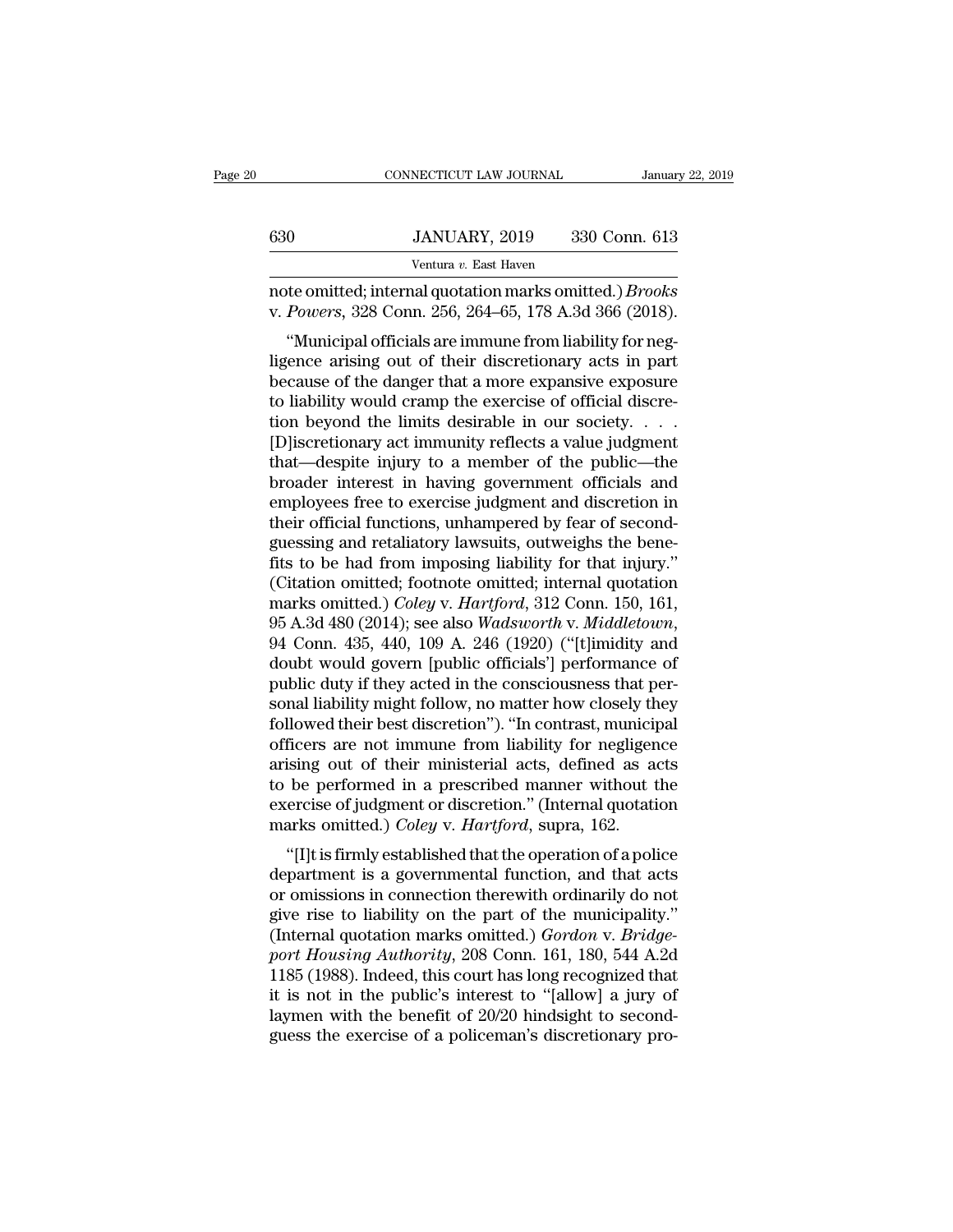2, 2019 CONNECTICUT LAW JOURNAL<br>
330 Conn. 613 JANUARY, 2019 631<br>
Ventura *v*. East Haven<br>
fessional duty. Such discretion is no discretion at all." Fag. 2019 CONNECTICUT LAW JOURNAL Pag.<br>
330 Conn. 613 JANUARY, 2019 631<br>
Ventura v. East Haven<br>
Fessional duty. Such discretion is no discretion at all."<br>
Shore v. Stonington, 187 Conn. 147, 157, 444 A.2d 1379<br>
(1982): see <sup>330</sup> Conn. 613 JANUARY, 2019 631<br>
<sup>Ventura v. East Haven<br> **Fessional duty. Such discretion is no discretion at all.**"<br> *Shore* v. *Stonington*, 187 Conn. 147, 157, 444 A.2d 1379<br>
(1982); see also *Coley* v. *Hartford*, su</sup> (1982); see also *Coley* v. *Hartford*, suppressional duty. Such discretion is no discretion at all."<br>
Shore v. *Stonington*, 187 Conn. 147, 157, 444 A.2d 1379<br>
(1982); see also *Coley* v. *Hartford*, supra, 312 Conn. 165<br> (330 Conn. 613 JANUARY, 2019 631<br>
Ventura v. East Haven<br>
(essional duty. Such discretion is no discretion at all.)<br>
Shore v. Stonington, 187 Conn. 147, 157, 444 A.2d 1379<br>
(1982); see also *Coley v. Hartford*, supra, 312 Ventura v. East Haven<br>
fessional duty. Such discretion is no discretion at all."<br>
Shore v. Stonington, 187 Conn. 147, 157, 444 A.2d 1379<br>
(1982); see also *Coley* v. *Hartford*, supra, 312 Conn. 165<br>
(our case law "unders ventura v. East Haven<br>fessional duty. Such discretion is no discretion at all."<br>*Shore* v. *Stonington*, 187 Conn. 147, 157, 444 A.2d 1379<br>(1982); see also *Coley* v. *Hartford*, supra, 312 Conn. 165<br>(our case law "unders fessional duty. Such discretion is no discretion at all."<br> *Shore* v. *Stonington*, 187 Conn. 147, 157, 444 A.2d 1379<br>
(1982); see also *Coley* v. *Hartford*, supra, 312 Conn.165<br>
(our case law "underscores the considerabl Shore v. Stonington, 187 Conn. 147, 157, 444 A.2d 1379 (1982); see also *Coley* v. *Hartford*, supra, 312 Conn.165 (our case law "underscores the considerable discretion inherent in law enforcement's response to an infini (1982); see also *Coley* v. *Hartford*, supra, 312 Conn.165<br>(our case law "underscores the considerable discretion<br>inherent in law enforcement's response to an infinite<br>array of situations implicating public safety on a d (our case law "underscores the considerable discretion<br>inherent in law enforcement's response to an infinite<br>array of situations implicating public safety on a daily<br>basis"). Thus, as a general rule, "[p]olice officers are inherent in law enforcement's response to an infinite<br>array of situations implicating public safety on a daily<br>basis"). Thus, as a general rule, "[p]olice officers are<br>protected by discretionary act immunity when they perarray of situations implibasis"). Thus, as a gene<br>protected by discretionar<br>form the typical function<br>quotation marks omitted<br>App. 788, 800, 14 A.3d 36<br>19 A.3d 177 (2011).<br>In accordance with the otected by discretionary act immunity when they per-<br>otected by discretionary act immunity when they per-<br>m the typical functions of a police officer." (Internal<br>otation marks omitted.) *Smart* v. *Corbitt*, 126 Conn.<br>pp. form the typical functions of a police officer." (Internal<br>quotation marks omitted.) *Smart v. Corbitt*, 126 Conn.<br>App. 788, 800, 14 A.3d 368, cert. denied, 301 Conn. 907,<br>19 A.3d 177 (2011).<br>In accordance with these prin

From the typical functions of a police officer. (International duotation marks omitted.) *Smart v. Corbitt*, 126 Conn.<br>App. 788, 800, 14 A.3d 368, cert. denied, 301 Conn. 907, 19 A.3d 177 (2011).<br>In accordance with these p quotation marks omitted.) Small V. Solotid, 125 Com.<br>App. 788, 800, 14 A.3d 368, cert. denied, 301 Conn. 907,<br>19 A.3d 177 (2011).<br>In accordance with these principles, our courts con-<br>sistently have held "that to demonstrat statute, city charter provision, ordinance, regulation, and the provision, and the existence of a ministerial duty on the part of a municipality and its agents, a plaintiff ordinarily must point to some statute, city chart In accordance with these principles, our courts consistently have held "that to demonstrate the existence of a ministerial duty on the part of a municipality and its agents, a plaintiff ordinarily must point to some statu In accordance with these principles, our courts consistently have held "that to demonstrate the existence<br>of a ministerial duty on the part of a municipality and<br>its agents, a plaintiff ordinarily must point to some<br>statu sistently have held "that to demonstrate the existence<br>of a ministerial duty on the part of a municipality and<br>its agents, a plaintiff ordinarily must point to some<br>statute, city charter provision, ordinance, regulation,<br>r of a ministerial duty on the part of a municipality and<br>its agents, a plaintiff ordinarily must point to some<br>statute, city charter provision, ordinance, regulation,<br>rule, policy, or other directive that, by its clear lang its agents, a plaintiff ordinarily must point to some<br>statute, city charter provision, ordinance, regulation,<br>rule, policy, or other directive that, by its clear language,<br>compels a municipal employee to act in a prescribe statute, city charter provision, ordinance, regulation,<br>rule, policy, or other directive that, by its clear language,<br>compels a municipal employee to act in a prescribed<br>manner, without the exercise of judgment or discreti rule, policy, or other directive that, by its clear language,<br>compels a municipal employee to act in a prescribed<br>manner, without the exercise of judgment or discretion.<br>See *Violano* v. *Fernandez*, 280 Conn. 310, 323, 90 compels a municipal employee to act in a prescribed<br>manner, without the exercise of judgment or discretion.<br>See *Violano* v. *Fernandez*, 280 Conn. 310, 323, 907 A.2d<br>1188 (2006); *Evon* v. *Andrews*, 211 Conn. 501, 506–50 manner, without the exercise of judgment or discretion.<br>See *Violano v. Fernandez*, 280 Conn. 310, 323, 907 A.2d<br>1188 (2006); *Evon v. Andrews*, 211 Conn. 501, 506–507,<br>559 A.2d 1131 (1989); *DiMiceli v. Cheshire*, [162 Co See *Violano v. Fernandez*, 280 Conn. 310, 323, 907 A.2d<br>1188 (2006); *Evon v. Andrews*, 211 Conn. 501, 506–507,<br>559 A.2d 1131 (1989); *DiMiceli v. Cheshire*, [162 Conn.<br>App. 216, 224–25, 131 A.3d 771 (2016)]; *Grignano v.* 1188 (2006); *Evon v. Andrews*, 211 Conn. 501, 506–507,<br>559 A.2d 1131 (1989); *DiMiceli v. Cheshire*, [162 Conn.<br>App. 216, 224–25, 131 A.3d 771 (2016)]; *Grignano v.<br>Milford*, 106 Conn. App. 648, 659–60, 943 A.2d 507<br>(2008 559 A.2d 1131 (1989); *DiMiceli v. Cheshire*, [162 Conn.<br>*App.* 216, 224–25, 131 A.3d 771 (2016)]; *Grignano v.*<br>*Milford*, 106 Conn. App. 648, 659–60, 943 A.2d 507<br>(2008)." *Northrup v. Witkowski*, 175 Conn. App. 223,<br>235 App. 216, 224–25, 131 A.3d 771 (2016)]; *Grignano* v.<br>*Milford*, 106 Conn. App. 648, 659–60, 943 A.2d 507<br>(2008)." *Northrup* v. *Witkowski*, 175 Conn. App. 223,<br>235, 167 A.3d 443, cert. granted on other grounds, 327<br>Conn. Milford, 106 Conn. App. 648, 659–60, 943 A.2d 507<br>(2008)." *Northrup* v. *Witkowski*, 175 Conn. App. 223,<br>235, 167 A.3d 443, cert. granted on other grounds, 327<br>Conn. 971, 173 A.3d 392 (2017); see also *Bonington* v.<br>*West* (2008)." *Northrup* v. *Witkowski*, 175 Conn. App. 223, 235, 167 A.3d 443, cert. granted on other grounds, 327 Conn. 971, 173 A.3d 392 (2017); see also *Bonington* v. *Westport*, 297 Conn. 297, 308, 999 A.2d 700 (2010) (c 235, 167 A.3d 443, cert. granted on other grounds, 327<br>Conn. 971, 173 A.3d 392 (2017); see also *Bonington* v.<br>Westport, 297 Conn. 297, 308, 999 A.2d 700 (2010) (cause<br>of action lies against municipality for allegedly negl Conn. 971, 173 A.3d 392 (2017); see also *Bonington* v.<br>Westport, 297 Conn. 297, 308, 999 A.2d 700 (2010) (cause<br>of action lies against municipality for allegedly negligent<br>performance of municipal official "[i]f by statu *Westport*, 297 Conn. 297, 308, 999 A.2d 700 (2010) (cause<br>of action lies against municipality for allegedly negligent<br>performance of municipal official "[i]f by statute or<br>other rule of law the official's duty is clearly of action lies against municipality for allegedly negligent<br>performance of municipal official "[i]f by statute or<br>other rule of law the official's duty is clearly ministerial<br>rather than discretionary" [internal quotation performance of municipal official "[i]f by statute or other rule of law the official's duty is clearly ministerial rather than discretionary" [internal quotation marks omitted]). Because the construction of any such provis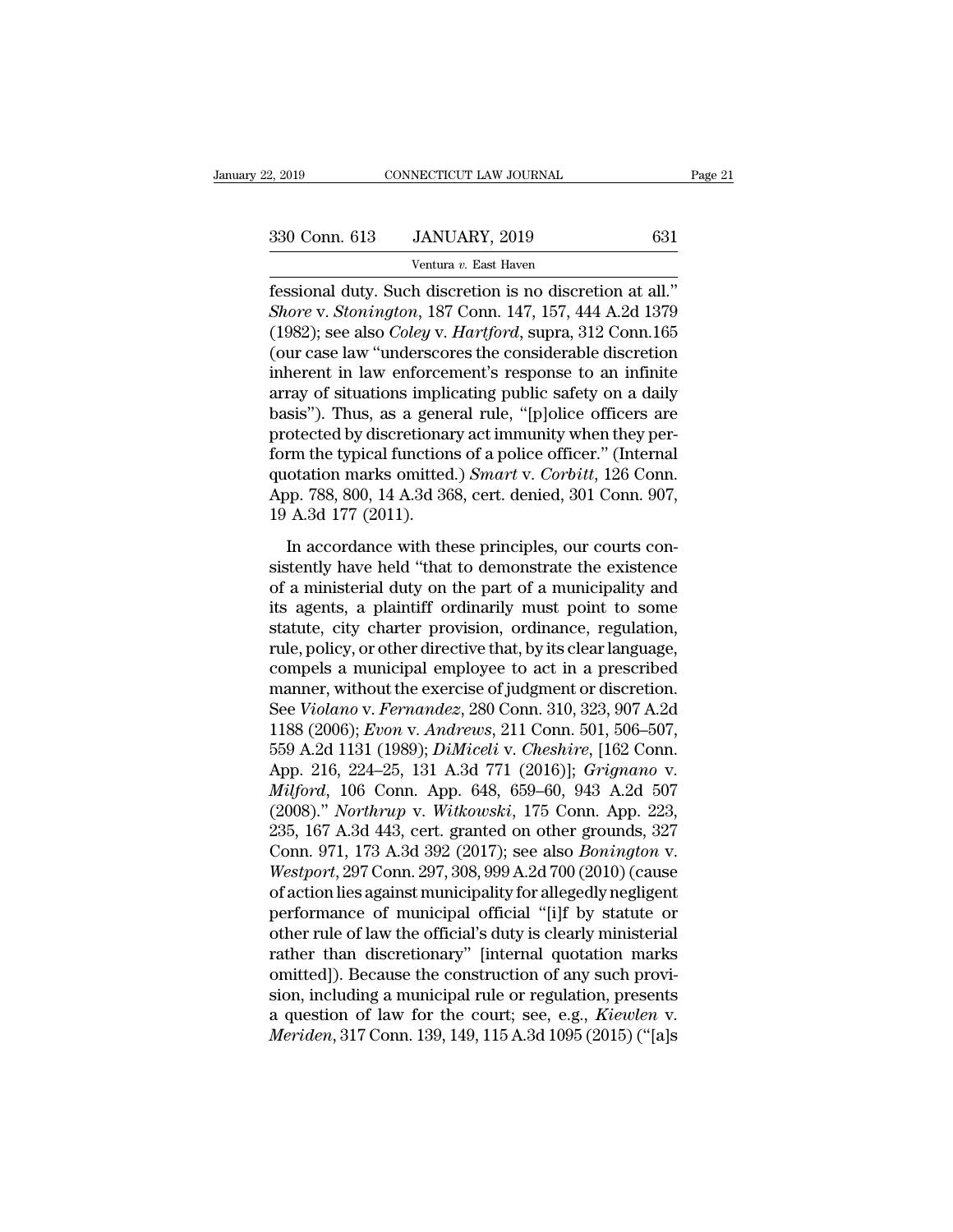## EXECUTE CONNECTICUT LAW JOURNAL January 22, 2019<br> **632** JANUARY, 2019 330 Conn. 613<br>
Ventura v. East Haven NECTICUT LAW JOURNAL<br>JANUARY, 2019 330<br>Ventura *v.* East Haven<br>atutory construction the

CONNECTICUT LAW JOURNAL<br>
SANUARY, 2019 330 Conn. 613<br>
Ventura v. East Haven<br>
With any issue of statutory construction, the interpreta-<br>
tion of a charter or municipal ordinance presents a<br>
cuestion of law, everywhich our r  $t = \frac{1}{\text{S32}}$   $\frac{J \text{ANUARY, } 2019}{\text{Ventura } v. \text{ East Haven}}$ <br>
with any issue of statutory construction, the interpreta-<br>
tion of a charter or municipal ordinance presents a<br>
question of law, over which our review is plenary"<br>
[in  $\begin{array}{r} \n 632 \text{ JANUARY, } 2019 \text{ } 330 \text{ Conn. } 613 \text{ Ventura } v. \text{ East Haven} \\
 \n \text{with any issue of statutory construction, the interpretation of a character or municipal ordiance presents a question of law, over which our review is plenary'} \n [internal quotation marks omitted]); *Homulik v. Green-weak 203 Comp. 608–710.080 A. 24.890 (2000) ("fibrinci"] \n*$ 532 JANUARY, 2019 330 Conn. 613<br>
Ventura v. East Haven<br>
with any issue of statutory construction, the interpreta-<br>
tion of a charter or municipal ordinance presents a<br>
question of law, over which our review is plenary"<br>
[i *Wentura v. East Haven*<br> *Wentura v. East Haven*<br>
with any issue of statutory construction, the interpreta-<br>
tion of a charter or municipal ordinance presents a<br>
question of law, over which our review is plenary"<br>
[interna ventura v. East Haven<br>with any issue of statutory construction, the interpreta-<br>tion of a charter or municipal ordinance presents a<br>question of law, over which our review is plenary"<br>[internal quotation marks omitted]]; with any issue of statutory construction, the interpretation of a charter or municipal ordinance presents a question of law, over which our review is plenary"<br>[internal quotation marks omitted]); *Honulik v. Greenwich*, 29 *Solution of a charter or municipal ordinance presents a*<br>question of law, over which our review is plenary"<br>[internal quotation marks omitted]); *Honulik v. Green-<br>wich*, 293 Conn. 698, 710, 980 A.2d 880 (2009) ("[p]rinci question of law, over which our review is plenary"<br>[internal quotation marks omitted]); *Honulik v. Green-<br>wich*, 293 Conn. 698, 710, 980 A.2d 880 (2009) ("[p]rinci-<br>ples of statutory construction govern our interpretatio [internal quotation marks omitted]); *Honulik v. Greenwich*, 293 Conn. 698, 710, 980 A.2d 880 (2009) ("[p]rinciples of statutory construction govern our interpretation of . . . [municipal rules and regulations]"); *A. Aiu wich*, 293 Conn. 698, 710, 980 A.2d 880 (2009) ("[p]rinciples of statutory construction govern our interpretation of . . . [municipal rules and regulations]"); *A. Aiudi & Sons, LLC* v. *Planning & Zoning Commission*, 26 ples of statutory construction govern our interpretation<br>of . . . [municipal rules and regulations]"); A. Aiudi &<br>Sons, LLC v. Planning & Zoning Commission, 267<br>Conn. 192, 197, 837 A.2d 748 (2004) ("plenary review<br>. . . a of . . . [municipal rules and regulations]"); *A. Aiudi &*<br>Sons, *LLC* v. *Planning & Zoning Commission*, 267<br>Conn. 192, 197, 837 A.2d 748 (2004) ("plenary review<br>. . . applies to questions of law relating to the interpre Sons, LLC v. Planning & Zoning Commission, 267<br>Conn. 192, 197, 837 A.2d 748 (2004) ("plenary review<br>... applies to questions of law relating to the interpre-<br>tation of [municipal] regulations"); whether the provi-<br>sion cr Conn. 192, 197, 837 A.2d 748 (2004) ("plenary review<br>
... applies to questions of law relating to the interpre-<br>
tation of [municipal] regulations"); whether the provi-<br>
sion creates a ministerial duty gives rise to a leg ... applies to questions of law relating to the interpretation of [municipal] regulations"); whether the provision creates a ministerial duty gives rise to a legal issue subject to plenary review on appeal. Thus, as we rep factual issues material during the applicability of the stated subject to plenary review on appeal. Thus, as we repeatedly have stated, "[t]he ultimate determination of whether  $\dots$  immunity applies is ordinarily a questi sion creates a ministerial duty gives rise to a legal issue<br>subject to plenary review on appeal. Thus, as we repeat-<br>edly have stated, "[t]he ultimate determination of<br>whether . . . immunity applies is ordinarily a questi subject to plenary review on appeal. Thus, as we repeatedly have stated, "[t]he ultimate determination of whether . . . immunity applies is ordinarily a question of law for the court . . . [unless] there are unresolved fa edly have stated, "[t]he ultimate determination of<br>whether . . . immunity applies is ordinarily a question<br>of law for the court . . . [unless] there are unresolved<br>factual issues material to the applicability of the defens whether . . . immunity applies is ordinarily a question<br>of law for the court . . . [unless] there are unresolved<br>factual issues material to the applicability of the defense<br>. . . [in which case] resolution of those factual of law for the court . . . [unless] there are unresolved<br>factual issues material to the applicability of the defense<br>. . . [in which case] resolution of those factual issues<br>is properly left to the jury." (Internal quotati *Wereroff The Westportian Strippersolution of those factual issues* is properly left to the jury." (Internal quotation marks omitted.) *Strycharz v. Cady*, 323 Conn. 548, 574, 148 A.3d 1011 (2016); accord *Martinez v. New* is properly left to the jury." (Internal quotation marks<br>
omitted.) *Strycharz* v. *Cady*, 323 Conn. 548, 574, 148<br>
A.3d 1011 (2016); accord *Martinez* v. *New Haven*, 328<br>
Conn. 1, 8, 176 A.3d 531 (2018); *Haynes* v. *Mid* omitted.) *Strycharz v. Cady*, 323 Conn. 548, 574, 148<br>A.3d 1011 (2016); accord *Martinez v. New Haven*, 328<br>Conn. 1, 8, 176 A.3d 531 (2018); *Haynes v. Middletown*,<br>314 Conn. 303, 313, 101 A.3d 249 (2014); *Bonington v.*<br> A.3d 1011 (2016); accord *Martinez v. New Haven*, 328<br>Conn. 1, 8, 176 A.3d 531 (2018); *Haynes v. Middletown*,<br>314 Conn. 303, 313, 101 A.3d 249 (2014); *Bonington v.*<br>Westport, supra, 306; *Hopkins v. O'Connor*, 282 Conn.<br> Conn. 1, 8, 176 A.3d 531 (2018); Haynes v. Middletown, 314 Conn. 303, 313, 101 A.3d 249 (2014); Bonington v.<br>Westport, supra, 306; Hopkins v. O'Connor, 282 Conn.<br>821, 847, 925 A.2d 1030 (2007); Ham v. Greene, 248<br>Conn. 508 314 Conn. 303, 31<br>Westport, supra, 3<br>821, 847, 925 A.2<br>Conn. 508, 525–20<br>929, 120 S. Ct. 326<br>principles in minutiff's claims.<br>We begin with t 1, 847, 925 A.2d 1030 (2007);  $Ham$  v.  $Green$ , 248<br>1, 847, 925 A.2d 1030 (2007);  $Ham$  v.  $Green$ , 248<br>9nn. 508, 525–26, 729 A.2d 740, cert. denied, 528 U.S.<br>9, 120 S. Ct. 326, 145 L. Ed. 2d 254 (1999). With these<br>inciples in mind, Conn. 508, 525–26, 729 A.2d 740, cert. denied, 528 U.S.<br>929, 120 S. Ct. 326, 145 L. Ed. 2d 254 (1999). With these<br>principles in mind, we turn to the merits of the plain-<br>tiff's claims.<br>We begin with the plaintiff's assert

929, 120 S. Ct. 326, 145 L. Ed. 2d 254 (1999). With these<br>principles in mind, we turn to the merits of the plain-<br>tiff's claims.<br>We begin with the plaintiff's assertion that the Appel-<br>late Court incorrectly determined th below, the since of single mind, we turn to the merits of the plain-<br>tiff's claims.<br>We begin with the plaintiff's assertion that the Appel-<br>late Court incorrectly determined that the issue of<br>whether the tow rules imposed tiff's claims.<br>We begin with the plaintiff's assertion that the Appellate Court incorrectly determined that the issue of<br>whether the tow rules imposed on Strand a ministerial<br>duty to tow Trnka's vehicle was a question of l We begin with the plaintiff's assertion that the Appellate Court incorrectly determined that the issue of whether the tow rules imposed on Strand a ministerial duty to tow Trnka's vehicle was a question of law for the cour We begin with the plaintiff's assertion that the Appellate Court incorrectly determined that the issue of whether the tow rules imposed on Strand a ministerial duty to tow Trnka's vehicle was a question of law for the cour late Court incorrectly determined that the issue of whether the tow rules imposed on Strand a ministerial duty to tow Trnka's vehicle was a question of law for the court rather than one of fact for the jury. The plaintiff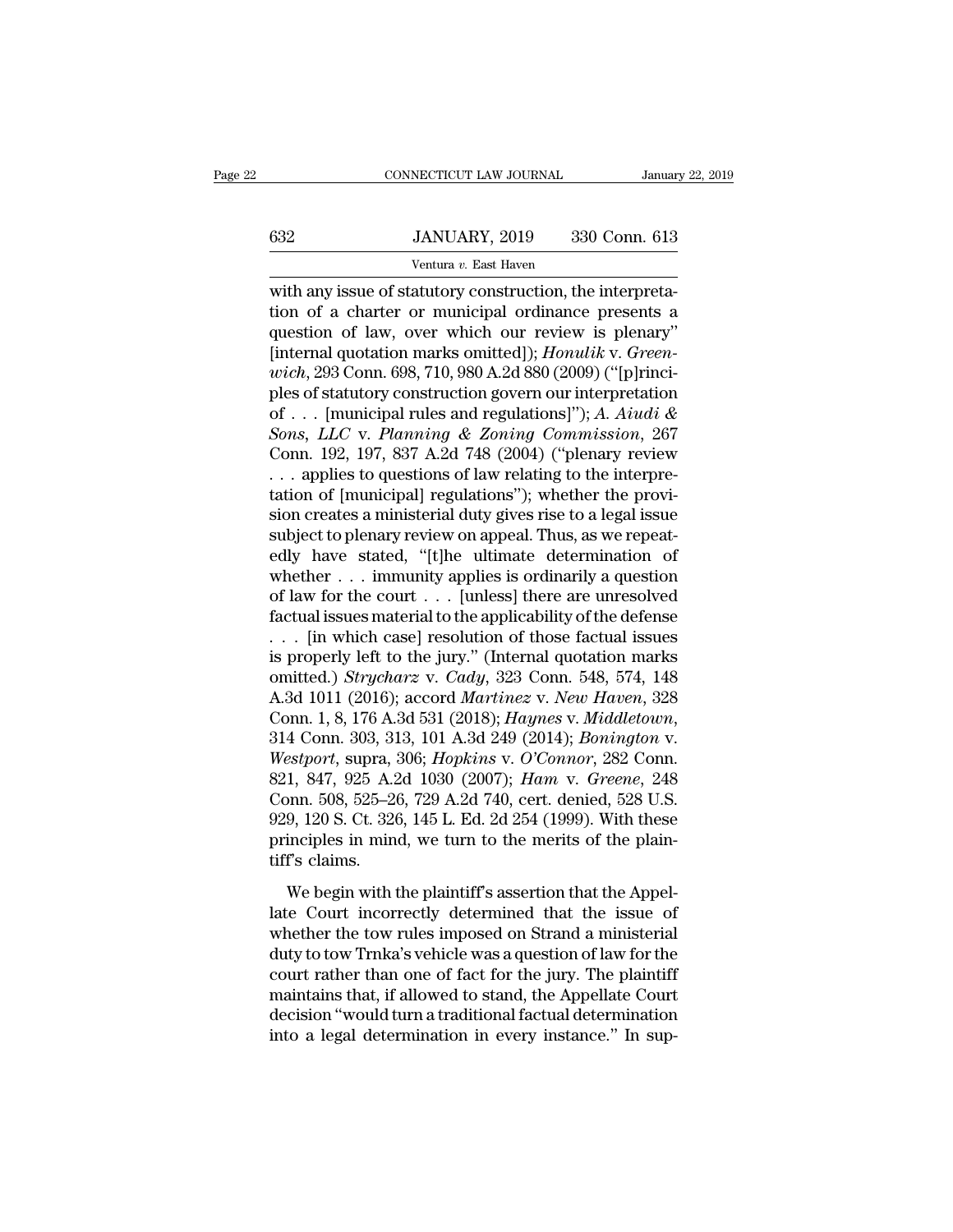NECTICUT LAW JOURNAL<br>JANUARY, 2019<br>Ventura *v.* East Haven<br>tion the plaintiff cites the Page 23<br>
Page 23<br>
330 Conn. 613 JANUARY, 2019 633<br>
Ventura v. East Haven<br>
port of this contention, the plaintiff cites the following<br>
language that has appeared in several of this court's<br>
dovernmental immunity cases: "Alt 330 Conn. 613 JANUARY, 2019 633<br>
Ventura v. East Haven<br>
port of this contention, the plaintiff cites the following<br>
language that has appeared in several of this court's<br>
governmental immunity cases: "Although the determi- $\frac{330 \text{ Conn. } 613}{\text{Ventura } v. \text{ East Haven}}$  633<br>
port of this contention, the plaintiff cites the following<br>
language that has appeared in several of this court's<br>
governmental immunity cases: "Although the determi-<br>
nation of whe 330 Conn. 613 JANUARY, 2019 633<br>
Ventura v. East Haven<br>
port of this contention, the plaintiff cites the following<br>
language that has appeared in several of this court's<br>
governmental immunity cases: "Although the determi Ventura v. East Haven<br>port of this contention, the plaintiff cites the following<br>language that has appeared in several of this court's<br>governmental immunity cases: "Although the determi-<br>nation of whether official acts or ventura v. East Haven<br>port of this contention, the plaintiff cites the following<br>language that has appeared in several of this court's<br>governmental immunity cases: "Although the determi-<br>nation of whether official acts or port of this contention, the plaintiff cites the following<br>language that has appeared in several of this court's<br>governmental immunity cases: "Although the determi-<br>nation of whether official acts or omissions are ministelanguage that has appeared in several of this court's<br>governmental immunity cases: "Although the determi-<br>nation of whether official acts or omissions are ministe-<br>rial or discretionary is normally a question of fact for<br> governmental immunity cases: "Although the determination of whether official acts or omissions are ministe-<br>rial or discretionary is normally a question of fact for<br>the fact finder . . . there are cases [in which] it is<br>a mation of whether official acts or omissions are ministe-<br>rial or discretionary is normally a question of fact for<br>the fact finder . . . there are cases [in which] it is<br>apparent from the complaint . . . [that the determi rial or discretionary is normally a question of fact for<br>the fact finder . . . there are cases [in which] it is<br>apparent from the complaint . . . [that the determina-<br>tion of whether an act or omission is discretionary in the fact finder . . . . there are cases [in which] it is<br>apparent from the complaint . . . [that the determina-<br>tion of whether an act or omission is discretionary in<br>nature] and, thus, whether governmental immunity may<br>b apparent from the complaint  $\ldots$  [that the determination of whether an act or omission is discretionary in nature] and, thus, whether governmental immunity may be successfully invoked pursuant to  $\ldots$  § 52-557n (a) (2) tion of whether an act or omission is discretionary in<br>nature] and, thus, whether governmental immunity may<br>be successfully invoked pursuant to  $\dots$  § 52-557n (a)<br>(2) (B), turns on the character of the act or omission<br>com nature] and, thus, whether governmental immunity may<br>be successfully invoked pursuant to . . . § 52-557n (a)<br>(2) (B), turns on the character of the act or omission<br>complained of in the complaint. . . . . Accordingly,<br>[whe be successfully invoked pursuant to  $\ldots$  § 52-557n (a) (2) (B), turns on the character of the act or omission complained of in the complaint.  $\ldots$  Accordingly, [when] it is apparent from the complaint that the defendant (2) (B), turns on the character of the act or omission<br>complained of in the complaint. . . . . Accordingly,<br>[when] it is apparent from the complaint that the defen-<br>dants' allegedly negligent acts or omissions necessarily complained of in the complaint. . . . . Accordingly,<br>[when] it is apparent from the complaint that the defen-<br>dants' allegedly negligent acts or omissions necessarily<br>involved the exercise of judgment, and thus . . . nec-<br> [when] it is apparent from the complaint that the defendants' allegedly negligent acts or omissions necessarily<br>involved the exercise of judgment, and thus . . . nec-<br>essarily were discretionary in nature, summary judg-<br>me dants' allegedly negligent acts or omissions necessarily<br>involved the exercise of judgment, and thus  $\dots$  nec-<br>essarily were discretionary in nature, summary judg-<br>ment is proper." (Internal quotation marks omitted.)<br>*Col* involved the exercise of judgment, and thus . . . necessarily were discretionary in nature, summary judgment is proper." (Internal quotation marks omitted.) Coley v. Hartford, supra, 312 Conn. 162, quoting *Bonington* v. essarily were discretionary in nature, summary judgment is proper." (Internal quotation marks omitted.)<br>Coley v. Hartford, supra, 312 Conn. 162, quoting Bonington v. Westport, supra, 297 Conn. 307–308. On the basis<br>of this ment is proper." (Internal quotation marks omitted.)<br>Coley v. Hartford, supra, 312 Conn. 162, quoting Bonin-<br>gton v. Westport, supra, 297 Conn. 307–308. On the basis<br>of this language, the plaintiff argues that it was impro Coley v. Hartford, supra, 312 Conn. 162, quoting Bonin-<br>gton v. Westport, supra, 297 Conn. 307–308. On the basis<br>of this language, the plaintiff argues that it was improper<br>for the Appellate Court to resolve the government gton v. Westport, supra, 297 Conn. 307–308. On the basis<br>of this language, the plaintiff argues that it was improper<br>for the Appellate Court to resolve the governmental<br>immunity question as a matter of law because it could of this language, the plaintiff argues that it was improper<br>for the Appellate Court to resolve the governmental<br>immunity question as a matter of law because it could<br>not have been apparent from his complaint that Strand's<br> for the Appellate Court to resolve the governmental<br>immunity question as a matter of law because it could<br>not have been apparent from his complaint that Strand's<br>acts or omissions necessarily involved the exercise of<br>judgm immunity question as a matter of law because it could<br>not have been apparent from his complaint that Strand's<br>acts or omissions necessarily involved the exercise of<br>judgment. The plaintiff maintains that the only proper<br>co not have been apparent from his complaint that Strand's<br>acts or omissions necessarily involved the exercise of<br>judgment. The plaintiff maintains that the only proper<br>course was the one taken by the trial court, namely, to<br> acts or omissions necessarily involved the exercise of<br>judgment. The plaintiff maintains that the only proper<br>course was the one taken by the trial court, namely, to<br>instruct the jury to decide whether the act was discre-<br> judgment. The plaintiff maintains that the only proper<br>course was the one taken by the trial court, namely, to<br>instruct the jury to decide whether the act was discre-<br>tionary or ministerial. According to the plaintiff, "[i course was the one taken by the trial court, namely, to<br>instruct the jury to decide whether the act was discre-<br>tionary or ministerial. According to the plaintiff, "[i]f<br>every single written municipal rule is to be subject instruct the jury to decide whether the act was discretionary or ministerial. According to the plaintiff, "[i]f every single written municipal rule is to be subjected to a statutory interpretation analysis conducted solely tionary or ministerial. According to the plaintiff, "[every single written municipal rule is to be subject<br>to a statutory interpretation analysis conducted sole<br>by the court, it would render meaningless the lor<br>standing pr Eq. 3 angle which manisepar rate is to be balayered<br>a statutory interpretation analysis conducted solely<br>the court, it would render meaningless the long-<br>anding precedent that the ministerial-discretionary<br>termination is regulation is a manipulated and set of the court, it would render meaningless the long-<br>standing precedent that the ministerial-discretionary<br>determination is normally a question of fact for the fact<br>finder." (Internal quo Equivalent that the ministerial-discretionary<br>standing precedent that the ministerial-discretionary<br>determination is normally a question of fact for the fact<br>finder." (Internal quotation marks omitted.)<br>The defendant respo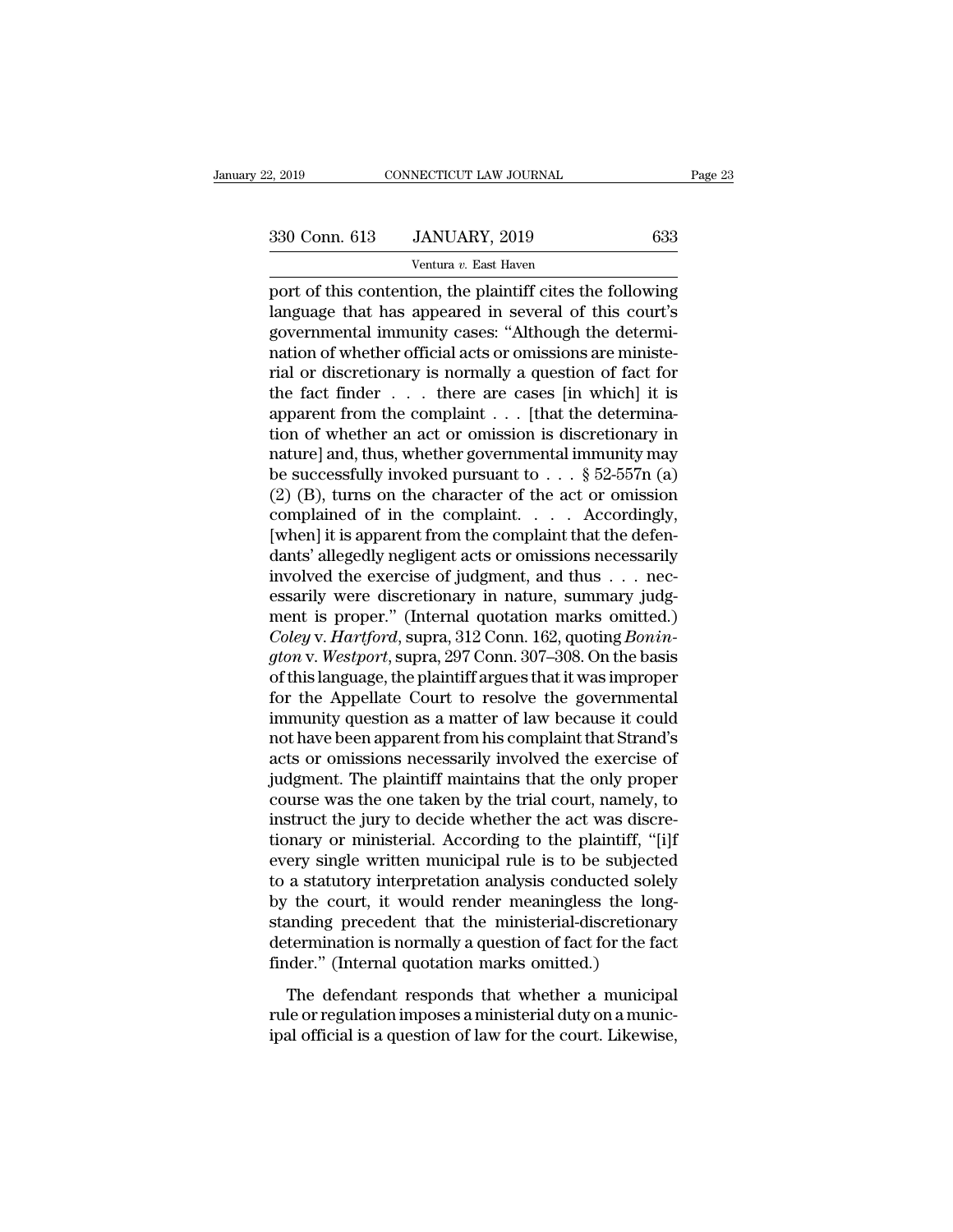|     | CONNECTICUT LAW JOURNAL                             | January 22, 2019 |
|-----|-----------------------------------------------------|------------------|
|     |                                                     |                  |
| 634 | JANUARY, 2019<br>Ventura v. East Haven              | 330 Conn. 613    |
|     | the defendant maintains, whether an act or omission |                  |

CONNECTICUT LAW JOURNAL January 22, 2019<br> **EXECUTE ANTI SET ANTI SET ANTI SET ANTI SET ANTI SET ALL OF A SET ALL OF A SET AND SET AND SET AND SET AND SET AND SET AND SET AND SET AND SET AND SET AND SET AND SET AND SET AND** <sup>634</sup> JANUARY, 2019 330 Conn. 613<br>
<sup>Ventura v. East Haven<br>
the defendant maintains, whether an act or omission<br>
is ministerial or discretionary is also a question of law<br>
for resolution by the court. The defendant further<br></sup>  $534$  JANUARY, 2019 330 Conn. 613<br>
Ventura v. East Haven<br>
the defendant maintains, whether an act or omission<br>
is ministerial or discretionary is also a question of law<br>
for resolution by the court. The defendant further<br>  $330 \text{ Conn. } 613$ <br>
Ventura v. East Haven<br>
the defendant maintains, whether an act or omission<br>
is ministerial or discretionary is also a question of law<br>
for resolution by the court. The defendant further<br>
asserts that, to Ventura v. East Haven<br>the defendant maintains, whether an act or omission<br>is ministerial or discretionary is also a question of law<br>for resolution by the court. The defendant further<br>asserts that, to the extent that the l ventura  $v$ . East haven<br>the defendant maintains, whether an act or omission<br>is ministerial or discretionary is also a question of law<br>for resolution by the court. The defendant further<br>asserts that, to the extent that the the defendant maintains, whether an act or omissio<br>is ministerial or discretionary is also a question of lav<br>for resolution by the court. The defendant furthe<br>asserts that, to the extent that the language relied o<br>by the p r resolution by the court. The defendant further<br>serts that, to the extent that the language relied on<br>the plaintiff suggests otherwise, we should acknowl-<br>ge that it is an incorrect statement of the law. We<br>ree with each For state that, to the extent that the language relied on<br>by the plaintiff suggests otherwise, we should acknowl-<br>edge that it is an incorrect statement of the law. We<br>agree with each of the defendant's contentions.<br>As we

the plaintiff suggests otherwise, we should acknowledge that it is an incorrect statement of the law. We agree with each of the defendant's contentions.<br>As we discussed previously, this court, on numerous occasions, has s edge that it is an incorrect statement of the law. We<br>agree with each of the defendant's contentions.<br>As we discussed previously, this court, on numerous<br>occasions, has stated unequivocally that the determina-<br>tion of whe agree with each of the defendant's contentions.<br>As we discussed previously, this court, on numerous<br>occasions, has stated unequivocally that the determina-<br>tion of whether a governmental or ministerial duty<br>exists gives ri As we discussed previously, this court, on numerous<br>occasions, has stated unequivocally that the determina-<br>tion of whether a governmental or ministerial duty<br>exists gives rise to a question of law for resolution by<br>the c As we discussed previously, this court, on numerous<br>occasions, has stated unequivocally that the determina-<br>tion of whether a governmental or ministerial duty<br>exists gives rise to a question of law for resolution by<br>the c occasions, has stated unequivocally that the determination of whether a governmental or ministerial duty exists gives rise to a question of law for resolution by the court. See, e.g., *Strycharz* v. *Cady*, supra, 323 Con tion of whether a governmental or ministerial duty<br>exists gives rise to a question of law for resolution by<br>the court. See, e.g., *Strycharz* v. *Cady*, supra, 323 Conn.<br>564 n.21 ("[t]he issue of governmental immunity is exists gives rise to a question of law for resolution by<br>the court. See, e.g., *Strycharz* v. *Cady*, supra, 323 Conn.<br>564 n.21 ("[t]he issue of governmental immunity is . . .<br>a question of the existence of a duty of care, the court. See, e.g., *Strycharz* v. *Cady*, supra, 323 Conn.<br>564 n.21 ("[t]he issue of governmental immunity is . . .<br>a question of the existence of a duty of care, and this<br>court has approved the practice of deciding th 564 n.21 ("[t]he issue of governmental immunity is . . .<br>a question of the existence of a duty of care, and this<br>court has approved the practice of deciding the issue<br>of governmental immunity as a matter of law" [internal a question of the existence of a duty of care, and this<br>court has approved the practice of deciding the issue<br>of governmental immunity as a matter of law" [internal<br>quotation marks omitted]); *Doe* v. *Petersen*, 279 Conn court has approved the practice of deciding the issue<br>of governmental immunity as a matter of law" [internal<br>quotation marks omitted]); *Doe* v. Petersen, 279 Conn.<br>607, 621, 903 A.2d 191 (2006) ("the issue of governmen-<br> of governmental immunity as a matter of law" [internal<br>quotation marks omitted]); *Doe* v. *Petersen*, 279 Conn.<br>607, 621, 903 A.2d 191 (2006) ("the issue of governmen-<br>tal immunity is . . . a question of the existence of quotation marks omitted]); *Doe* v. *Petersen*, 279 Conn.<br>607, 621, 903 A.2d 191 (2006) ("the issue of governmen-<br>tal immunity is . . . a question of the existence of a<br>duty of care, which is a question of law [and] [*o*] 607, 621, 903 A.2d 191 (2006) ("the issue of governmental immunity is  $\dots$  a question of the existence of a duty of care, which is a question of law [and] [*o*]*nly* if such a duty is found to exist does the trier of fact tal immunity is . . . a question of the existence of a<br>duty of care, which is a question of law [and] [*o*]*nly* if<br>such a duty is found to exist does the trier of fact then<br>determine whether the defendant violated that d duty of care, which is a question of law [and] [o]*nly* if<br>such a duty is found to exist does the trier of fact then<br>determine whether the defendant violated that duty in<br>the particular situation at hand" [emphasis in ori such a duty is found to exist does the trier of fact then<br>determine whether the defendant violated that duty in<br>the particular situation at hand" [emphasis in original;<br>internal quotation marks omitted]). Nevertheless, on determine whether the defendant violated that duty in<br>the particular situation at hand" [emphasis in original;<br>internal quotation marks omitted]). Nevertheless, on a<br>number of occasions, we also have stated that whether<br>th internal quotation marks omitted]). Nevertheless, on a<br>number of occasions, we also have stated that whether<br>the acts or omissions of a municipal official are ministe-<br>rial or discretionary normally presents a question of<br> the acts or omissions of a municipal official are ministerial or discretionary normally presents a question of fact for the fact finder. See, e.g., *Strycharz v. Cady*, supra, 565; *Bonington v. Westport*, supra, 297 Conn <sup>10</sup> In fact, we have used this language in several of the cases in which we 307–308; *Martel v. Metropolitan District Commission*,<br>275 Conn. 38, 49, 881 A.2d 194 (2005).<sup>10</sup> As the defendant<br>aptly asserts, however, it is apparent that this statement,<br><sup>10</sup> In fact, we have used this language in se

<sup>275</sup> Conn. 38, 49, 881 A.2d 194 (2005).<sup>10</sup> As the defendant aptly asserts, however, it is apparent that this statement,<br> $\frac{10 \text{ In fact, we have used this language in several of the cases in which we also have stated that the determination of whether the acts of a municipal official are ministerial or discrepancy presents a question of law for the court. See, e.g., *Strycharz v. Cady*, supra, 323 Conn. 565, *Coley v. Hartford*,$ aptly asserts, however, it is apparent that this statement,<br>
<sup>10</sup> In fact, we have used this language in several of the cases in which we<br>
also have stated that the determination of whether the acts of a municipal<br>
officia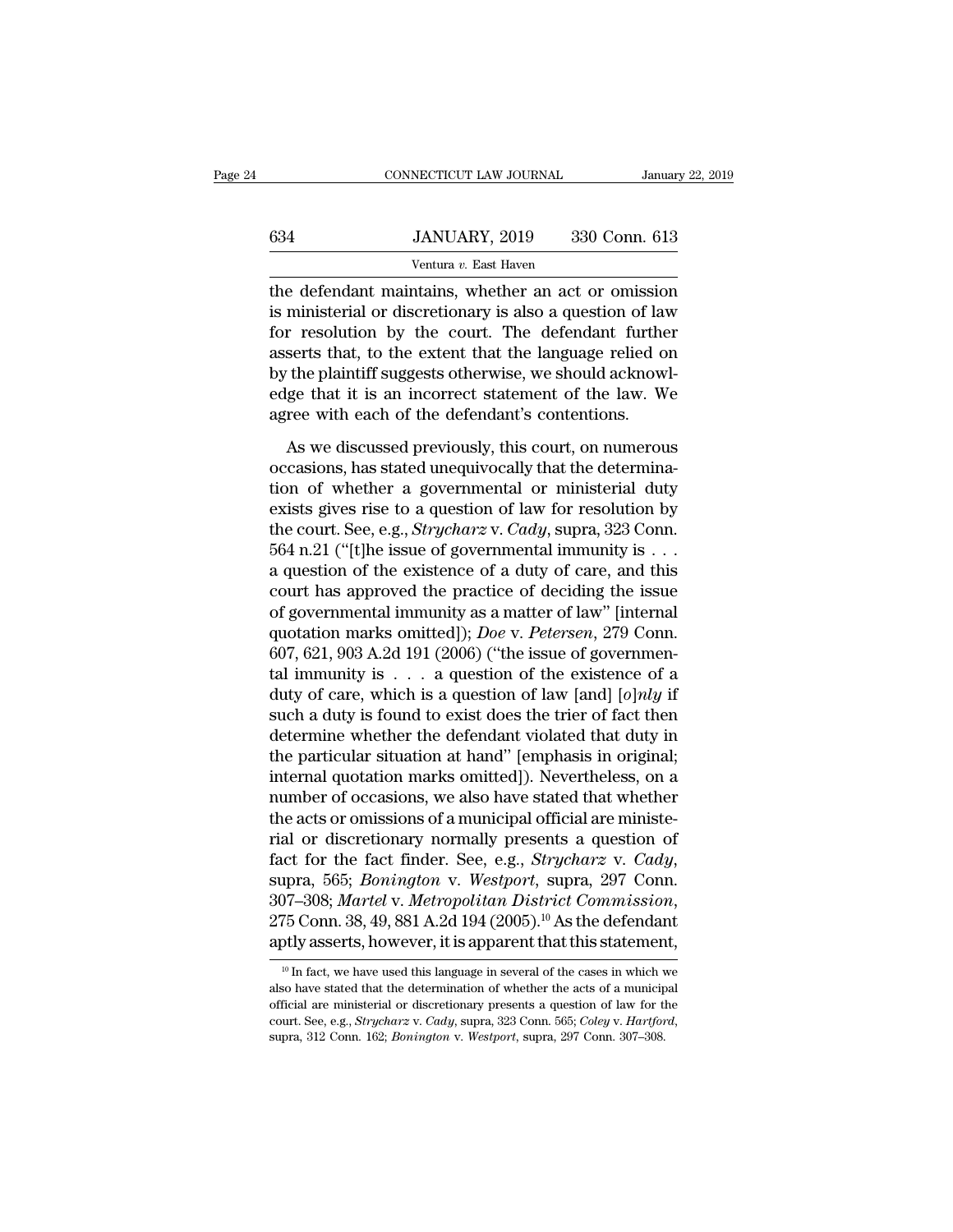NECTICUT LAW JOURNAL<br>JANUARY, 2019<br><sup>Ventura v.</sup> East Haven<br>1 *Lombard v. Edward J* which originated in *Lombard* v. *Edward J. Peters, Jr.*, *P.C.*, 252 Conn. 623, 628, 749 A.2d 630 (2000), is based<br>on a misreading of *Gordon* v. *Edward J. Peters, Jr.*, *P.C.*, 252 Conn. 623, 628, 749 A.2d 630 (2000), i 330 Conn. 613 JANUARY, 2019 635<br>
Ventura v. East Haven<br>
which originated in *Lombard* v. *Edward J. Peters, Jr.*,<br> *P.C.*, 252 Conn. 623, 628, 749 A.2d 630 (2000), is based<br>
on a misreading of *Gordon* v. *Bridgeport Housi* <sup>330</sup> Conn. 613 JANUARY, 2019 635<br>
Ventura v. East Haven<br>
which originated in *Lombard* v. *Edward J. Peters, Jr.*,<br> *P.C.*, 252 Conn. 623, 628, 749 A.2d 630 (2000), is based<br>
on a misreading of *Gordon* v. *Bridgeport Hou Lombard v. East Haven*<br> *Lombard v. Edward J. Peters, Jr.*<br> *P.C.*, 252 Conn. 623, 628, 749 A.2d 630 (2000), is based<br>
on a misreading of *Gordon v. Bridgeport Housing*<br> *Authority*, supra, 208 Conn. 171. More specificall ventura v. East Haven<br>which originated in *Lombard* v. Edward J. Peters, Jr.,<br>P.C., 252 Conn. 623, 628, 749 A.2d 630 (2000), is based<br>on a misreading of *Gordon* v. Bridgeport Housing<br>Authority, supra, 208 Conn. 171. More which originated in *Lombard* v. *Edward J. Peters, Jr.*, *P.C.*, 252 Conn. 623, 628, 749 A.2d 630 (2000), is based<br>on a misreading of *Gordon* v. *Bridgeport Housing*<br>*Authority*, supra, 208 Conn. 171. More specifically, *P.C.*, 252 Conn. 623, 628, 749 A.2d 630 (2000), is based<br>on a misreading of *Gordon* v. *Bridgeport Housing*<br>*Authority*, supra, 208 Conn. 171. More specifically, in<br>*Lombard*, this court cited *Gordon* for the propositio on a misreading of *Gordon* v. *Bridgeport Housing*<br>Authority, supra, 208 Conn. 171. More specifically, in<br>*Lombard*, this court cited *Gordon* for the proposition<br>that whether an act or omission is ministerial or discre-<br> Authority, supra, 208 Conn. 171. More specifically, in<br>Lombard, this court cited *Gordon* for the proposition<br>that whether an act or omission is ministerial or discre-<br>tionary is normally a question of fact for the fact fi Lombard, this court cited *Gordon* for the proposition<br>that whether an act or omission is ministerial or discre-<br>tionary is normally a question of fact for the fact finder.<br>See Lombard v. *Edward J. Peters, Jr., P.C.*, sup *Hauthorican and the mission is minist*<br> *Housing is normally a question of fact for*<br> *Housing Authority, P. P. The passage in Gordon that Lombard c*<br> *Housing Authority, supra, 170–71.*<br> *Housing Authority, supra, 170–71* in *Gordon States Internals* and *Gordon Chatters, Jr., P.C.*, supra, 628.<br>
He passage in *Gordon* that *Lombard* cites, however,<br>
erely sets forth the plaintiff's *claim* in *Gordon*, which<br>
is court ultimately rejected. The passage in *Gordon* that *Lombard* cites, however,<br>merely sets forth the plaintiff's *claim* in *Gordon*, which<br>this court ultimately rejected. *Gordon* v. *Bridgeport*<br>*Housing Authority*, supra, 170–71.<br>In *Gordon*,

The passage in Gordon and Eomean enter, nowever,<br>merely sets forth the plaintiff's *claim* in *Gordon*, which<br>this court ultimately rejected. *Gordon* v. *Bridgeport*<br>Housing Authority, supra, 170–71.<br>In *Gordon*, the plai mercy sets form the plantal is statim in dortion, which<br>this court ultimately rejected. *Gordon* v. *Bridgeport*<br>Housing Authority, supra, 170–71.<br>In *Gordon*, the plaintiff, Virginia N. Gordon, argued,<br>inter alia, "that t *Because that interior*, supra, 170–71.<br>
In *Gordon*, the plaintiff, Virginia N. Gordon, argued,<br>
inter alia, "that there is a threshold inquiry in the area<br>
of municipal liability—deciding if the official acts or<br>
omissi In *Gordon*, the plaintiff, Virginia N. Gordon, argued,<br>inter alia, "that there is a threshold inquiry in the area<br>of municipal liability—deciding if the official acts or<br>omissions are ministerial or discretionary—and<br>bec In *Gordon*, the plaintiff, Virginia N. Gordon, argued,<br>inter alia, "that there is a threshold inquiry in the area<br>of municipal liability—deciding if the official acts or<br>omissions are ministerial or discretionary—and<br>bec inter alia, "that there is a threshold inquiry in the area<br>of municipal liability—deciding if the official acts or<br>omissions are ministerial or discretionary—and<br>because that is a question for the trier of fact, it is<br>inap omissions are ministerial or discretionary—and<br>because that is a question for the trier of fact, it is<br>inappropriate to decide the issue on a motion to strike."<br>Id., 165. In support of this contention, Gordon relied<br>on a n because that is a question for the trier of fact, it is<br>inappropriate to decide the issue on a motion to strike."<br>Id., 165. In support of this contention, Gordon relied<br>on a number of cases, including *Gawin v. New Haven*, inappropriate to decide the issue on a motion to strike."<br>Id., 165. In support of this contention, Gordon relied<br>on a number of cases, including *Gauvin v. New Haven*,<br>187 Conn. 180, 186–87, 445 A.2d 1 (1982), and *Tango*<br> Id., 165. In support of this contention, Gordon relied<br>on a number of cases, including *Gauvin v. New Haven*,<br>187 Conn. 180, 186–87, 445 A.2d 1 (1982), and *Tango*<br>v. *New Haven*, 173 Conn. 203, 204, 377 A.2d 284 (1977),<br>w on a number of cases, including *Gauvin v. New Haven*, 187 Conn. 180, 186–87, 445 A.2d 1 (1982), and *Tango* v. *New Haven*, 173 Conn. 203, 204, 377 A.2d 284 (1977), which the plaintiff in the present case also cites. See 187 Conn. 180, 186–87, 445 A.2d 1 (1982), and *Tango* v. *New Haven*, 173 Conn. 203, 204, 377 A.2d 284 (1977), which the plaintiff in the present case also cites. See *Gordon v. Bridgeport Housing Authority*, supra, 208 C v. *New Haven*, 173 Conn. 203, 204, 377 A.2d 284 (1977),<br>which the plaintiff in the present case also cites. See<br>Gordon v. *Bridgeport Housing Authority*, supra, 208<br>Conn. 165. We expressly rejected Gordon's claim, how-<br>e which the plaintiff in the present case also cites. See<br>Gordon v. *Bridgeport Housing Authority*, supra, 208<br>Conn. 165. We expressly rejected Gordon's claim, how-<br>ever, explaining that the cited cases were not control-<br>lin Gordon v. *Bridgeport Housing Authority*, supra, 208<br>Conn. 165. We expressly rejected Gordon's claim, how-<br>ever, explaining that the cited cases were not control-<br>ling because, in all of them, the duty of the municipality<br> Conn. 165. We expressly rejected Gordon's claim, how-<br>ever, explaining that the cited cases were not control-<br>ling because, in all of them, the duty of the municipality<br>was "unquestioned under the facts pleaded . . . . See ever, explaining that the cited cases were not controlling because, in all of them, the duty of the municipality was "unquestioned under the facts pleaded . . . . See, e.g., *Gauvin v. New Haven*, supra [186–87] (city had ling because, in all of them, the duty of the municipality<br>was "unquestioned under the facts pleaded . . . . See,<br>e.g., *Gauvin v. New Haven*, supra [186–87] (city had a<br>duty to use due care in operating city park); *Tango* e.g., *Gauvin v. New Haven*, supra [186–87] (city had a<br>duty to use due care in operating city park); *Tango v.*<br>New Haven, supra, 205 (city had a duty to use due care<br>in permitting the public to use city property for sled duty to use due care in operating city park); *Tango v.*<br>New Haven, supra, 205 (city had a duty to use due care<br>in permitting the public to use city property for sled<br>riding)." *Gordon v. Bridgeport Housing Authority*,<br>sup New Haven, supra, 205 (city had a duty to use due care<br>in permitting the public to use city property for sled<br>riding)." *Gordon* v. *Bridgeport Housing Authority*,<br>supra, 180–81. In other words, in all of the cases on<br>whic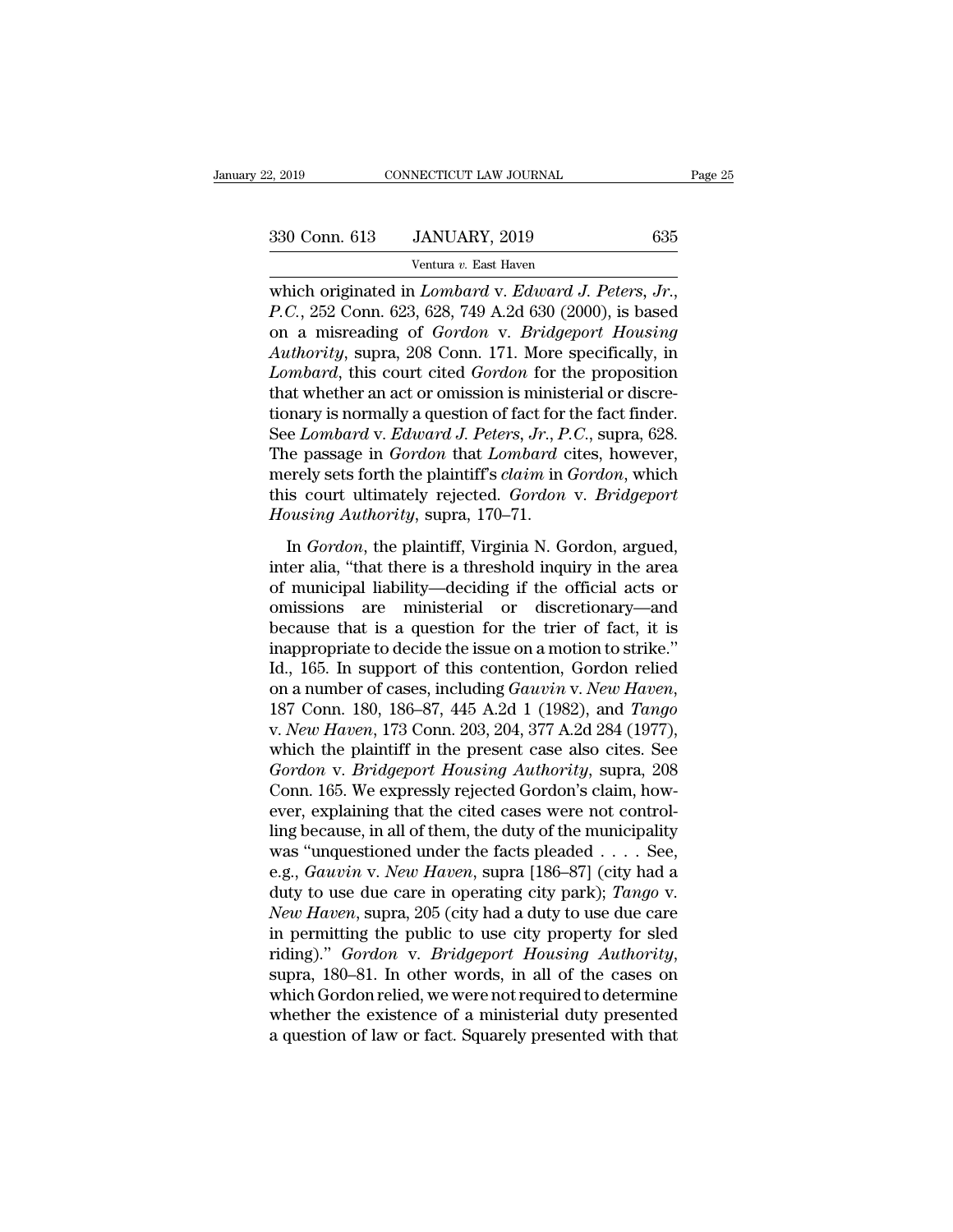# EXECUTE CONNECTICUT LAW JOURNAL January 22, 2019<br> **636** JANUARY, 2019 330 Conn. 613<br>
Ventura v. East Haven

CONNECTICUT LAW JOURNAL Januar<br>
Sandar JANUARY, 2019 330 Conn. 613<br>
Ventura *v*. East Haven<br>
ISSUE, however, we disagreed with Gordon's contention CONNECTICUT LAW JOURNAL January 22, 2019<br> **EXECUTE ANTICARY, 2019** 330 Conn. 613<br>
Ventura v. East Haven<br>
ISSUE, however, we disagreed with Gordon's contention<br>
that it gave rise to a question of fact. In so doing, we<br>
reaf 636 JANUARY, 2019 330 Conn. 613<br>
Ventura v. East Haven<br>
issue, however, we disagreed with Gordon's contention<br>
that it gave rise to a question of fact. In so doing, we<br>
reaffirmed our long-standing "practice of deciding t Fig. 330 Conn. 613<br>
Fig. 330 Conn. 613<br>
Tentura v. East Haven<br>
Issue, however, we disagreed with Gordon's contention<br>
that it gave rise to a question of fact. In so doing, we<br>
reaffirmed our long-standing "practice of dec 636 JANUARY, 2019 330 Conn. 613<br>
Ventura v. East Haven<br>
issue, however, we disagreed with Gordon's contention<br>
that it gave rise to a question of fact. In so doing, we<br>
reaffirmed our long-standing "practice of deciding t Ventura v. East Haven<br>
issue, however, we disagreed with Gordon's contention<br>
that it gave rise to a question of fact. In so doing, we<br>
reaffirmed our long-standing "practice of deciding the<br>
issue of governmental immunity Ventura v. East Haven<br>
issue, however, we disagreed with Gordon's contention<br>
that it gave rise to a question of fact. In so doing, we<br>
reaffirmed our long-standing "practice of deciding the<br>
issue of governmental immunity issue, however, we disagreed with Gordon's contention<br>that it gave rise to a question of fact. In so doing, we<br>reaffirmed our long-standing "practice of deciding the<br>issue of governmental immunity as a matter of law";<br>id., that it gave rise to a question of fact. In so doing, we<br>reaffirmed our long-standing "practice of deciding the<br>issue of governmental immunity as a matter of law";<br>id., 170; and, quoting from *Shore* v. *Stonington*, supra reaffirmed our long-standing "practice of deciding the<br>issue of governmental immunity as a matter of law";<br>id., 170; and, quoting from *Shore* v. *Stonington*, supra,<br>187 Conn. 152, we explained: "The plaintiff [in *Shore* issue of governmental immunity as a matter of law";<br>id., 170; and, quoting from *Shore* v. *Stonington*, supra,<br>187 Conn. 152, we explained: "The plaintiff [in *Shore*]<br>argue[d] that summary judgment is inappropriate in t id., 170; and, quoting from *Shore* v. *Stonington*, supra, 187 Conn. 152, we explained: "The plaintiff [in *Shore*] argue[d] that summary judgment is inappropriate in this area because there existed a genuine dispute as t 187 Conn. 152, we explained: "The plaintiff [in *Shore*]<br>argue[d] that summary judgment is inappropriate in this<br>area because there existed a genuine dispute as to the<br>material facts relating to the extent of [a police of argue[d] that summary judgment is inappropriate in this<br>area because there existed a genuine dispute as to the<br>material facts relating to the extent of [a police officer's]<br>duty to the plaintiff's decedent. The law does n area because there existed a genuine dispute as to the<br>material facts relating to the extent of [a police officer's]<br>duty to the plaintiff's decedent. The law does not recog-<br>nize a duty in the air. . . . To sustain a cau material facts relating to the extent of [a police officer's]<br>duty to the plaintiff's decedent. The law does not recog-<br>nize a duty in the air. . . . To sustain a cause of action,<br>the court must determine whether the [muni duty to the plaintiff's decedent. The law does not recognize a duty in the air.  $\dots$  To sustain a cause of action, the court must determine whether the [municipal] defendant owed a duty to the plaintiff's decedent  $\dots$  an nize a duty in the air.... To sustain a cause of action,<br>the court must determine whether the [municipal]<br>defendant owed a duty to the plaintiff's decedent ...<br>and the applicable standard of care.... The existence<br>of a du the court must determine whether the [municipal]<br>defendant owed a duty to the plaintiff's decedent ...<br>and the applicable standard of care.... The existence<br>of a duty is a question of law.... Only if such a duty<br>is found defendant owed a duty to the plaintiff's decedent . . . .<br>and the applicable standard of care. . . . The existence<br>of a duty is a question of law. . . . Only if such a duty<br>is found to exist does the trier of fact then det and the applicable standard of care. . . . The existence<br>of a duty is a question of law. . . . Only if such a duty<br>is found to exist does the trier of fact then determine<br>whether the defendant violated that duty in the pa of a duty is a question of law.... Only if such a duty<br>is found to exist does the trier of fact then determine<br>whether the defendant violated that duty in the particu-<br>lar situation at hand." (Citations omitted; internal is found to exist does the trier of fact then determine<br>whether the defendant violated that duty in the particu-<br>lar situation at hand." (Citations omitted; internal quota-<br>tion marks omitted.) *Gordon* v. *Bridgeport Hous* whether the defendant violated that duty in the particu-<br>lar situation at hand." (Citations omitted; internal quota-<br>tion marks omitted.) *Gordon* v. *Bridgeport Housing*<br>Authority, supra, 171. We then concluded in *Gordon* lar situation at hand." (Citations omitted; internal quotation marks omitted.) *Gordon* v. *Bridgeport Housing*<br>Authority, supra, 171. We then concluded in *Gordon*<br>as follows: "It is the existence of a duty that is the<br>di tion marks omitted.) *Gordon* v. *Bridgeport Housing*<br>Authority, supra, 171. We then concluded in *Gordon*<br>as follows: "It is the existence of a duty that is the<br>dispositive factor concerning the motion to strike in<br>this Authority, supra, 171. We then concluded in *Gordon*<br>as follows: "It is the existence of a duty that is the<br>dispositive factor concerning the motion to strike in<br>this case. To survive a motion to strike, the court must<br>det as follows: "It is the existence of a duty that is the<br>dispositive factor concerning the motion to strike in<br>this case. To survive a motion to strike, the court must<br>determine that the [defendant] owed a duty to the [plai dispositive factor concerning the motion to strike in<br>this case. To survive a motion to strike, the court must<br>determine that the [defendant] owed a duty to the [plain-<br>tiff]. The existence of this duty is a matter for th this case. To survive a motion to strike, the court must<br>determine that the [defendant] owed a duty to the [plain-<br>tiff]. The existence of this duty is a matter for the court<br>to decide, not a jury. . . . The plaintiff's c termine that the [defendant] owed a duty to the [plain-<br>f]. The existence of this duty is a matter for the court<br>decide, not a jury.... The plaintiff's claim that the<br>al court was precluded from deciding on a motion<br>strik tiff]. The existence of this duty is a matter for the court<br>to decide, not a jury.... The plaintiff's claim that the<br>trial court was precluded from deciding on a motion<br>to strike whether the [defendant] owed a duty to the

to decide, not a jury.... The plaintiff's claim that the<br>trial court was precluded from deciding on a motion<br>to strike whether the [defendant] owed a duty to the<br>[plaintiff] is unavailing." (Citation omitted.) Id., 171–72 trial court was precluded from deciding on a motion<br>to strike whether the [defendant] owed a duty to the<br>[plaintiff] is unavailing." (Citation omitted.) Id., 171–72.<br>We therefore made it perfectly clear in *Gordon* that<br>t We therefore made it perfectly clear in *Gordon* that<br>he issue of whether a statute, regulation or other provi-<br>on of law creates a ministerial duty ordinarily presents<br>question of law to be decided by the court.<sup>11</sup> Inso the issue of whether a statute, regulation or other provision of law creates a ministerial duty ordinarily presents a question of law to be decided by the court.<sup>11</sup> Insofar  $\frac{1}{10}$  As we observed previously, although

sion of law creates a ministerial duty ordinarily presents<br>a question of law to be decided by the court.<sup>11</sup> Insofar<br> $\frac{1}{10}$  As we observed previously, although the ultimate determination of<br>whether governmental immuni a question of law to be decided by the court.<sup>11</sup> Insofar<br>
<sup>11</sup> As we observed previously, although the ultimate determination of<br>
whether governmental immunity applies is typically a question of law for<br>
the court, there a question of fact of the decrease of the decrease of the court.<sup>--</sup> Insolar<br><sup>11</sup> As we observed previously, although the ultimate determination of<br>whether governmental immunity applies is typically a question of law for<br>t <sup>11</sup> As we observed previously, although the ultimate determination of whether governmental immunity applies is typically a question of law for the court, there may well be disputed factual issues material to the applicab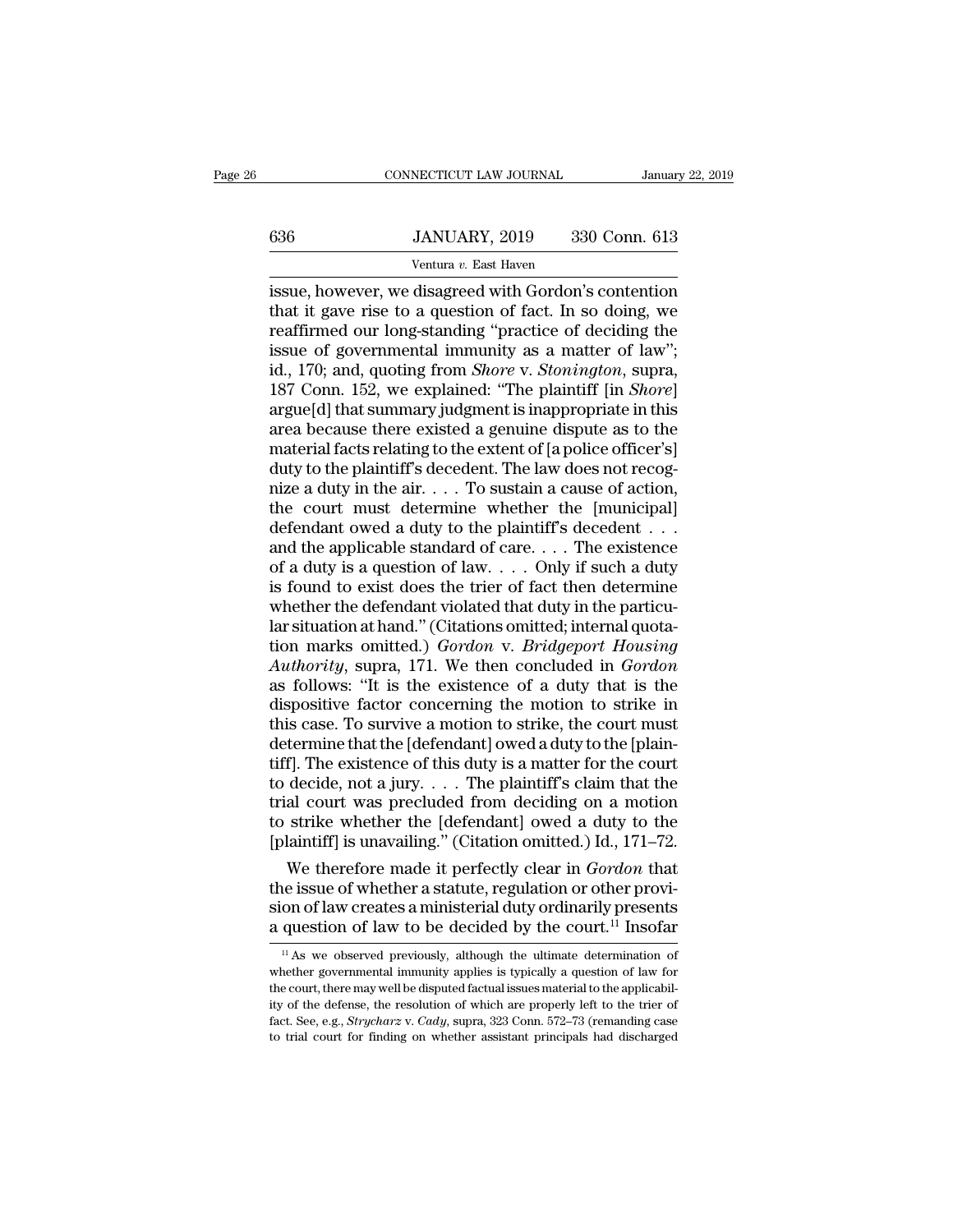| 2, 2019       | CONNECTICUT LAW JOURNAL | Page 27 |  |
|---------------|-------------------------|---------|--|
| 330 Conn. 613 | JANUARY, 2019           | 637     |  |
|               | Ventura v. East Haven   |         |  |

2, 2019 CONNECTICUT LAW JOURNAL<br>
330 Conn. 613 JANUARY, 2019 637<br>
Ventura *v*. East Haven<br>
as our language in *Lombard* and in several subsequent 2, 2019 CONNECTICUT LAW JOURNAL Page 2'<br>
330 Conn. 613 JANUARY, 2019 637<br>
Ventura v. East Haven<br>
as our language in *Lombard* and in several subsequent<br>
cases indicates otherwise, we expressly disavow that<br>
language <sup>12</sup> T 330 Conn. 613 JANUARY, 2019 637<br>
Ventura v. East Haven<br>
as our language in *Lombard* and in several subsequent<br>
cases indicates otherwise, we expressly disavow that<br>
language.<sup>12</sup> Thus, as the Appellate Court concluded,<br> 330 Conn. 613 JANUARY, 2019 637<br>
Ventura v. East Haven<br>
as our language in *Lombard* and in several subsequent<br>
cases indicates otherwise, we expressly disavow that<br>
language.<sup>12</sup> Thus, as the Appellate Court concluded,<br> 330 Conn. 613 JANUARY, 2019 637<br>
Ventura v. East Haven<br>
as our language in *Lombard* and in several subsequent<br>
cases indicates otherwise, we expressly disavow that<br>
language.<sup>12</sup> Thus, as the Appellate Court concluded,<br> Ventura v. East Haven<br>
Sold Collar. 019 Ventura v. East Haven<br>
as our language in *Lombard* and in several subsequent<br>
cases indicates otherwise, we expressly disavow that<br>
language.<sup>12</sup> Thus, as the Appellate Court concl Ventura v. East Haven<br>as our language in *Lombard* and in several subsequent<br>cases indicates otherwise, we expressly disavow that<br>language.<sup>12</sup> Thus, as the Appellate Court concluded,<br>whether the tow rules at issue requir as our language in *Lombard* and in several subsequent cases indicates otherwise, we expressly disavow that language.<sup>12</sup> Thus, as the Appellate Court concluded, whether the tow rules at issue required that Strand have Trn cases indicates otherwise, we expressly disavow that<br>language.<sup>12</sup> Thus, as the Appellate Court concluded,<br>whether the tow rules at issue required that Strand have<br>Trnka's truck towed, thereby creating a ministerial duty<br>o language.<sup>12</sup> Thus, as the Appellate Court concluded, whether the tow rules at issue required that Strand have Trnka's truck towed, thereby creating a ministerial duty on Strand's part, is a question of law for the court, nether the tow rules at issue required that Strand have<br>nka's truck towed, thereby creating a ministerial duty<br>i Strand's part, is a question of law for the court,<br>bject to plenary review on appeal. *Ventura v. East<br>nven*, Trnka's truck towed, thereby creating a ministerial duty<br>on Strand's part, is a question of law for the court,<br>subject to plenary review on appeal. Ventura v. East<br>Haven, supra, 170 Conn. App. 404. We now address<br>that issu on Strand's part, is a question of law for the court,<br>subject to plenary review on appeal. *Ventura v. East*<br>*Haven*, supra, 170 Conn. App. 404. We now address<br>that issue.<br>Having considered the parties' arguments, we agree

Having considered the parties' arguments, we agree<br>fully with the Appellate Court's thorough and persua-<br>sive analysis; see id., 407–14; and conclusion, on the<br>ministerial duty to create and distribute bus monitor roster t Having considered the parties' arguments, we agree fully with the Appellate Court's thorough and persua-<br>sive analysis; see id., 407–14; and conclusion, on the<br>ministerial duty to create and distribute bus monitor roster t

fully with the Appellate Court's thorough and persua-<br>sive analysis; see id.,  $407-14$ ; and conclusion, on the<br>ministerial duty to create and distribute bus monitor roster to school staff);<br>*Haynes* v. *Middletown*, supra harm for purposes of applying exception to governmental immunity); see also *Mulligan* v. *Rioux*, 229 Conn. 331 (remanding case to trial court for finding on whether plaintiff was identifiable person subject to imminent SIVe analysis; see 1d.,  $40$ /-14; and conclusion, on the ministerial duty to create and distribute bus monitor roster to school staff); *Haynes v. Middletown*, supra, 314 Conn. 331 (remanding case to trial court for findi ministerial duty to create and distribute bus monitor roster to school staff);<br>Haynes v. Middletown, supra, 314 Conn. 331 (remanding case to trial court<br>for finding on whether plaintiff was identifiable person subject to i Haynes v. *Middletown*, supra, 314 Conn. 331 (remanding case to trial court<br>for finding on whether plaintiff was identifiable person subject to imminent<br>harm for purposes of applying exception to governmental immunity); se Fragmes v. *matateoun,* supra, 914 Collit. 951 (tentanting case to that court<br>for finding on whether plaintiff was identifiable person subject to imminent<br>harm for purposes of applying exception to governmental immunity); for maing on wheater plantin was accurated person staglect to mainletin<br>harm for purposes of applying exception to governmental immunity); see<br>also *Mulligan* v. *Rioux*, 229 Conn. 716, 735–36 and n.22, 643 A.2d 1226<br>(1994 dispute or were found by the jury. Consequently, the only issue is whether, the jury. The found issues material to applicability of police officers' qualified immunity defense, such as what officers knew or reasonably shou (1994) (noting that disputed factual issues material to applicability of police officers' qualified immunity defense, such as what officers knew or reasonably should have known with respect to certain matters, presented f For the sent of the munity defense, such as what officers knew or reasonably should have known with respect to certain matters, presented factual questions for jury). In the present case, the material facts are either not ably should have known with respect to certain matters, presented factual questions for jury). In the present case, the material facts are either not in dispute or were found by the jury. Consequently, the only issue is w

dissuors for *jury)*. In the present case, the material races are enter not in dispute or were found by the jury. Consequently, the only issue is whether, in light of those facts, Strand had a ministerial duty to tow Trnk a matter of law. See *Strycharz* v. *Cady*, suppression of law for the court.<br>
<sup>12</sup> It bears noting that, in those cases in which we have incorrectly stated<br>
<sup>12</sup> It bears noting that, in those cases in which we have incor as matter of law that school officials had ministerial duty to associate,  $\frac{12}{12}$  it bears noting that, in those cases in which we have incorrectly stated that the question of whether official acts or omissions are mi <sup>12</sup> It bears noting that, in those cases in which we have incorrectly stated that the question of whether official acts or omissions are ministerial generally is one of fact for the fact finder, we nevertheless decided t reported to and adequately discharged that duty pursuant to student safety program); Coley v. *Hartford*, supra, 323 Conn. 567–69 (deciding as matter of law. See *Strycharz* v. *Cady*, supra, 323 Conn. 567–69 (deciding as and the question of whether official acts of omissions are infiliated generally is one of fact for the fact finder, we nevertheless decided the issue as a matter of law. See *Strycharz* v. *Cady*, supra, 323 Conn. 567–69 ( any is one of law hat fact in the fact indet, we nevertheess decided the issue as<br>a matter of law. See *Strycharz* v. *Cady*, supra, 323 Conn. 567–69 (deciding<br>as matter of law that school officials had ministerial duty to a matter of law. See *Sirgenary* v. eday, sapid, 525 collit. 501–55 (declaing as matter of law that school officials had ministerial duty to assign school staff to bus duty but not to ensure that assigned staff members act *Bonington* v. *Westport*, supra, 297 Conn. 310–12 (deciding as matter of law that state statuly discharged that duty pursuant to student safety program); *Coley v. Hartford*, supra, 312 Conn. 152–53 (deciding as matter of stant to bus tary but not to chisate that assigned stant includers actually<br>reported to and adequately discharged that duty pursuant to student safety<br>program); Coley v. Hartford, supra, 312 Conn. 152–53 (deciding as matte program); *Coley v. Hartford*, supra, 312 Conn. 152–53 (deciding as matter of law that state statute and police department policy did not impose ministerial duty on police officer to remain at scene of domestic violence in law that state statute and police department policy did not impose ministerial<br>duty on police officer to remain at scene of domestic violence incident);<br>*Bonington* v. *Westport*, supra, 297 Conn. 310–12 (deciding as matte duty on police officer to remain at scene of domestic violence incident);<br>duty on police officer to remain at scene of domestic violence incident);<br>Bonington v. Westport, supra, 297 Conn. 310–12 (deciding as matter of law<br> *Bonington v. Westport*, supra, 297 Conn. 310–12 (deciding as matter of law that municipal zoning regulations did not impose ministerial duty on planning and zoning department employees to inspect property); *Martel v. Met* that municipal zoning regulations undiversing oxidinate intuitive and disposition District Commission, supra, 275 Conn. 50–51 (deciding as matter of law that defendant's decision whether to supervise, inspect, maintain, cl *tan District Commission*, supra, 275 Conn. 50–51 (deciding as matter of law that defendant's decision whether to supervise, inspect, maintain, close or barricade trails was discretionary rather than ministerial); *Lombar* law that defendant's decision whether to supervise, inspect, maintain, close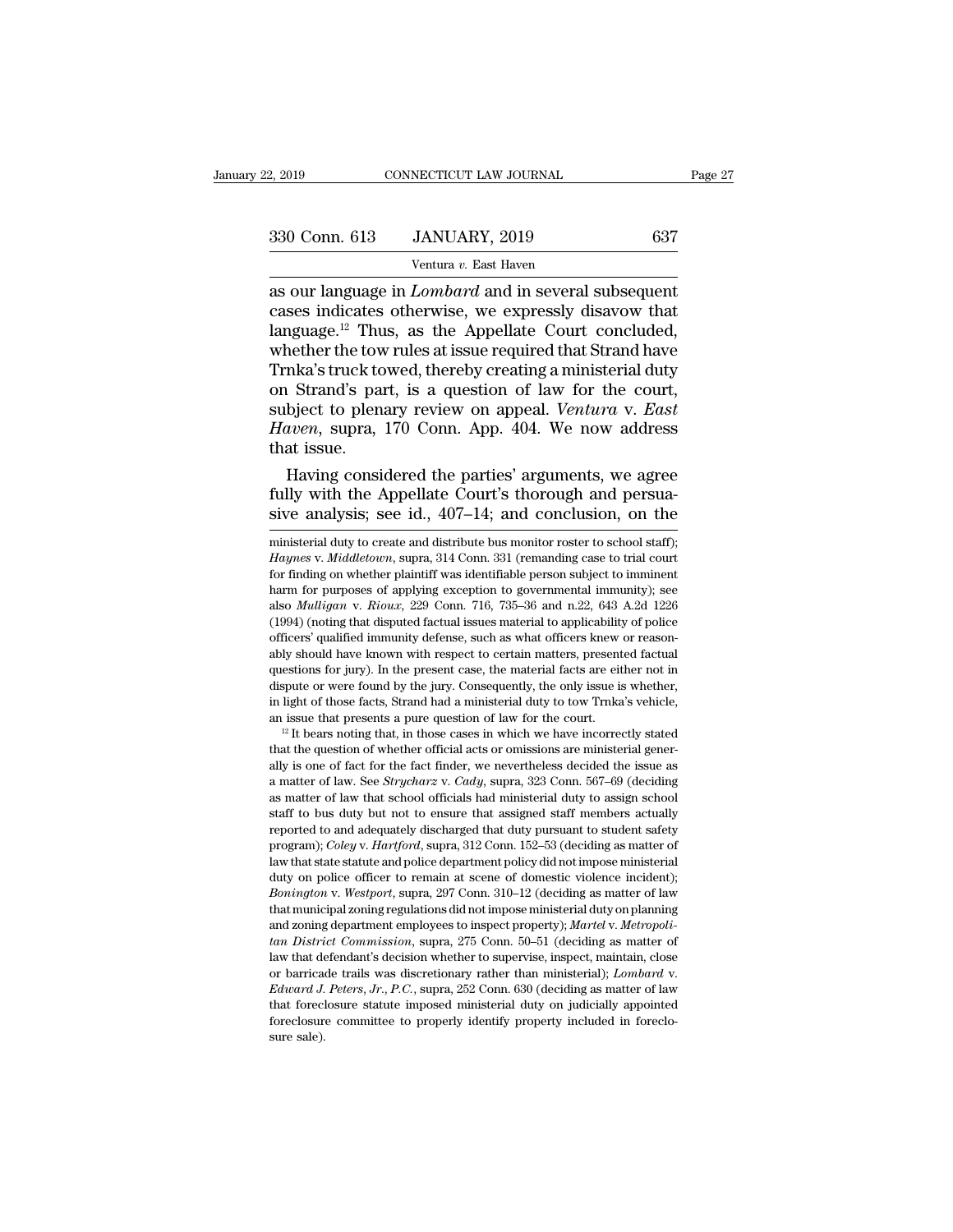## EXECUTE CONNECTICUT LAW JOURNAL January 22, 2019<br> **638** JANUARY, 2019 330 Conn. 613<br>
Ventura v. East Haven NECTICUT LAW JOURNAL<br>JANUARY, 2019 330<br>Ventura *v.* East Haven<br>sis that the tow rules sim

CONNECTICUT LAW JOURNAL January 22, 2019<br> **Basis of that analysis, that the tow rules simply do not**<br> **basis of that analysis, that the tow rules simply do not**<br>
apply to East Haven police officers but were written<br>
solely 638 JANUARY, 2019 330 Conn. 613<br>
Ventura v. East Haven<br>
basis of that analysis, that the tow rules simply do not<br>
apply to East Haven police officers but were written<br>
solely to regulate tow truck operators doing business<br>  $\begin{array}{lll}\n & \text{JANUARY, } 2019 & 330 \text{ Conn. } 613 \\
 \hline\n & \text{Ventura } v. \text{ East Haven} \\
 \hline\n \text{basis of that analysis, that the town rules simply do not apply to East Haven police officers but were written solely to regulate to w truck operators doing business with the department. Id., 414–15. As the Appellate Court explained, this conclusion is compiled not only by the\n\end{array}$  $\frac{330 \text{ Conn. } 613}{\text{Ventura } v. \text{ East Haven}}$ <br>basis of that analysis, that the tow rules simply do not<br>apply to East Haven police officers but were written<br>solely to regulate tow truck operators doing business<br>with the department. I Ventura v. East Haven<br>
basis of that analysis, that the tow rules simply do not<br>
apply to East Haven police officers but were written<br>
solely to regulate tow truck operators doing business<br>
with the department. Id., 414–15 ventura  $v$ . East Haven<br>basis of that analysis, that the tow rules simply do not<br>apply to East Haven police officers but were written<br>solely to regulate tow truck operators doing business<br>with the department. Id., 414–15. basis of that analysis, that the tow rules simply do not<br>apply to East Haven police officers but were written<br>solely to regulate tow truck operators doing business<br>with the department. Id., 414–15. As the Appellate Court<br>e apply to East Haven police officers but were written<br>solely to regulate tow truck operators doing business<br>with the department. Id., 414–15. As the Appellate Court<br>explained, this conclusion is compelled not only by the<br>pl with the department. Id., 414–15. As the Appellate Court<br>explained, this conclusion is compelled not only by the<br>plain language of the tow rules themselves; see footnote<br>5 of this opinion; all of which are directed at tow explained, this conclusion is compelled not only by the<br>plain language of the tow rules themselves; see footnote<br>5 of this opinion; all of which are directed at tow truck<br>companies or their operators; *Ventura v. East Have* plain language of the tow rules themselves; see footnote<br>5 of this opinion; all of which are directed at tow truck<br>companies or their operators; *Ventura v. East Haven*,<br>supra, 170 Conn. App. 409; but also by the memorandu 5 of this opinion; all of which are directed at tow truck<br>companies or their operators; *Ventura v. East Haven*,<br>supra, 170 Conn. App. 409; but also by the memorandum<br>that accompanied the tow rules, which states that "[a] companies or their operators; *Ventura v. East Haven*, supra, 170 Conn. App. 409; but also by the memorandum that accompanied the tow rules, which states that "[a]ll establishments who tow for the [department] must adhere supra, 170 Conn. App. 409; but also by the memorandum<br>that accompanied the tow rules, which states that "[a]ll<br>establishments who tow for the [department] must<br>adhere to these [r]ules & [r]egulations" and must "read,<br>sign that accompanied the tow rules, which states that "[a]ll<br>establishments who tow for the [department] must<br>adhere to these [r]ules & [r]egulations" and must "read,<br>sign and provide the information necessary in order to<br>comp establishments who tow for the [department] must<br>adhere to these [r]ules & [r]egulations" and must "read,<br>sign and provide the information necessary in order to<br>complete the process." The Appellate Court's interpre-<br>tation adhere to these [r]ules & [r]egulations" and must "read,<br>sign and provide the information necessary in order to<br>complete the process." The Appellate Court's interpre-<br>tation of the tow rules as applying only to tow truck<br>c sign and provide the information necessary in order to complete the process." The Appellate Court's interpretation of the tow rules as applying only to tow truck companies and operators also avoids the absurd and unworkabl complete the process." The Appellate Court's interpre-<br>tation of the tow rules as applying only to tow truck<br>companies and operators also avoids the absurd and<br>unworkable result that would obtain from the interpre-<br>tation tation of the tow rules as applying only to tow truck<br>companies and operators also avoids the absurd and<br>unworkable result that would obtain from the interpre-<br>tation advanced by the plaintiff, which, as the Appellate<br>Cour companies and operators also avoids the absurd and<br>unworkable result that would obtain from the interpre-<br>tation advanced by the plaintiff, which, as the Appellate<br>Court explained, would require East Haven police offi-<br>cer Furthermore, although we believe that the tow rules<br>a turn signal or drives with a broken tail light<br>in excess of the speed limit. Ventura v. East Haven,<br>pra, 410.<br>Furthermore, although we believe that the tow rules<br>e unam court expansed, would require Eust riated police officers to impound the vehicle of every driver who fails to use a turn signal or drives with a broken tail light or in excess of the speed limit. *Ventura v. East Haven*, s

to use a turn signal or drives with a broken tail light<br>or in excess of the speed limit. Ventura v. East Haven,<br>supra, 410.<br>Furthermore, although we believe that the tow rules<br>are unambiguous as applied to the present fac they were not so clear, the speed limit. Ventura v. East Haven,<br>supra, 410.<br>Furthermore, although we believe that the tow rules<br>are unambiguous as applied to the present facts, thereby<br>rendering extratextual evidence unnec the those rules of the speed mate. Contains that the tow rules<br>are unambiguous as applied to the present facts, thereby<br>rendering extratextual evidence unnecessary, even if<br>they were not so clear, the Appellate Court's in Furthermore, although we believe that the tow rules<br>are unambiguous as applied to the present facts, thereby<br>rendering extratextual evidence unnecessary, even if<br>they were not so clear, the Appellate Court's interpreta-<br>ti Furthermore, although we believe that the tow rules<br>are unambiguous as applied to the present facts, thereby<br>rendering extratextual evidence unnecessary, even if<br>they were not so clear, the Appellate Court's interpreta-<br>t are unambiguous as applied to the present facts, thereby<br>
rendering extratextual evidence unnecessary, even if<br>
they were not so clear, the Appellate Court's interpreta-<br>
tion of those rules is supported by the testimony o rendering extratextual evidence unnecessary, even if<br>they were not so clear, the Appellate Court's interpreta-<br>tion of those rules is supported by the testimony of<br>every witness with knowledge of the rules, including<br>the t they were not so clear, the Appellate Court's interpretation of those rules is supported by the testimony of every witness with knowledge of the rules, including the testimony of the plaintiff's expert, Fearon, who "conced tion of those rules is supported by the testimony of<br>every witness with knowledge of the rules, including<br>the testimony of the plaintiff's expert, Fearon, who<br>"conceded during cross-examination . . . that the tow<br>rules we every witness with knowledge of the rules, including<br>the testimony of the plaintiff's expert, Fearon, who<br>"conceded during cross-examination . . . that the tow<br>rules were 'directed toward towing companies' and 'not<br>police the testimony of the plaintiff's expert, Fearon, who<br>"conceded during cross-examination . . . that the tow<br>rules were 'directed toward towing companies' and 'not<br>police officers,' and that '[o]ne reason for [these] rule[s]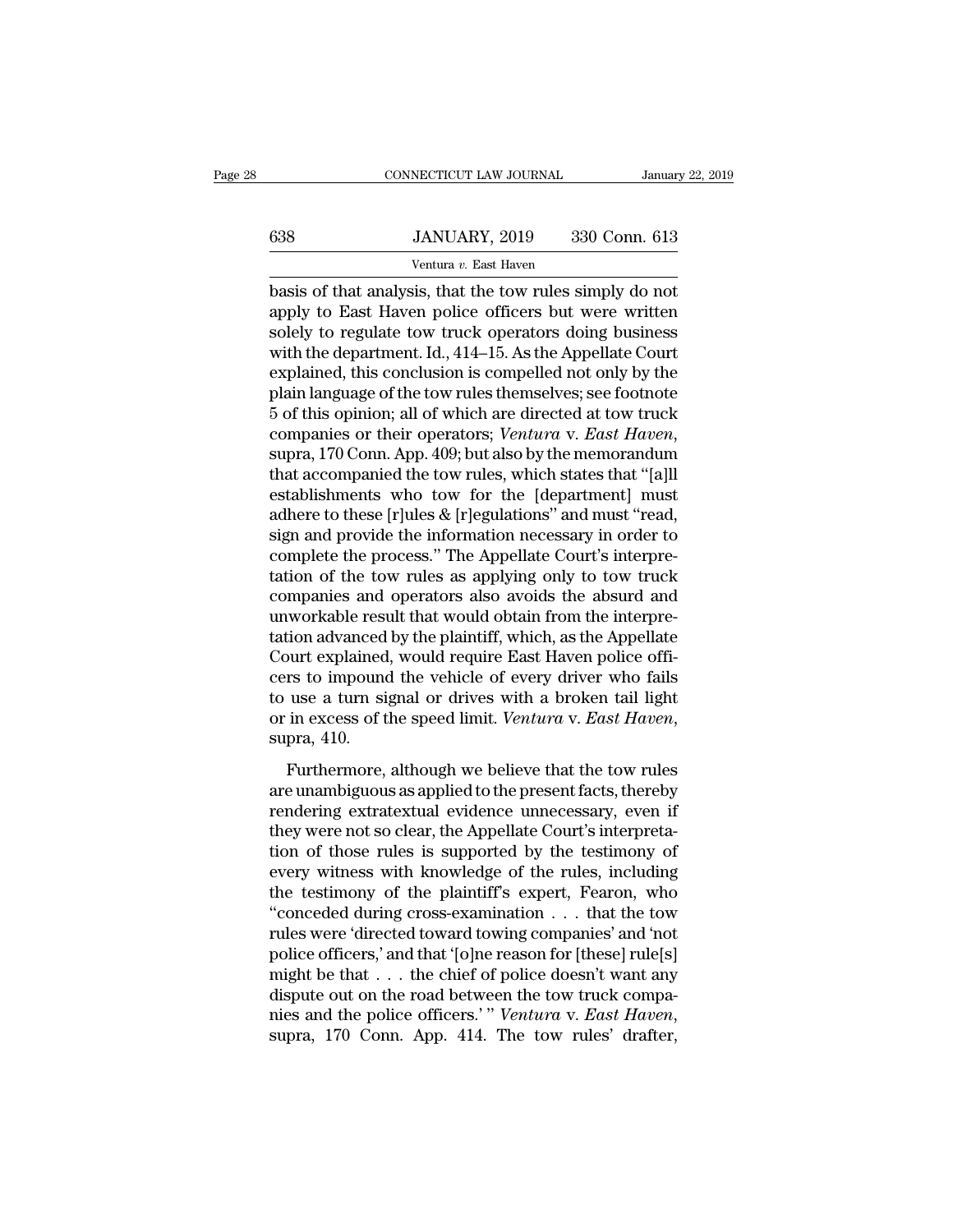| 2, 2019       | CONNECTICUT LAW JOURNAL                            |     | Page 29 |
|---------------|----------------------------------------------------|-----|---------|
|               |                                                    |     |         |
| 330 Conn. 613 | JANUARY, 2019                                      | 639 |         |
|               | Ventura v. East Haven                              |     |         |
|               | Liquori confirmed Fearon's suspicion regarding the |     |         |

2, 2019 CONNECTICUT LAW JOURNAL Page 29<br>
330 Conn. 613 JANUARY, 2019 639<br>
Ventura v. East Haven<br>
Liquori, confirmed Fearon's suspicion regarding the<br>
rules' origin, explaining that, prior to their implementa-<br>
tion tow tru 330 Conn. 613 JANUARY, 2019 639<br>
Ventura v. East Haven<br>
Liquori, confirmed Fearon's suspicion regarding the<br>
rules' origin, explaining that, prior to their implementa-<br>
tion, tow truck operators "were arriving simultaneous 330 Conn. 613 JANUARY, 2019 639<br>
Ventura v. East Haven<br>
Liquori, confirmed Fearon's suspicion regarding the<br>
rules' origin, explaining that, prior to their implementa-<br>
tion, tow truck operators "were arriving simultaneou 330 Conn. 613 JANUARY, 2019 639<br>
Ventura v. East Haven<br>
Liquori, confirmed Fearon's suspicion regarding the<br>
rules' origin, explaining that, prior to their implementa-<br>
tion, tow truck operators "were arriving simultaneou Ventura v. East Haven<br>Liquori, confirmed Fearon's suspicion regarding the<br>rules' origin, explaining that, prior to their implementa-<br>tion, tow truck operators "were arriving simultaneously<br>at calls, fighting, and causing Ventura v. East Haven<br>Liquori, confirmed Fearon's suspicion regarding the<br>rules' origin, explaining that, prior to their implementa-<br>tion, tow truck operators "were arriving simultaneously<br>at calls, fighting, and causing Liquori, confirmed Fearon's suspicion regarding the<br>rules' origin, explaining that, prior to their implementa-<br>tion, tow truck operators "were arriving simultaneously<br>at calls, fighting, and causing damage to towed vehicl rules' origin, explaining that, prior to their implementation, tow truck operators "were arriving simultaneously at calls, fighting, and causing damage to towed vehicles . . . ." Id., 414 n.29. According to Liquori, the t tion, tow truck operators "were arriving s<br>at calls, fighting, and causing damage to t<br> $\dots$ ." Id., 414 n.29. According to Liquori<br>were intended "to let the tow compani<br>we expected of them if they wanted to wo<br>or work with cans, ignting, and causing daniage to towed venteres<br>  $\therefore$  "Id., 414 n.29. According to Liquori, the tow rules<br>
ere intended "to let the tow companies know what<br>
expected of them if they wanted to work for the town<br>
work could have found a ministerial duty to tow The Tender's were intended "to let the tow companies know what<br>we expected of them if they wanted to work for the town<br>or work with the police department  $\dots$ ."<sup>13</sup> (Internal<br>quo

were interacted to let the tow companies know what<br>we expected of them if they wanted to work for the town<br>or work with the police department  $\ldots$ ..."<sup>13</sup> (Internal<br>quotation marks omitted.) Id., 414.<br>Finally, the plaint we expected of them they wanted to work for the town<br>or work with the police department  $\ldots$  ."<sup>13</sup> (Internal<br>quotation marks omitted.) Id., 414.<br>Finally, the plaintiff argues that the jury reasonably<br>could have found, s or work with the police department . . . . . (internation)<br>quotation marks omitted.) Id., 414.<br>Finally, the plaintiff argues that the jury reasonably<br>could have found, solely on the basis of Emerman's<br>testimony, that Stran Finally, the plaintiff argues that the jury reasonably<br>could have found, solely on the basis of Emerman's<br>testimony, that Strand had a ministerial duty to tow<br>Trnka's vehicle, independent of any duty allegedly<br>imposed on Finally, the plaintiff argues that the jury reasonably<br>could have found, solely on the basis of Emerman's<br>testimony, that Strand had a ministerial duty to tow<br>Trnka's vehicle, independent of any duty allegedly<br>imposed on h could have found, solely on the basis of Emerman's<br>testimony, that Strand had a ministerial duty to tow<br>Trnka's vehicle, independent of any duty allegedly<br>imposed on him by the tow rules. As the Appellate Court<br>explained, testimony, that Strand had a ministerial duty to tow<br>Trnka's vehicle, independent of any duty allegedly<br>imposed on him by the tow rules. As the Appellate Court<br>explained, however, Emerman testified unequivocally<br>*that ther* Trnka's vehicle, independent of any duty allegedly<br>imposed on him by the tow rules. As the Appellate Court<br>explained, however, Emerman testified unequivocally<br>*that there was no rule*, written or unwritten, dictating<br>the that there was no rule, written or unwritten, dictating<br>the manner in which an East Haven police officer must<br>handle an unregistered vehicle or one with misused<br>plates. Emerman also testified that an officer's decision<br> $\$ the manner in which an East Haven police officer must<br>handle an unregistered vehicle or one with misused<br>plates. Emerman also testified that an officer's decision<br><sup>13</sup> We note that the plaintiff also argues that the tow ru

handle an unregistered vehicle or one with misused<br>plates. Emerman also testified that an officer's decision<br> $B_{\text{W}}$  we note that the plaintiff also argues that the tow rules must apply<br>equally to East Haven police offi plates. Emerman also testified that an officer's decision<br><sup>13</sup> We note that the plaintiff also argues that the tow rules must apply<br>equally to East Haven police officers because otherwise the officers would<br>have no way of plates. Entertifiant also testified that all officer s decision<br><sup>13</sup> We note that the plaintiff also argues that the tow rules must apply<br>equally to East Haven police officers because otherwise the officers would<br>have no <sup>13</sup> We note that the plaintiff also argues that the tow rules must apply equally to East Haven police officers because otherwise the officers would have no way of knowing about their "various powers" under the rules, suc equally to East Haven police officers because otherwise the officers would<br>have no way of knowing about their "various powers" under the rules, such<br>as the power "to oversee tow truck compliance with motor vehicle laws,"<br>a equare, or way of knowing about their "various powers" under the rules, such as the power "to oversee tow truck compliance with motor vehicle laws," and to enforce paragraph 13 of the rules, which requires "tow companies [ as the power "to oversee tow truck compliance with motor vehicle laws," and to enforce paragraph 13 of the rules, which requires "tow companies [to] agree that they will clean all debris from [the] roadway at all accident and to enforce paragraph 13 of the rules, which requires "tow companies" and the ''[f]ormally named the '''[f]ormally named the ''' [for ] agree that they will clean all debris from [the] roadway at all accident scenes . . . to the satisfaction of the investigating officer." The plaintiff furth Further asserts that the tow rules must be binding officer." The plaintiff further asserts that the tow rules must be binding on East Haven police officers merely because they "were kept in the office of the police commiss Further asserts that the tow rules must be binding on East Haven police officers merely because they "were kept in the office of the police commissioner, alongside all the other rules, policies and directives" of the depar officers merely because they "were kept in the office of the police commis-<br>sioner, alongside all the other rules, policies and directives" of the depart-<br>ment, were "[f]ormally named the 'East Haven Police Department Tow Rules & Regulations,' " and bore the name of the former police chief, Leonard I. Gallo, on every page. The plaintiff does not explain, however, why the rules would have to be binding on an officer to ensure his or her fami ment, were "[f]ormally named the 'East Haven Police Department Tow Board Rules & Regulations,' " and bore the name of the former police chief, Leonard Rules & Regulations,' " and bore the name of the former police chief, L Rules & Regulations," and bore the name of the former police chief, Leonard I. Gallo, on every page. The plaintiff does not explain, however, why the rules would have to be binding on an officer to ensure his or her famili I. Gallo, on every page. The plaintiff does not explain, however, why the rules would have to be binding on an officer to ensure his or her familiarity with them, or why the location where the rules are kept or the fact th rules would have to be binding on an officer to ensure his or her familiarity with them, or why the location where the rules are kept or the fact that they are stamped with the former police chief's name have any bearing o with them, or why the location where the rules are kept or the fact that they are stamped with the former police chief's name have any bearing on whether they impose a ministerial duty on East Haven police officers to tow they are stamped with the former police chief's name have any bearing on whether they impose a ministerial duty on East Haven police officers to tow all vehicles that violate the state's motor vehicle laws. Indeed, under t whether they impose a ministerial duty on East Haven police officers to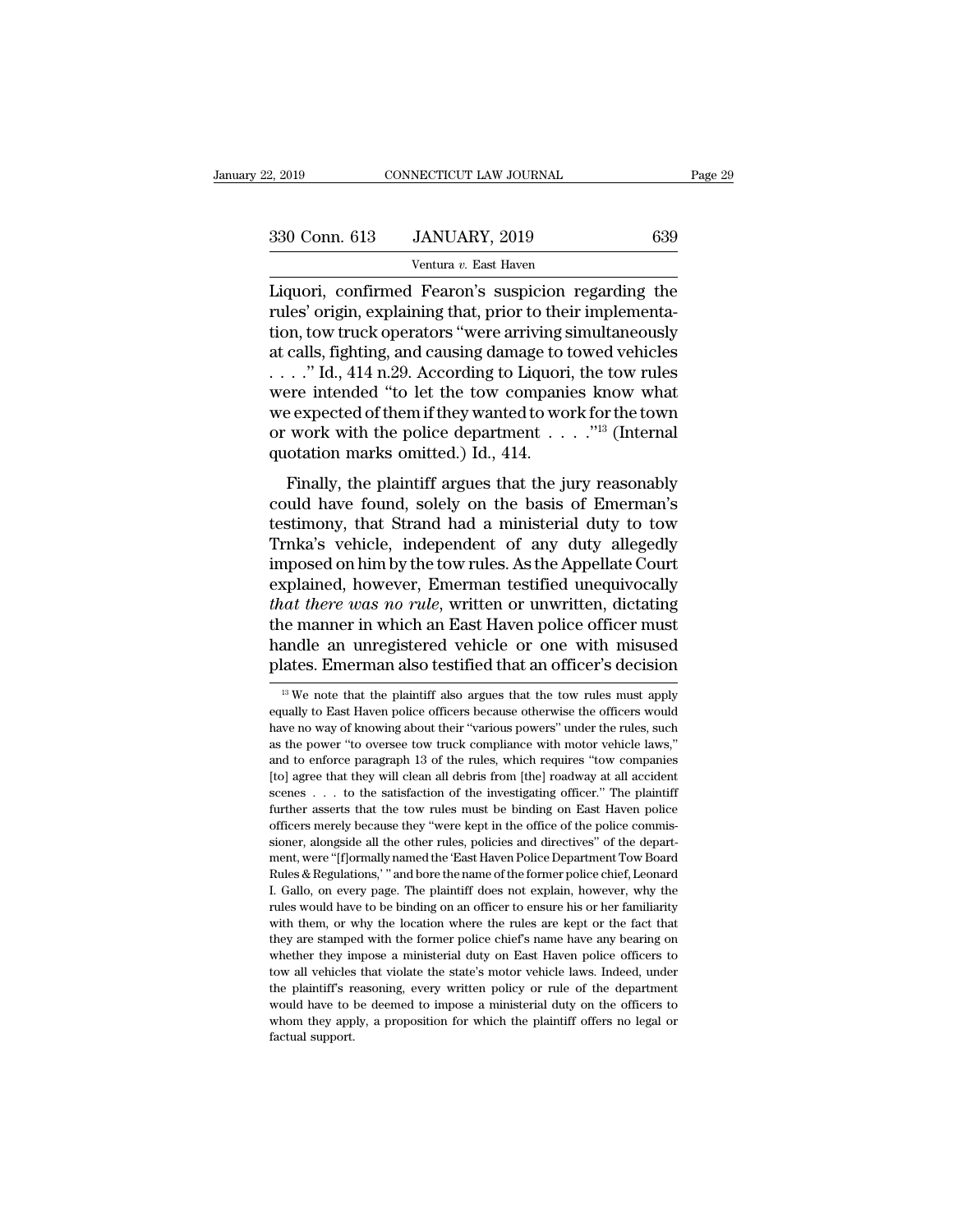|     | CONNECTICUT LAW JOURNAL                                           | January 22, 2019 |
|-----|-------------------------------------------------------------------|------------------|
|     |                                                                   |                  |
| 640 | JANUARY, 2019                                                     | 330 Conn. 613    |
|     | Ventura v. East Haven                                             |                  |
|     | to tow a vehicle is <i>always</i> within the officer's discretion |                  |

CONNECTICUT LAW JOURNAL January 22, 20<br>
640 JANUARY, 2019 330 Conn. 613<br>
Ventura v. East Haven<br>
to tow a vehicle is *always* within the officer's discretion.<br>
Indeed, the plaintiff's own expert testified that he was  $\begin{array}{r} \text{JANUARY, 2019} \qquad 330 \text{ Conn. } 613 \ \text{Ventura } v. \text{ East Haven} \end{array}$ <br>to tow a vehicle is *always* within the officer's discretion.<br>Indeed, the plaintiff's own expert testified that he was<br>aware of no Connecticut law requiring an  $\frac{330 \text{ Conn. } 613}{540}$ <br>
Ventura v. East Haven<br>
to tow a vehicle is *always* within the officer's discretion.<br>
Indeed, the plaintiff's own expert testified that he was<br>
aware of no Connecticut law requiring an officer to 640 JANUARY, 2019 330 Conn. 613<br>
Ventura v. East Haven<br>
to tow a vehicle is *always* within the officer's discretion.<br>
Indeed, the plaintiff's own expert testified that he was<br>
aware of no Connecticut law requiring an off Ventu<br>to tow a vehicle is *alwag*<br>Indeed, the plaintiff's c<br>aware of no Connecticu<br>an unregistered vehicle<br>misused plates.<sup>14</sup><br>The plaintiff contend tow a vehicle is *always* within the officer's discretion.<br>deed, the plaintiff's own expert testified that he was<br>vare of no Connecticut law requiring an officer to tow<br>unregistered vehicle or a vehicle determined to have<br> Indeed, the plaintiff's own expert testified that he was<br>aware of no Connecticut law requiring an officer to tow<br>an unregistered vehicle or a vehicle determined to have<br>misused plates.<sup>14</sup><br>The plaintiff contends, nonethele

aware of no Connecticut law requiring an officer to tow<br>an unregistered vehicle or a vehicle determined to have<br>misused plates.<sup>14</sup><br>The plaintiff contends, nonetheless, that the jury rea-<br>sonably could have rejected Emerma an unregistered vehicle or a vehicle determined to have<br>
misused plates.<sup>14</sup><br>
The plaintiff contends, nonetheless, that the jury reasonably could have rejected Emerman's testimony<br>
regarding the discretionary nature of the misused plates.<sup>14</sup><br>The plaintiff contends, nonetheless, that the jury reasonably could have rejected Emerman's testimony<br>regarding the discretionary nature of the decision to<br>tow as "self-serving" and concluded that a min The plaintiff contends, nonetheless, that the jury reasonably could have rejected Emerman's testimony regarding the discretionary nature of the decision to tow as "self-serving" and concluded that a ministerial duty existe The plaintiff contends, nonetheless, that the jury reasonably could have rejected Emerman's testimony<br>regarding the discretionary nature of the decision to<br>tow as "self-serving" and concluded that a ministerial<br>duty existe sonably could have rejected Emerman's testimony<br>regarding the discretionary nature of the decision to<br>tow as "self-serving" and concluded that a ministerial<br>duty existed on the basis of Emerman's testimony that<br>unregistere regarding the discretionary nature of the decision to<br>tow as "self-serving" and concluded that a ministerial<br>duty existed on the basis of Emerman's testimony that<br>unregistered vehicles are routinely towed in East<br>Haven, th tow as "self-serving" and concluded that a ministerial<br>duty existed on the basis of Emerman's testimony that<br>unregistered vehicles are routinely towed in East<br>Haven, that, based on his training and experience, he<br>did not l duty existed on the basis of Emerman's testimony that<br>unregistered vehicles are routinely towed in East<br>Haven, that, based on his training and experience, he<br>did not let anybody drive off in an unregistered vehicle<br>followi unregistered vehicles are routinely towed in East<br>Haven, that, based on his training and experience, he<br>did not let anybody drive off in an unregistered vehicle<br>following a traffic stop, and that the "'general rule'"<br>among Haven, that, based on his training and experience, he<br>did not let anybody drive off in an unregistered vehicle<br>following a traffic stop, and that the "'general rule'"<br>among police officers is " to tow and impound'" such<br>ve did not let anybody drive off in an unregistered vehicle<br>following a traffic stop, and that the "'general rule'"<br>among police officers is "'to tow and impound'" such<br>vehicles, albeit with certain exceptions. There are, no vehicles, albeit with certain exceptions. There are, no<br>doubt, any number of guidelines and practices that<br>police officers adhere to when responding to the myriad<br>situations they confront on a daily basis. The mere<br> $\frac{14 \$ doubt, any number of guidelines and practices that<br>police officers adhere to when responding to the myriad<br>situations they confront on a daily basis. The mere<br> $\frac{14 \text{ The plaintiff cities Strycharz v. Cady, supra, 323 Conn. 566, and *Wisniew-ski v. Darien*, 135 Conn. App. 364$ 

police officers adhere to when responding to the myriad<br>situations they confront on a daily basis. The mere<br> $\frac{14}{1}$ The plaintiff cites *Strycharz* v. *Cady*, supra, 323 Conn. 566, and *Wisniewski* v. *Darien*, 135 Conn. situations they confront on a daily basis. The mere<br>
<sup>14</sup> The plaintiff cites *Strycharz* v. *Cady*, supra, 323 Conn. 566, and *Wisniewski* v. *Darien*, 135 Conn. App. 364, 373, 42 A.3d 436 (2012), for the proposition tha Mudulons they Comfort Off a daily basis. The fifete<br><sup>14</sup> The plaintiff cites *Strycharz* v. *Cady*, supra, 323 Conn. 566, and *Wisniewski* v. *Darien*, 135 Conn. App. 364, 373, 42 A.3d 436 (2012), for the proposition<br>that, <sup>14</sup> The plaintiff cites *Strycharz* v. *Cady*, supra, 323 Conn. 566, and *Wisniewski* v. *Darien*, 135 Conn. App. 364, 373, 42 A.3d 436 (2012), for the proposition that, in the absence of an explicit written directive, t skiv. Darien, 135 Conn. App. 364, 373, 42 A.3d 436 (2012), for the proposition that, in the absence of an explicit written directive, the testimony of a municipal official may be sufficient to establish the existence of a municipal official alleged to have breached that duty, or from that, in the absence of an explicit written directive, the testimony of a municipal official may be sufficient to establish the existence of a ministerial duty municipal official may be sufficient to establish the existence of a ministerial duty. *Strycharz* and *Wisniewski* bear no resemblance to the present case, however, because, in both cases, the testimony relied on to estab muture *Strycharz* and *Wisniewski* bear no resemblance to the present case, however, because, in both cases, the testimony relied on to establish the ministerial duty did so unequivocally and was elicited directly from th had a duty to assign school staff members to different posterior, because, in both cases, the testimony relied on to establish the ministerial duty did so unequivocally and was elicited directly from the municipal official ministerial duty did so unequivocally and was elicited directly from the municipal official alleged to have breached that duty, or from that person's direct supervisor. See *Strycharz* v. *Cady*, supra, 566 ("the depositi municipal official alleged to have breached that duty, or from that person's direct supervisor. See *Strycharz* v. *Cady*, supra, 566 ("the deposition testimony of [the superintendent of schools], who testified that [the direct supervisor. See *Strycharz* v. *Cady*, supra, 566 ("the deposition testimony of [the superintendent of schools], who testified that [the school principal] had a duty to assign school staff members to different posts mony of [the superintendent of schools], who testified that [the school<br>principal] had a duty to assign school staff members to different posts,<br>including the bus port, and that he lacked the discretion not to do so . . .<br> The principall had a duty to assign school staff members to different posts, including the bus port, and that he lacked the discretion not to do so  $\ldots$  provided a sufficient basis to conclude that school administrators principles and the bus port, and that he lacked the discretion not to do so . . . . . . . . provided a sufficient basis to conclude that school administrators had the ministerial duty to assign staff members to monitor stu provided a sufficient basis to conclude that school administrators had the ministerial duty to assign staff members to monitor students throughout the school" (citations omitted)); *Wisniewski* v. *Darien*, supra, 376–77 provident duty to assign staff members to monitor students throughout the school" [citations omitted]); *Wisniewski* v. *Darien*, supra, 376–77 ("[i]n this case . . . the plaintiffs provided evidence through [the tree war the school" [citations omitted]); *Wisniewski* v. *Darien*, supra, 376-77 ("[i]n this case . . . the plaintiffs provided evidence through [the tree warden's] own testimony that he had a nondiscretionary duty to inspect the the school" [citations omitted]); *Wisniewski* v. *Darien*, supra, 376–77 ("[i]n this case . . . the plaintiffs provided evidence through [the tree warden's] own testimony that he had a nondiscretionary duty to inspect th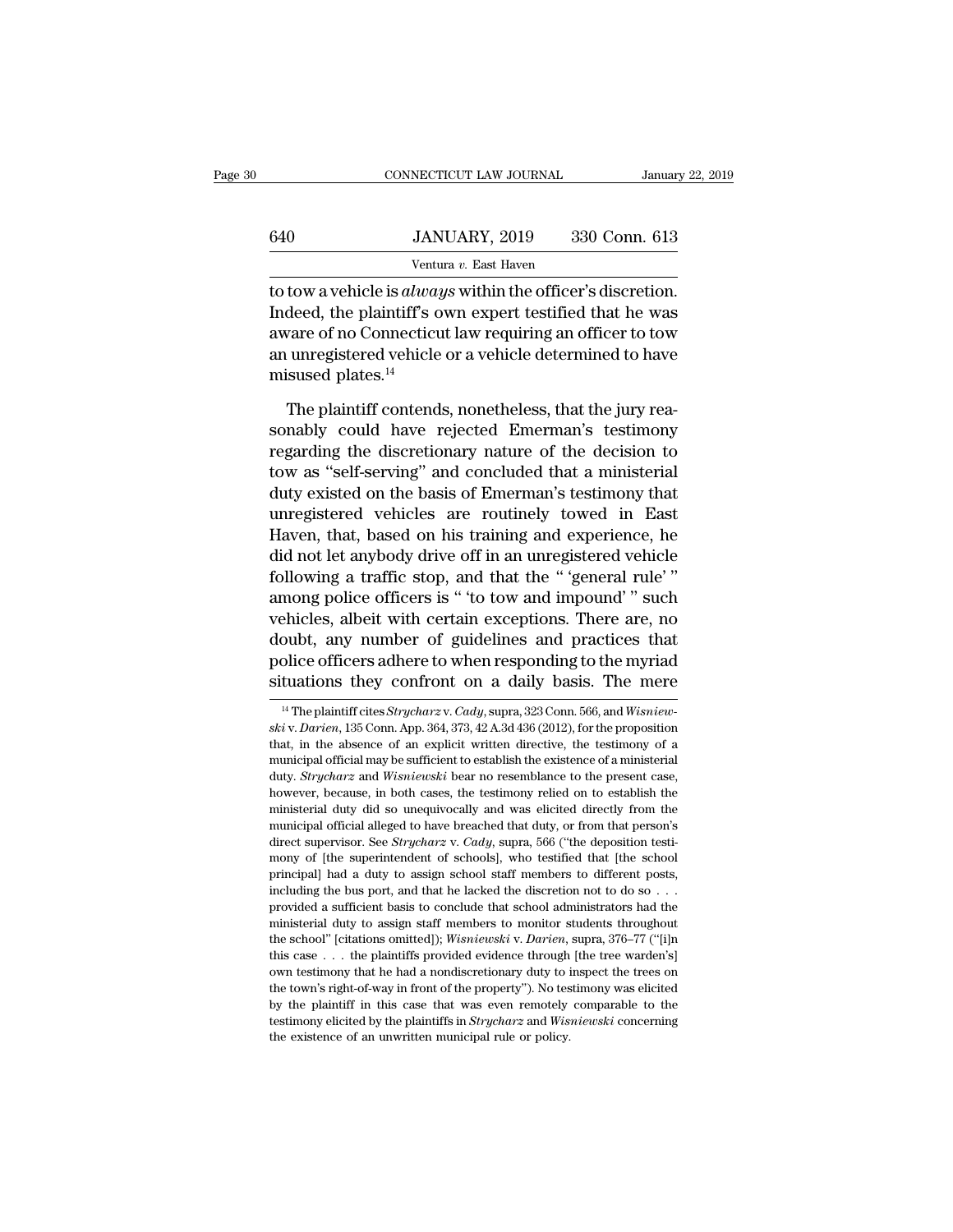| 2, 2019       | CONNECTICUT LAW JOURNAL | Page 31 |  |
|---------------|-------------------------|---------|--|
| 330 Conn. 613 | JANUARY, 2019           | 641     |  |
|               | Ventura v. East Haven   |         |  |

NECTICUT LAW JOURNAL<br>JANUARY, 2019<br>Ventura *v.* East Haven<br>r either by training or e Fage<br>
Fact that an officer, either by training or experience,<br>
ordinarily responds to a situation in a particular manner<br>
does not transform his or hor response into a ministerial 330 Conn. 613 JANUARY, 2019 641<br>
Ventura v. East Haven<br>
fact that an officer, either by training or experience,<br>
ordinarily responds to a situation in a particular manner<br>
does not transform his or her response into a mini 330 Conn. 613 JANUARY, 2019 641<br>
Ventura v. East Haven<br>
fact that an officer, either by training or experience,<br>
ordinarily responds to a situation in a particular manner<br>
does not transform his or her response into a min  $\begin{array}{c|c} \text{330 Conn. 613} & \text{JANUARY, 2019} & \text{641} \\ \hline \text{Ventura } v. \text{ East Haven} \\ \text{fact that an officer, either by training or experience, ordinarily responds to a situation in a particular manner does not transform his or her response into a ministerial duty. If it did, governmental immunity would virtually cease to exist.<sup>15</sup> Thus, although Emerman's testimony was certainly evidence of the manner in which he and$ Ventura v. East Haven<br>
Tact that an officer, either by training or experience,<br>
ordinarily responds to a situation in a particular manner<br>
does not transform his or her response into a ministerial<br>
duty. If it did, governm ventura v. East Haven<br>fact that an officer, either by training or experience,<br>ordinarily responds to a situation in a particular manner<br>does not transform his or her response into a ministerial<br>duty. If it did, governmenta fact that an officer, either by training or experience, ordinarily responds to a situation in a particular manner does not transform his or her response into a ministerial duty. If it did, governmental immunity would virtu ordinarily responds to a situation in a particular manner<br>does not transform his or her response into a ministerial<br>duty. If it did, governmental immunity would virtually<br>cease to exist.<sup>15</sup> Thus, although Emerman's testim does not transform his or her response into a ministerial<br>duty. If it did, governmental immunity would virtually<br>cease to exist.<sup>15</sup> Thus, although Emerman's testimony<br>was certainly evidence of the manner in which he and<br>o duty. If it did, governmental immunity would virtually<br>cease to exist.<sup>15</sup> Thus, although Emerman's testimony<br>was certainly evidence of the manner in which he and<br>other East Haven police officers exercise their discre-<br>tio cease to exist.<sup>15</sup> Thus, although Emerman's testimony<br>was certainly evidence of the manner in which he and<br>other East Haven police officers exercise their discre-<br>tion with respect to unregistered vehicles, it fell far<br>sh other East Haven police officers exercise their discretion with respect to unregistered vehicles, it fell far<br>short of establishing the existence of a ministerial rule<br>dictating the manner in which such vehicles are to be<br> tion with respect to unregistered vehicles, it fell far<br>short of establishing the existence of a ministerial rule<br>dictating the manner in which such vehicles are to be<br>handled in every instance. See, e.g., *Strycharz* v. short of establishing the existence of a ministerial rule<br>dictating the manner in which such vehicles are to be<br>handled in every instance. See, e.g., *Strycharz* v. *Cady*,<br>supra, 323 Conn. 566–67 (testimony that did not i dictating the manner in which such vehicles are to be handled in every instance. See, e.g., *Strycharz* v. *Cady*, supra, 323 Conn. 566–67 (testimony that did not identify specific directive but merely established manner i handled in every instance. See, e.g., *Strycharz* v. *Cady*,<br>supra, 323 Conn. 566–67 (testimony that did not identify<br>specific directive but merely established manner in<br>which individual official performed his official dut supra, 323 Conn. 566–67 (testimony that did not identify<br>specific directive but merely established manner in<br>which individual official performed his official duties<br>was insufficient to establish existence of ministerial<br>du specific directive but merely established manner in<br>which individual official performed his official duties<br>was insufficient to establish existence of ministerial<br>duty); *Northrup* v. Witkowski, supra, 175 Conn. App.<br>236 n which individual official performed his official duties<br>was insufficient to establish existence of ministerial<br>duty); *Northrup* v. *Witkowski*, supra, 175 Conn. App.<br>236 n.5 (explaining that "vague" testimony that "does<br> was insufficient to establish existence of ministerial duty); *Northrup* v. *Witkowski*, supra, 175 Conn. App. 236 n.5 (explaining that "vague" testimony that "does not come close to an admission that the town had a nondi or to the come close to an admission that the town had a<br>
ondiscretionary duty" is insufficient to establish minis-<br>
rial duty in absence of written directive). Further-<br>
ore, although the plaintiff is correct that the jur nondiscretionary duty" is insufficient to establish ministerial duty in absence of written directive). Furthermore, although the plaintiff is correct that the jury was  $\frac{15 \text{ We}}{15 \text{ We note that, although police officers are trained to follow specific procedures when investigating a suspected case of driving while under the influence; see *State v. Morelli*$ 

terial duty in absence of written directive). Furthermore, although the plaintiff is correct that the jury was<br>
<sup>15</sup> We note that, although police officers are trained to follow specific<br>
procedures when investigating a su more, although the plaintiff is correct that the jury was<br>
<sup>15</sup> We note that, although police officers are trained to follow specific<br>
procedures when investigating a suspected case of driving while under the<br>
influence; if we note that, although police officers are trained to follow specific<br>procedures when investigating a suspected case of driving while under the<br>influence; see *State v. Morelli*, 293 Com. 147, 156–57, 976 A.2d 678 (200 <sup>15</sup> We note that, although police officers are trained to follow specific procedures when investigating a suspected case of driving while under the influence; see *State* v. *Morelli*, 293 Conn. 147, 156–57, 976 A.2d 678 protects were *see State* v. *Morelli*, 293 Conn. 147, 156–57, 976 A.2d 678 (2009) (officer followed "required procedure" during investigation of suspected intoxicated driver); this court previously has held that a police (officer followed "required procedure" during investigation of suspected intoxicated driver); this court previously has held that a police officer owes no ministerial duty to the public to enforce the state's DUI laws. See entroxicated driver); this court previously has held that a police officer owes no ministerial duty to the public to enforce the state's DUI laws. See *Shore* v. *Stonington*, supra, 187 Conn. 150–51, 154, 157 (because pol no ministerial duty to the public to enforce the state's DUI laws. See *Shore* v. *Stonington*, supra, 187 Conn. 150–51, 154, 157 (because police officer owed no specific duty to decedent to enforce state's motor vehicle l Accordingly, if Strand had stopped Trnka for driving erratically but had stopped to specific duty to decedent to enforce state's motor vehicle laws, no action in negligence could lie against police officer for death of pe owed no specific duty to decedent to enforce state's motor vehicle laws, no action in negligence could lie against police officer for death of person whose car was struck by intoxicated driver shortly after officer had sto no action in negligence could lie against police officer for death of person<br>whose car was struck by intoxicated driver shortly after officer had stopped<br>driver but let him drive away despite driver's obvious signs of into the defendant likely would have been barred by governmental immunity. However but let him drive away despite driver's obvious signs of intoxication). Accordingly, if Strand had stopped Trnka for driving erratically but had driver but let him drive away despite driver's obvious signs of intoxication).<br>Accordingly, if Strand had stopped Trnka for driving erratically but had let<br>him go despite obvious signs of intoxication, and Trnka had subseq Accordingly, if Strand had stopped Trnka for driving erratically but had let Accordingly, if Strand had stopped Trnka for driving erratically but had let him go despite obvious signs of intoxication, and Trnka had subseque From any official and subsequently shim go despite obvious signs of intoxication, and Trnka had subsequently struck the plaintiff with his vehicle, any action brought by the plaintiff against the defendant likely would hav the state's the plaintiff with his vehicle, any action brought by the plaintiff against the defendant likely would have been barred by governmental immunity. It would seem incongruous to construe the tow rules in such a ma the defendant likely would have been barred by governmental immunity. It would seem incongruous to construe the tow rules in such a manner that the defendant would be liable for Strand's failure to tow Trnka's unregistered